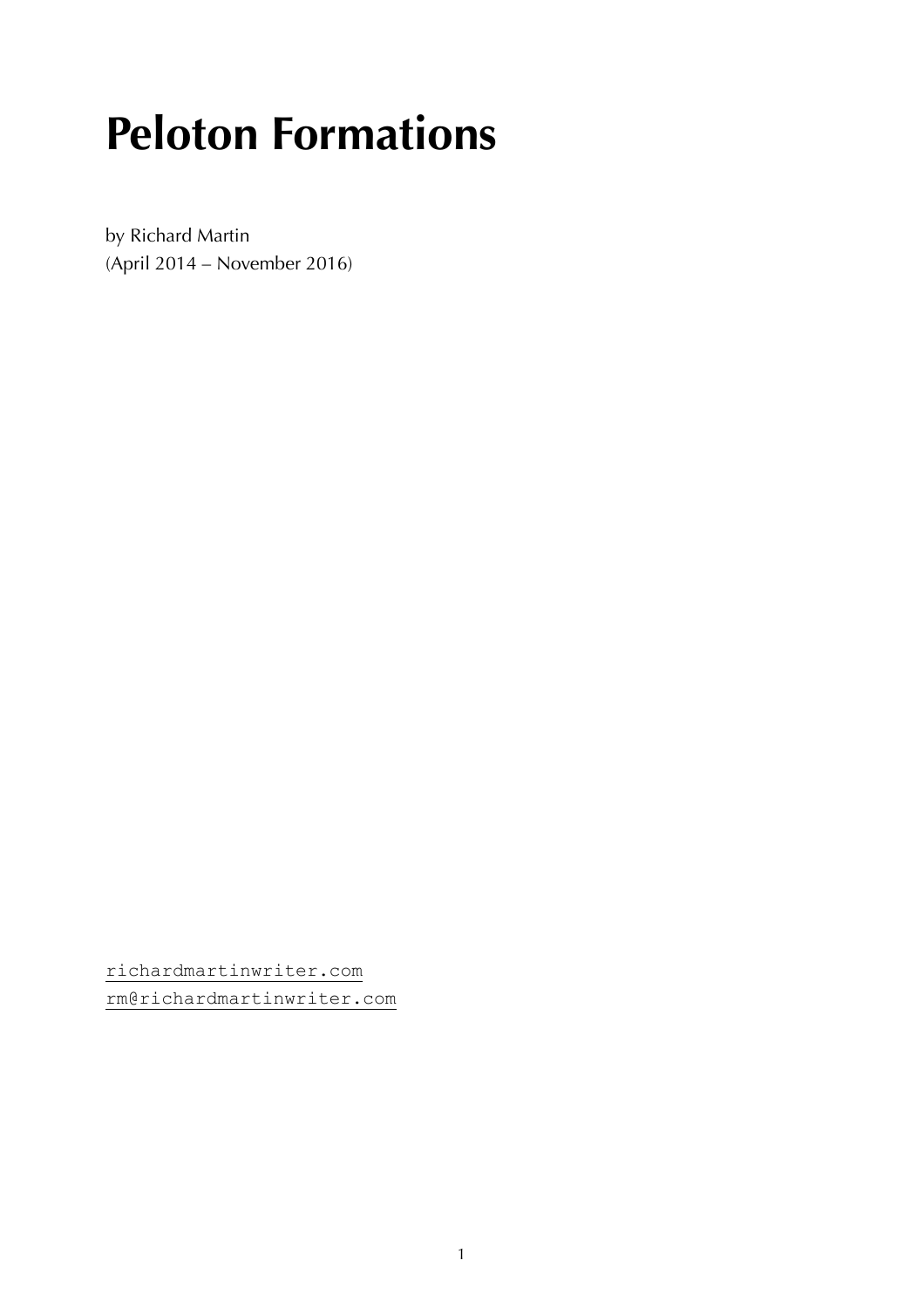#### **Contents**

Preface (3) Peloton formations (5) Peloton interview (11) The baroudeur (18) The climber (21) The sprinter (24) The rouleur (28) The puncheur (30) Road captain (33) Who leads? (36) The apprentice's craft (39) Race day (42) What counts? (45) Ready to jump (49)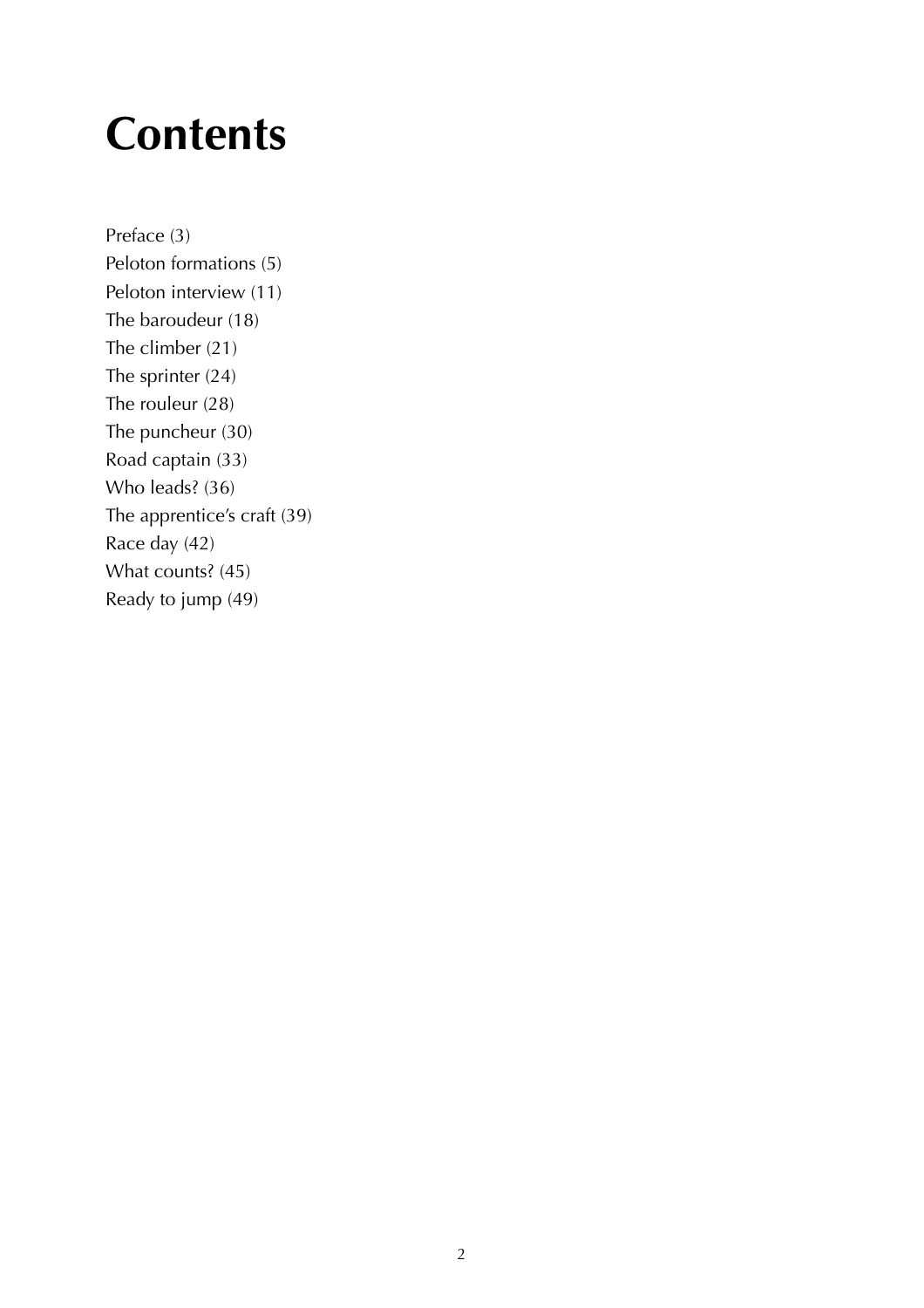### **Preface**

This is a collection of blog posts, articles and an interview produced between 2014 and 2016.

When I started to explore the topic of *peloton formations*, I was involved in a change programme in an organisation that seemed stuck; weighed down by process, bureaucracy and deference to hierarchy. At the same time, I had joined different communities and online conversations where the possibility and opportunity for doing things differently were being discussed on a daily basis.

My interest in road cycling became a lens through which I looked at these alternative practices but also provided a useful metaphor with which I could translate and communicate ideas to colleagues.

This is the idea in a nutshell:

*The world needs responsive organisations. Companies that are agile and adaptive, responding to changes in context and circumstances.*

*In professional cycling, the peloton is fluid. It moves towards its destination with common purpose. Yet roles shift within the peloton as a whole, and within each team, dependent on terrain, conditions and the individual cyclists themselves.*

*Each team will have slightly different objectives on each day of racing. This affects the*  roles each rider takes on. Sometimes they will lead. On other occasions, they will be in *service of their teammates.*

*As in a hierarchical company, the roles may largely stay the same, but the riders in the peloton move fluidly from one role to another rather than being constrained by a single one. They are leaders, followers, technical experts. They are climbers, sprinters, rouleurs, puncheurs and baroudeurs.*

*This is network working. Your node lights up and people, energy, ideas and leadership responsibilities flow to you. Then another node lights up, and you take on a different role*  in service of its goals. The network remains a hierarchy, but it is one in a constant state of *flux.*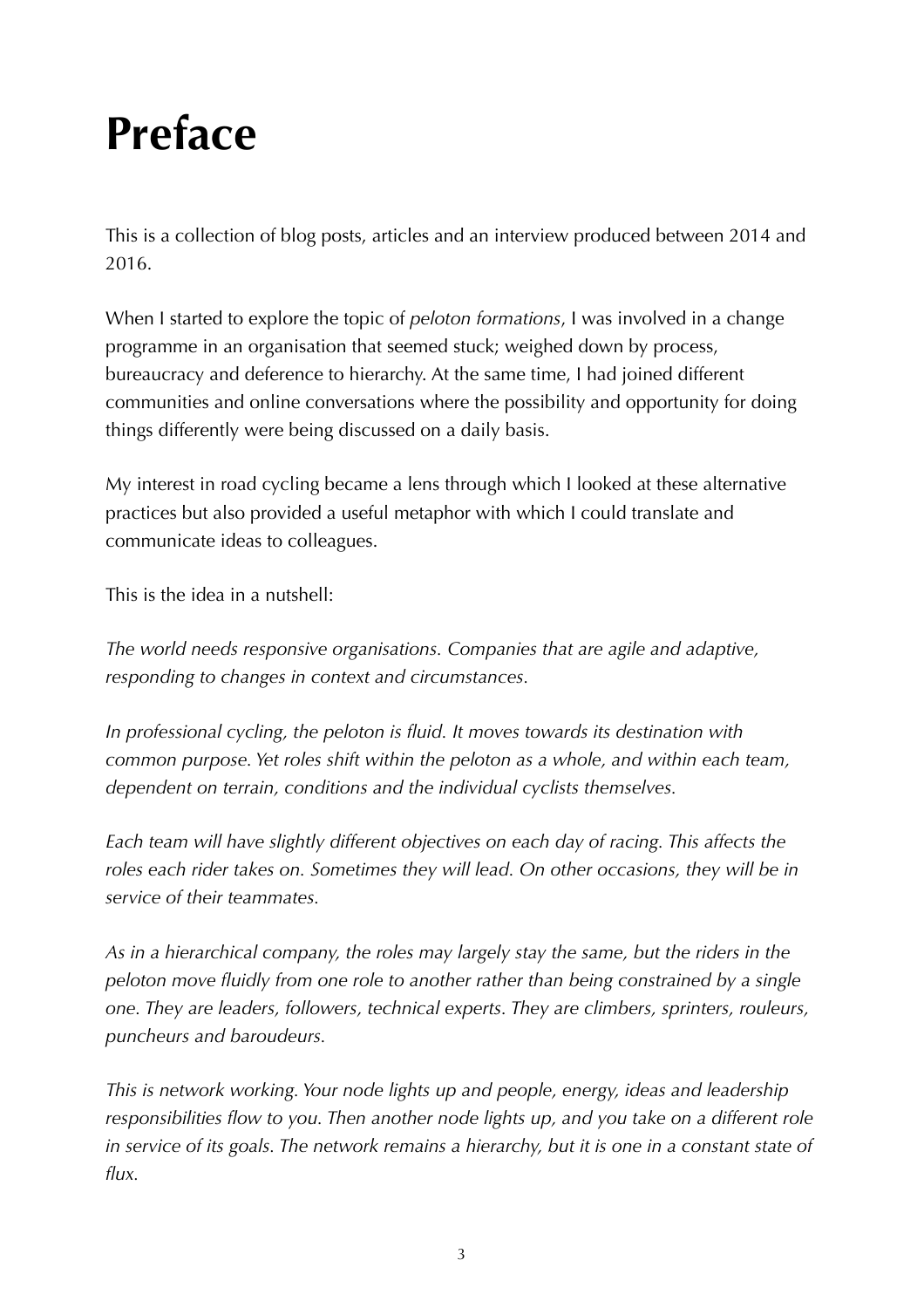Preface

—

The various pieces in this collection walk around the topic, zooming in and out, unpicking the metaphor and examining the various figures and roles within the peloton.

I owe thanks to Neil Usher, Jon Husband, Stowe Boyd and Haydn Shaughnessy. The opening 'Peloton formations' piece started out as a Pecha Kucha presentation delivered at Workplace Trends 2014. It was adapted from verse to prose and subsequently published in *[Wirearchy: Sketches for the Future of Work](http://wirearchy.com/wirearchy-the-ebook/)* in 2015. The interview was first published on the *[Gigaom Research](https://gigaom.com/2014/07/26/the-new-visionaries-richard-martin-on-the-peloton/)* website in July 2014. The closing article, 'Ready to jump', was commissioned by and published on the *[Hack &](https://web.archive.org/web/20181110022159/https://hackandcraft.com/insights/articles/ready-jump-agile-teams-autonomy-peleton)  [Craft News](https://web.archive.org/web/20181110022159/https://hackandcraft.com/insights/articles/ready-jump-agile-teams-autonomy-peleton)* website in November 2016. Thanks are also due to the many people I have discussed this topic with over the years.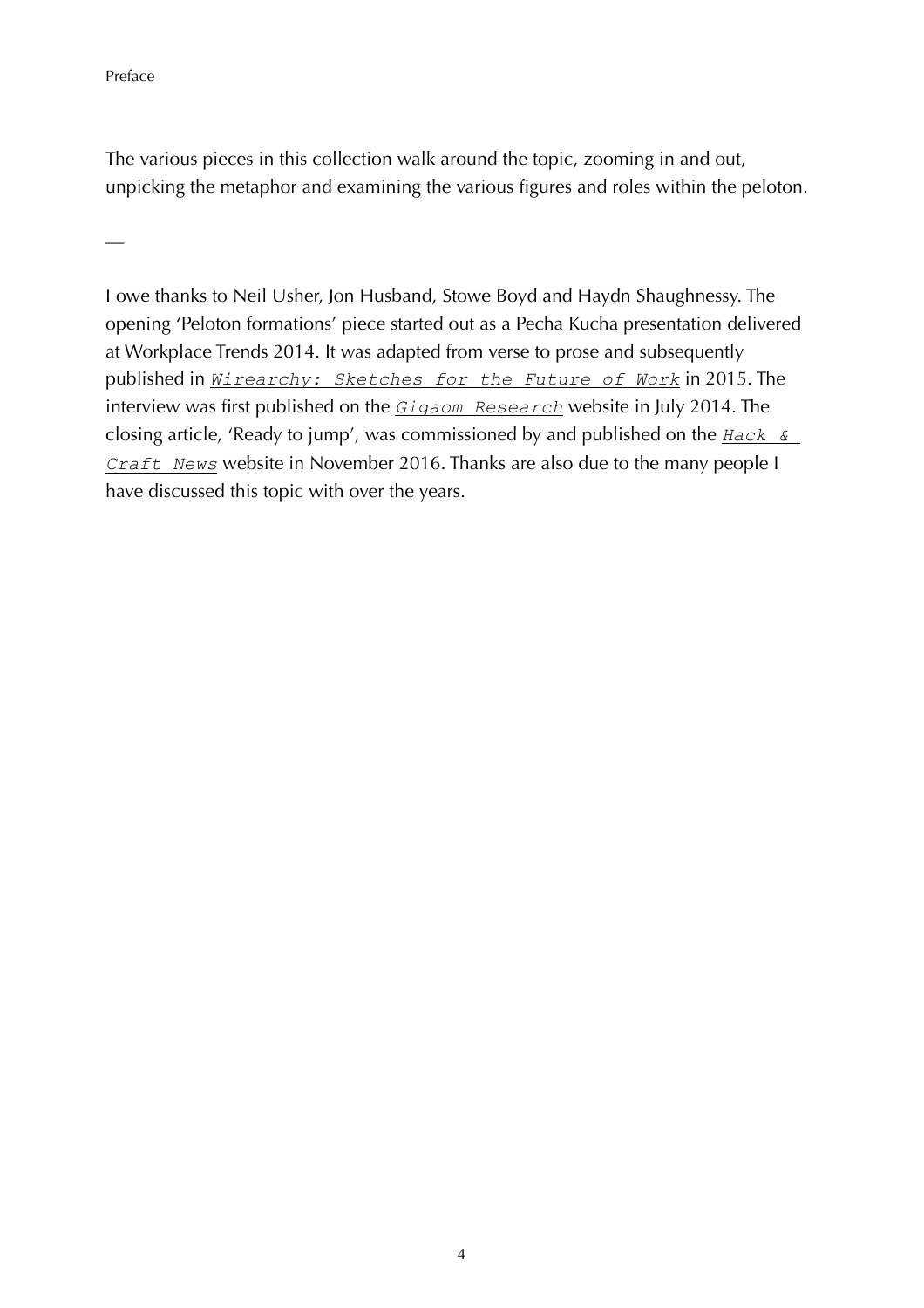# **Peloton formations**

As I approached my 40s, I rediscovered a love for cycling. Physical activity and rides through the Kentish countryside on a new road bike were quickly followed by an interest in professional road racing. Hours were spent watching the sport, reading about it in voluminous depth, making my first visits to classic races like Paris–Roubaix and the Tour de France. An obsession quickly had established itself. Around the same time I developed a growing awareness of different approaches to the world of work, different ideas about how we might organise ourselves, think about leadership and learning, and the relationship between companies, their partners, suppliers and customers. At some point the interests began to intertwine.

There are many metaphors in business. Many rely on nature: swarms of insects, murmurations of starlings, schools of fish, worker ants, termite mounds. As we are focusing on people, though, I wanted to use a human example. One that also suggested the communion between us, technology and machine: the cycling peloton. For me, this is an example of the responsive, adaptive organisation to which many of us aspire. The peloton is united in common purpose. But there are many different objectives within its confines. Some members aim for the overall victory, some for the different jerseys on offer, some for stage wins on specific days, some simply for television exposure and advertising opportunities for their corporate sponsors.

As with a company, its internal operation and its partnership with external organisations, the peloton is rife with competition, collaboration, cooperation and co-creation. The competition can be at an individual and a team level, just as a corporation may compete with other companies as well as internally for people, money, technology and other resources. On occasion, though, both businesses and members of different cycling teams will partner to mutual benefit. Within a cycling team itself, all work together for a common objective. One person crosses the finish line in first place, but often this is a team victory rather than an individual one.

This mixture of competition, collaboration and cooperation can be seen in the breakaways that often form early on during each day of professional cycling races. It is informed by cooperative effort between team rivals and co-creation as the group pulls away from the peloton, then works together to stay away. The breakaway competes with the peloton, trying to remain out of the latter's reach. Competition within the breakaway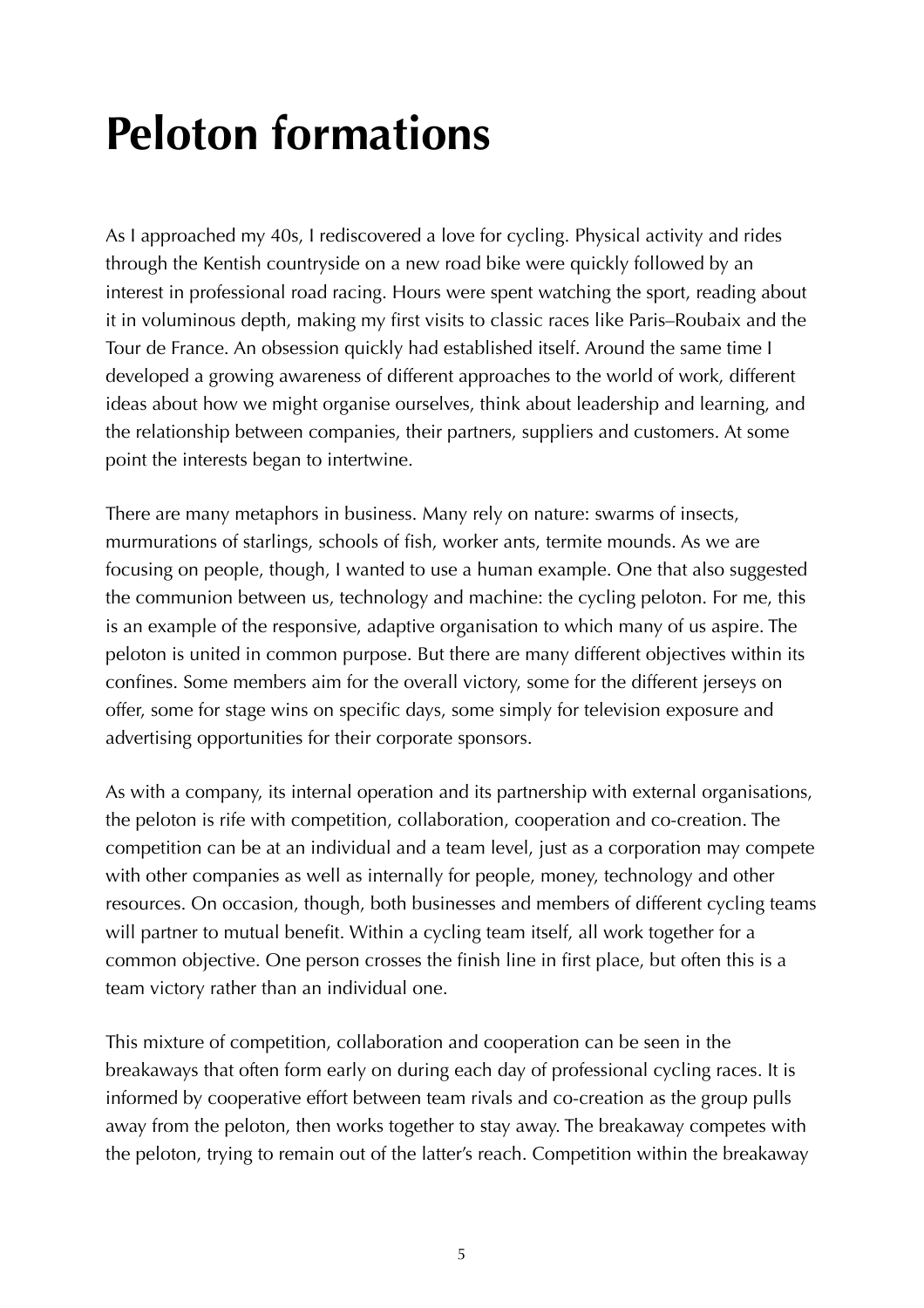only resurfaces once the finish line is within its grasp. The breakaway is cycling's skunk works. A place of experimentation, frequent failure and constant learning.

Often to be seen in the breakaway is the baroudeur. These are cycling's change agents, the non-conformists, who frequently question and challenge the status quo, rattling cages, ignoring reputations, and stamping their own personalities on the race. A good example is Thomas Voeckler, loved by the fans for his devil-may-care attitude and onthe-bike gurning. He has been responsible for animating many races, attacking at will, trying to shake things up. He is less loved by his colleagues in the peloton, though, because he constantly leads them to the unknown, challenging and stretching them, making them suffer as he innovates and animates.

Another personality in the peloton is the sprinter. These are the accomplished PR men, smooth communicators who understand that it is their jobs to unite their teams in common purpose. The team's goal is to enable them to cross the finishing line, arms in the air, exposing their sponsors' logos. The sprinters take the plaudits and the glory on behalf of the team, ensuring that the victory is savoured and shared by all as they greet their teammates at the finish line.

An efficient, well-organised but responsive sprint train is like poetry in motion. Each member of the team puts in their own effort at the front of a line of riders, taking the wind resistance and providing shelter for their teammates behind them. With 300m to go the last member peels off, leaving the ground open for their nominated sprinter to finish the job. This is like agile project delivery, each member of the team knowing exactly what is expected of them and when, but responding to minor variations around them.

Sprinters like Marcel Kittel, André Greipel and Mark Cavendish are beneficiaries of the work of well-practised sprint trains. They are the ones who cross the line with their arms in the air. But that is the outcome of the high efficiency and continuous improvement achieved by their teams. Collectively, their teams are serial winners. They maintain a high ratio of wins through seeking marginal improvements, and responding to shifting conditions and context in the peloton. At the 2009 Tour de France, for example, Cavendish crossed the line in first place six times. On the final stage, which finished on the Champs Élysées in Paris, so effective were the Columbia HTC team that both the final lead-out man, Mark Renshaw, and Cavendish were far enough ahead of the field to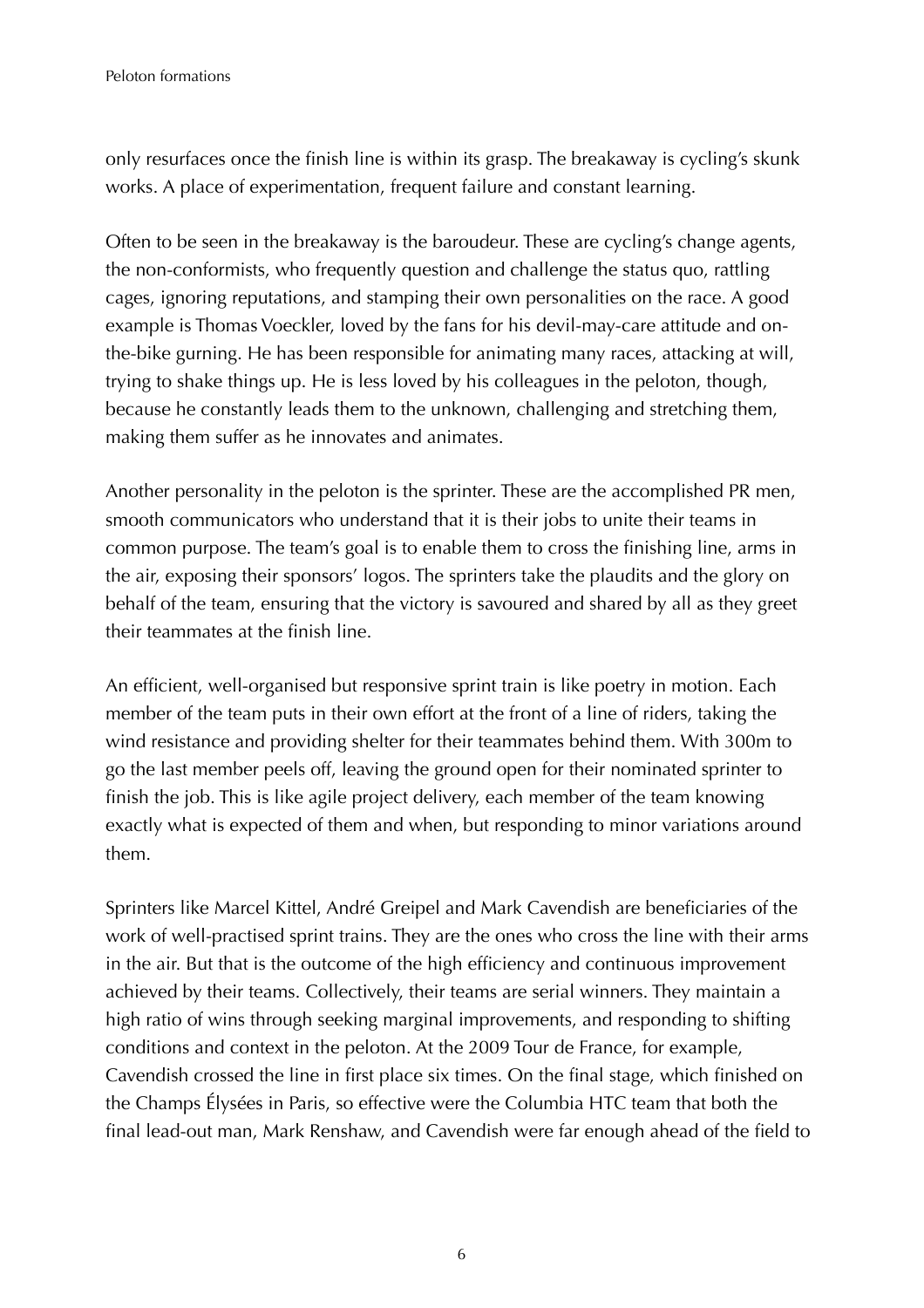claim first and second places in the sprint. As a team, Columbia HTC improved stage victory by stage victory throughout the Tour.

Teams tend to operate under loose frameworks rather than minutely detailed plans. Any plan, in this respect, is only ever guidance. The riders on the road have the autonomy to respond to what they observe around them. Crashes. Poor form. Exceptional form. Shifts in climactic conditions. This is decision-making at the edges. Responsiveness and fluidity dominate. There was a good example of this in the 3rd stage of the 2009 Tour. Support staff had driven the stage route earlier in the day, and reported back on spots where opportunists might want to make a move. Michael Rogers, one of the Columbia HTC team, recognised that they could attack the peloton as a group on a particularly sharp bend in the road, which was exposed to a strong cross wind. He called his team members to take action, and a concerted team effort fragmented the peloton and set up Cavendish for a sprint victory.

Even long-term goals, like the Great Britain team's targeting of the 2011 men's world road racing championship in Copenhagen (aka Project Rainbow), can only ever be informed by loose frameworks. Here the goal was to set up a bunch sprint finish, giving Mark Cavendish a chance, as one of the world's fastest sprinters, to cross the line first. Each member of the team had a loosely defined role to help accomplish this, but the freedom to respond to what was happening around them. David Millar was the team captain on the road, but there were other leaders too, requiring some members of the team to protect Cavendish during the day, and others to lead and control the peloton. The goal was accomplished with tactics that were proactive, responsive and fluid, as required. Communication between team members and trust that had been built over a two-year period of preparation were key factors.

The fluidity of roles is hugely important in the peloton. They recall Jon Husband's original concept of wirearchy, which highlights *a dynamic, two-way flow of power and authority, based on knowledge, trust, credibility and a focus on results, enabled by interconnected people and technology*. The peloton is a form of network, but even within the network there is a hierarchy of roles. The difference is that people are not inseparable from a given role. Indeed, they move fluidly between them as context and circumstance requires. When the road is flat, the sprinter leads. When the mountains are high, the climber comes to the fore. At other times, they follow the lead of colleagues, or offer their expertise in different areas. The responsive organisation is similar. At any one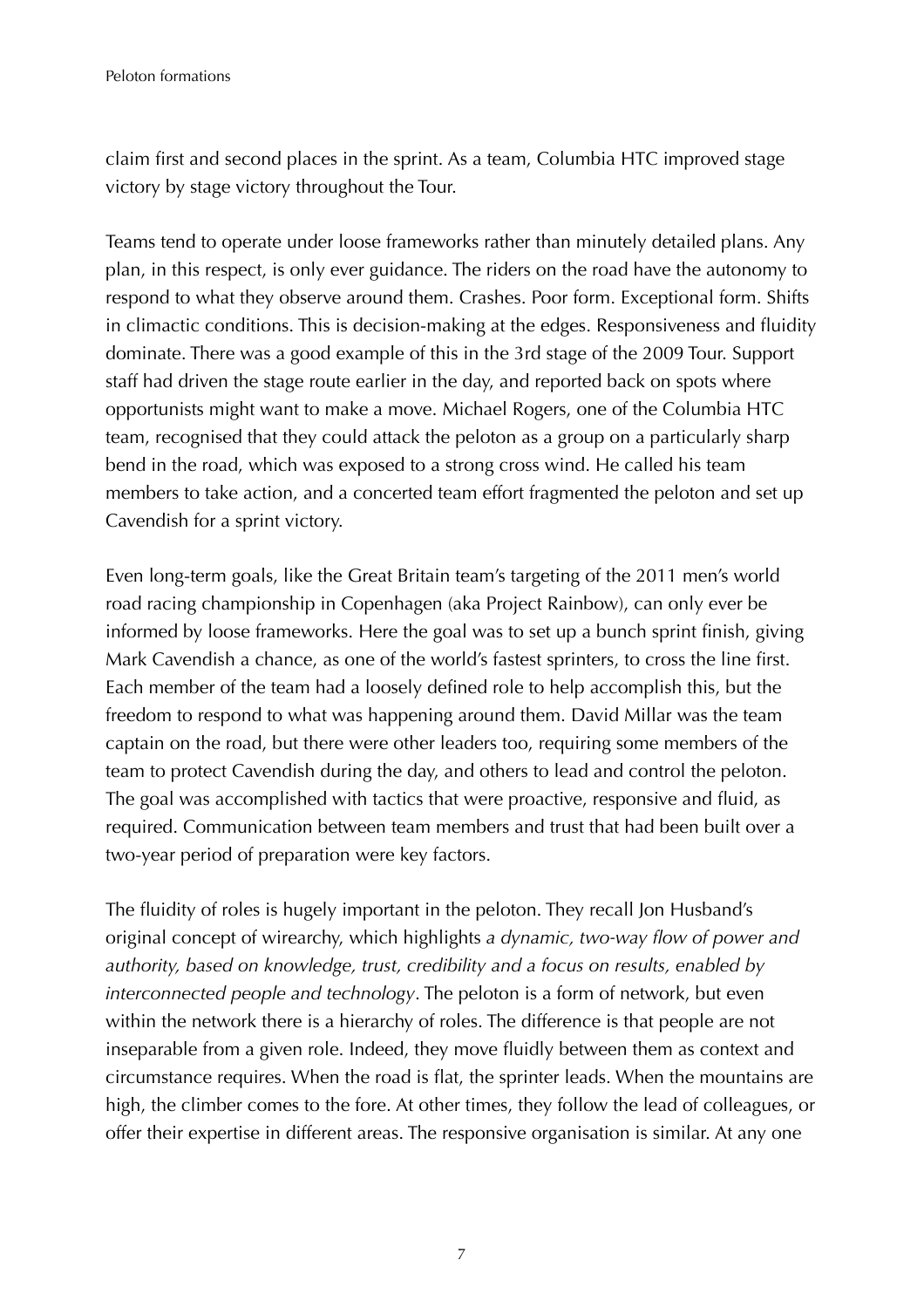point in time, you can be involved in multiple projects, leading some, following the lead of others on some, advising yet others.

Humility and self-knowledge are essential for such fluidity of roles to be effective. At the core of the cycling team is a form of servant leadership. Members of the team put themselves in service of their colleagues. The leader for the day is determined by context – terrain, weather conditions, form, health, overall objective and day-specific goals. Service can take the form of leading from the front, taking the wind, sheltering the designated protected rider for the day, so that they are in the best condition when the final challenge is in reach. The servant leaders attempt to control the peloton too, selecting who they will allow to get into the day's breakaway, judging when it is time to close the gap between the peloton and the day's escapees.

The 2012 Tour de France offered a great example of servant leadership. Mark Cavendish was the reigning world champion, wearing the coveted Rainbow bands. He was recognised as one of the fastest sprinters in the peloton, as well as the most successful sprinter to have ever participated in the Tour de France since the event began in 1903. Team Sky's goal, though, was to win the overall Tour and secure the yellow jersey for Bradley Wiggins. Cavendish put himself in service of this goal, parking his personal ambitions. He acted as a super domestique, ferrying water to his colleagues in the team and leading them up the lower slopes of the big climbs.

When Wiggins's overall victory looked assured, and the terrain was more suited to the sprinting maestro, roles were reversed. Wiggins, adorned in the race leader's yellow jersey, put himself in service of the day's objective rather than the overall goal. He slotted into Cavendish's sprint train, acting as one of the final lead-out men. One of the great images from the 2012 event is of the Tour de France winner leading out his friend and teammate on the iconic Champs Élysées, setting up yet another victory for the successful Team Sky.

The climber is another of the peloton's great characters. This is the individual around whom myth and fable hang like a cloak. The nicknames acquired by these giants of the road speak volumes: The Angel of the Mountains, The Eagle of Toledo, Il Campionissimo, The Cannibal, The Badger, The Pirate. These are cycling's visionaries. Like some of business's great entrepreneurs, they seem to see and reach out for things that many of us cannot even imagine – until we suddenly find that we have been led there. Despite their apparent physical delicacy, the climber is a driven individual, with a strong will and purpose. When they are good time trialists, as well as outstanding climbers, these are the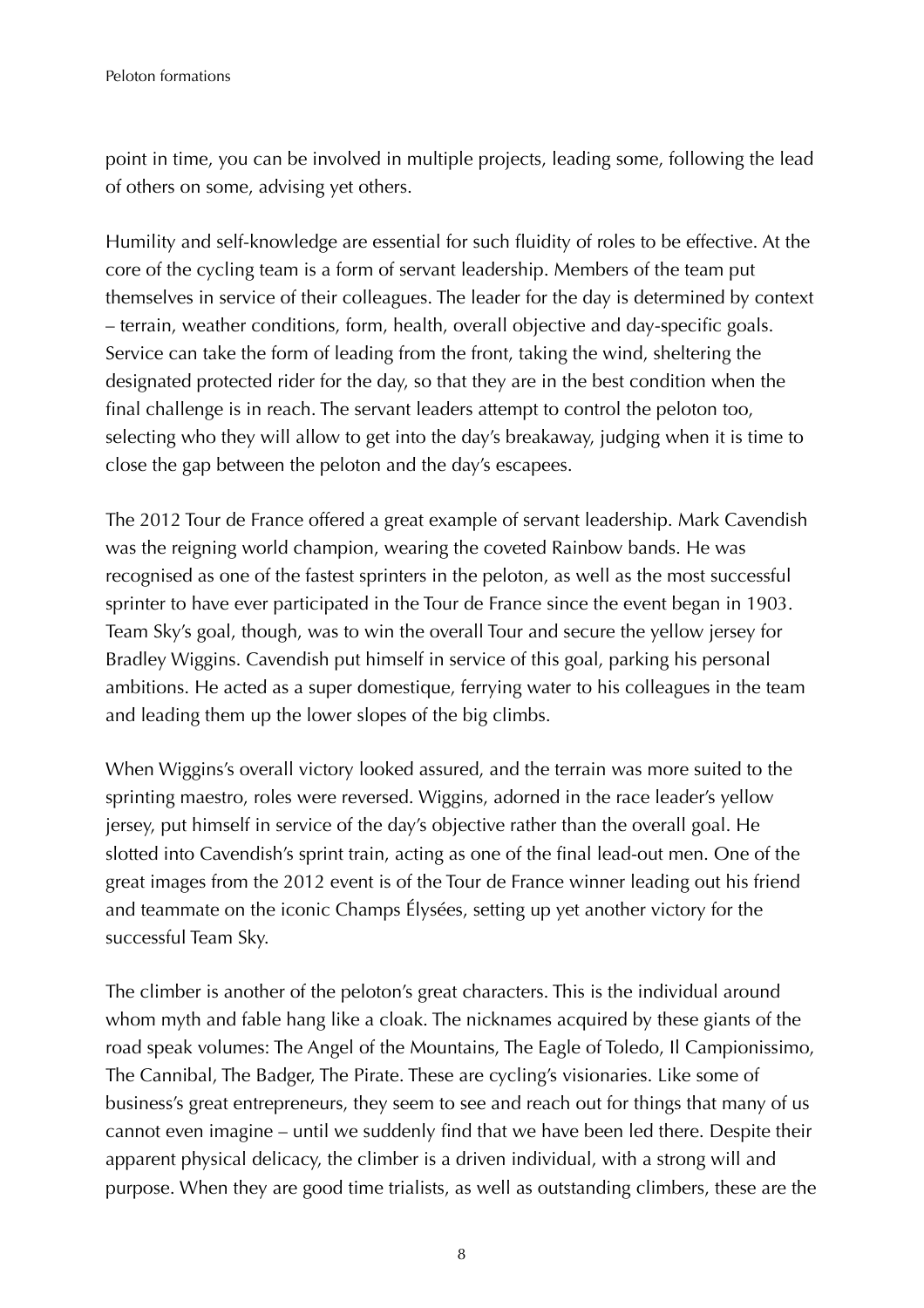people that the team works for to secure overall victory in the big races. Their role is to win on behalf of the team, often leaping away from the comfort of their companions as the most difficult slopes and the highest peaks hove into view. They are both connected and lonely. Leaders and strategists. Not unlike many CEOs.

The time trial is known as the race of truth. It involves either a single rider or a team racing against the clock. There is no hiding place. When performed by an individual, this is the closest cycling gets to the workplace assessment; the combination of measurement, delivery and individual scrutiny. The coasters, the tryers and the high achievers are easy to spot. More interesting is the team time trial. Five have to cross the line before the clock stops. Nine begin the stage and work in unison. All for one and one for all. But the team is only as strong as the fifth strongest member, so the high achievers have to hold themselves in check and serve their teammates. Otherwise their high capability in this form of racing can be harmful to their colleagues. To perform well in an individual time trial, you have to know yourself and your limitations. To perform well in a team time trial you have to know the abilities and limitations of all your teammates as well, and cater to them.

Rouleurs are strong riders, adept in rolling terrain, time trials, sprint trains and chasing down breakaways. These are team people whose primary role is service of others, assuming domestique functions. I liken them to the internal service roles in corporations: the people in finance, facilities, HR, IT, learning and development and KM departments. Occasionally they are set free to pursue personal goals, getting into breakaways, winning time trials. This is not unlike the occasions when somebody from a support function takes on a leadership or specialist expert role in a corporate project. Often rouleurs like Bernie Eisel of Team Sky take on the role of captain on the road. They guide and influence their colleagues and act as the link between the other cyclists and the directeurs sportif in the team cars.

Cycling teams involve not only the riders but a supporting infrastructure. This is comprised of sporting directors, coaches, medical staff, nutritionists, chefs, mechanics and bus drivers. Former cyclists often fulfil the role of sporting directors, helping the team operate within its loose framework and achieve its race objectives. These are the people who drive the team cars, liaise with the riders on the road from their vehicles and via radios, handing out food, drink and clothing. Other former riders travel ahead of the race too, reporting back on weather and road conditions, providing information that can inform decisions taken by the riders themselves.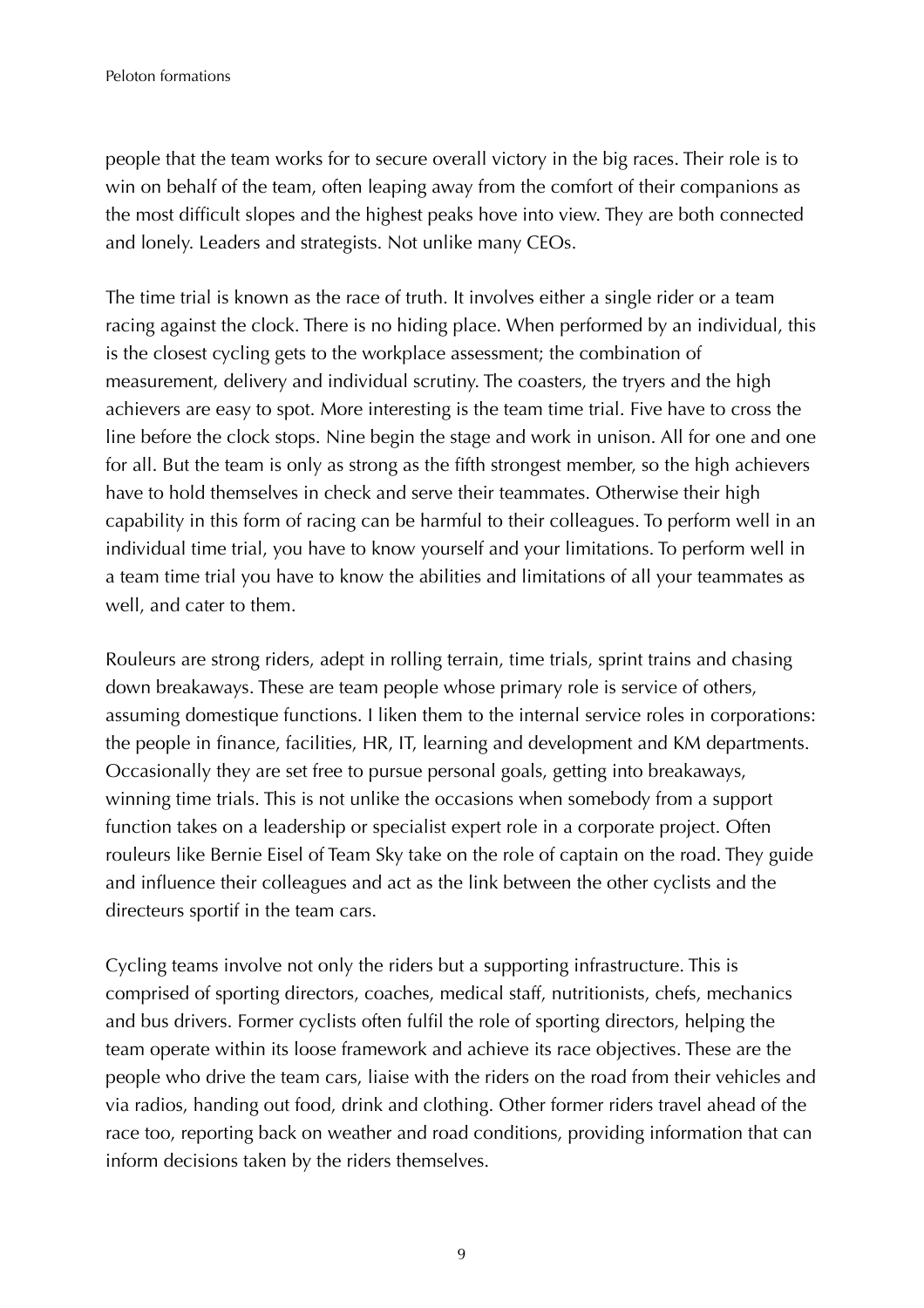Beyond the teams of riders and support staff, there is a broad range of interacting systems. Within the context of the race itself are the race organisers and the hosts of the start and finish of each stage. Then there are the media, the police, the publicity caravan, the volunteers controlling crowds and flagging road furniture, the spectators themselves. Not forgetting the roads, the roundabouts, the level crossings, the bridges. The weather is also a huge factor. Intense heat, pouring rain, strong wind, heavy snow all have an impact on the peloton and what it can achieve. Nothing operates in isolation, just like our businesses and the multiple interacting systems they have to navigate – from financial markets to regulation to customer needs. The peloton and the business constantly have to respond and adapt to external factors.

Peloton formations is all about the fluidity and agility not only of modern organisational structures but of the roles and responsibilities of those who work within them. It recognises the need for people who are able to lead, follow, guide, advise, specialise or generalise, adapting to changes in context and circumstances. People who work in small units in synchronicity with and service of a larger whole. People willing to experiment, learn and act on new knowledge. People who can respond and adapt to systemic shifts and changes in their customers' needs.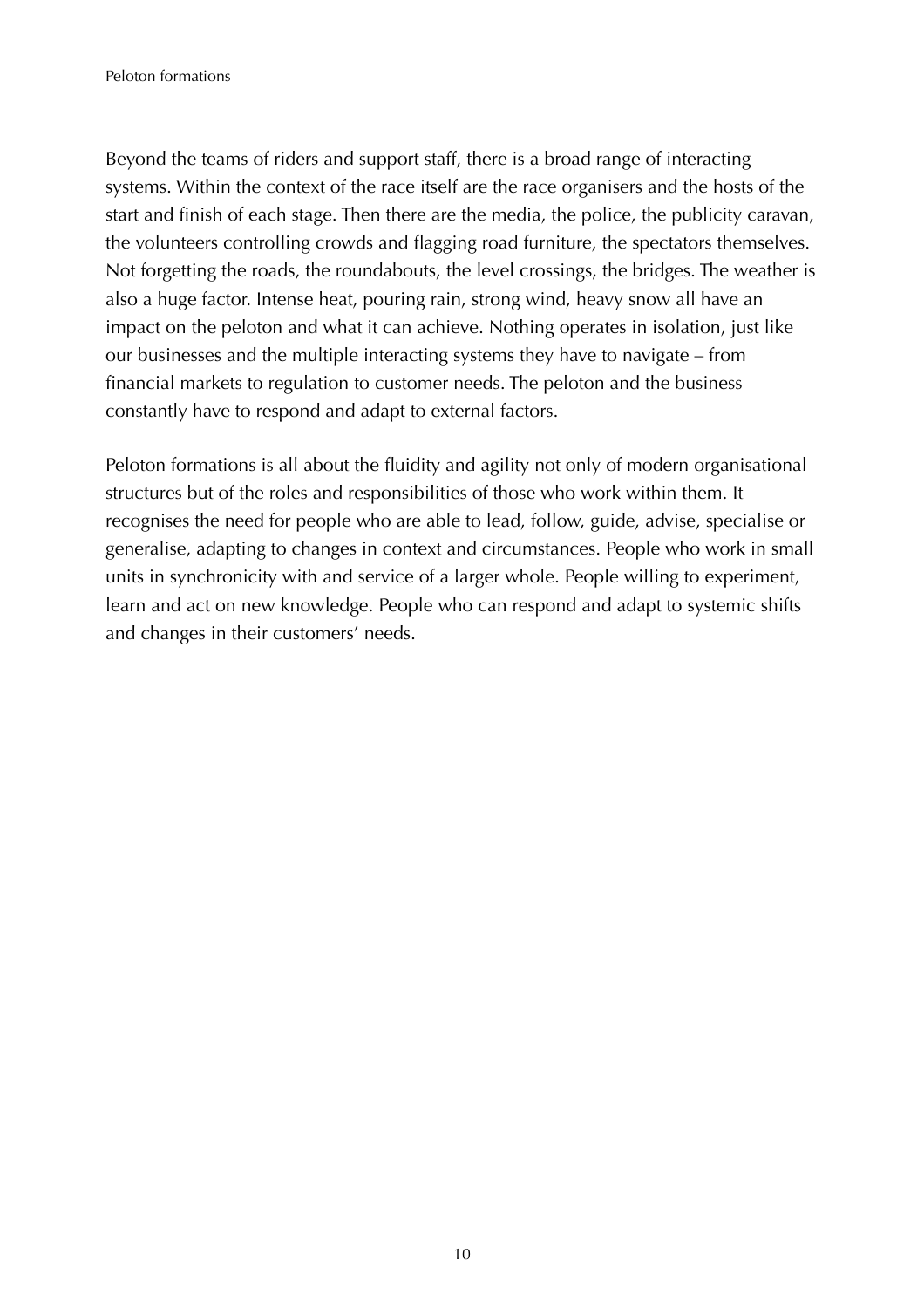# **Peloton interview**

*This interview with Stowe Boyd was first published on the [Gigaom Research](https://gigaom.com/2014/07/26/the-new-visionaries-richard-martin-on-the-peloton/) website in July 2014.*

Richard Martin wrote a series of posts in which he characterized people working together productively as being like the bicycle racing phenomenon of the peloton: the main group of riders that conserve energy by riding close together.

Martin's exposition owes a great deal to Dan Pontefract, who used the analogy in a [post](http://www.danpontefract.com/the-organization-as-a-cycling-peloton/) last year, but Martin has intertwingled it with Jon Husband's [wirearchy](http://wirearchy.com/what-is-wirearchy/) notion, and the thinking of other theorists and practitioners.

I thought I'd ask Richard some questions, and the interchange below is the result.

—

**Stowe Boyd:** I think there is a great deal of depth in the metaphor of new way of work being like the peloton, which is the formation of cyclists in a road race. The cyclists ride in close formation because of the benefits in reducing drag, but of course different teams are trying to win the race even while benefitting from the aerodynamics of being in a pack.

**Richard Martin:** One of the things that unites the cycling peloton is common purpose. All the teams, all the riders, are trying to get from point A to point B on a designated course as safely and in the shortest amount of time possible. Additionally, day-by-day, in long stage races like the Tour de France, each team will have a slightly different objective. Some are aiming for the overall prize of the yellow jersey awarded to the rider who covers the entire course in the least amount of time. Others target the white jersey of the best young rider, the green jersey of the points classification leader or the polkadot jersey of the mountain climber's classification. The composition of their team may well reflect these particular goals. Others still may simply target a stage win on a specific day when the terrain and conditions suits their team or, more modestly, may hope for lengthy TV exposure for their corporate sponsors by getting one or more of their riders into the day's breakaway.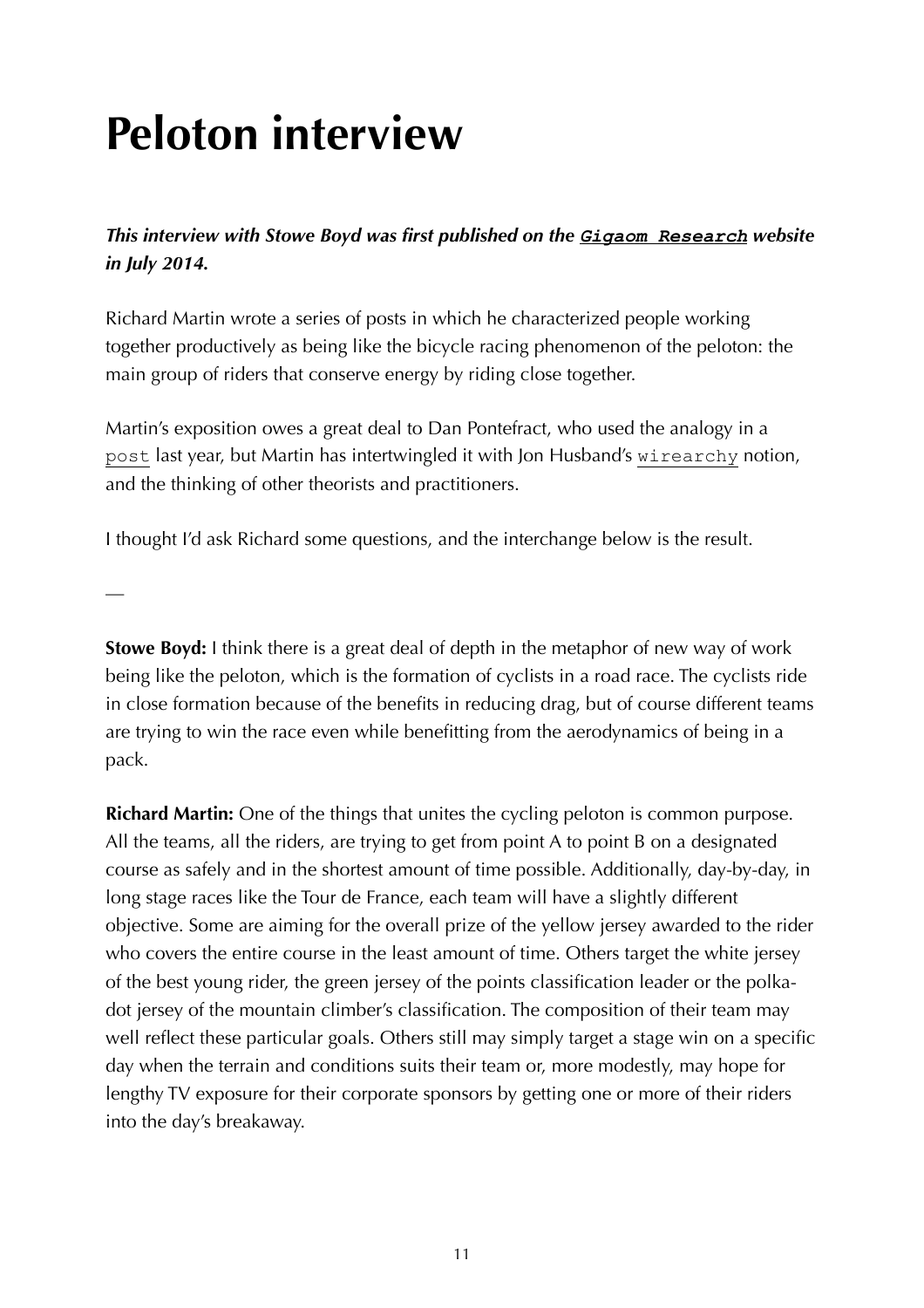Because of this mixture of goals, sometimes you will witness great examples of partnership, collaboration and cooperation between riders and different trade teams. There is also, of course, a lot of competition too. In the latter case, though, it might not just be people competing against one another but against the elements, the terrain or the clock. There is wonderful human drama in evidence in bicycle racing. There is also a lot of camaraderie and mutual respect that transcends the boundaries between trade or national teams. You can get a taste for this by following a few professional riders on Twitter.

In the context of the racing itself, it is evident on the days that the race routes head steeply upwards into mountainous terrain. While TV coverage focuses on the front end of the race, behind it the peloton fragments into many parts. Right at the back a gruppetto of riders forms, usually composed of the sprinters, the riders with bigger physiques, the cooked and the wounded. They work together regardless of team affiliation. Their goal is to arrive together as a single unit at the finish line within a time limit calculated on the basis of the stage winner's finishing time. Another example of cross-team cooperation can be seen in the way breakaway riders work together to stay away from the peloton. It is only in the last kilometres of the stage when this cooperation gives way to competition again. The breakaway usually serves as the hare to the peloton's greyhound. Occasionally, though, the hare eludes the hound – especially in cases when the cooperation between the breakaway group persists to within sight of the finish line.

From a business perspective, there is a lot to be said for this notion of common purpose that can help unite multiple divisions and project teams. But also for those willing to partner and cooperate with others, even those outside your own company. I recently read A. G. Lafley and Roger Martin's *Playing to Win*. It is not a book I enjoyed. Nevertheless, there are some good examples in it of when P&G realised they could create more value by partnering and cooperating with companies who were competitors in other fields. I think you witness evidence of this on a daily basis in the cycling peloton.

**SB:** On top of the manoeuvring of the teams against each other, there is a dynamic interplay among the members of a team, where they switch off in different roles, taking turns leading, sprinting and climbing. That seems to be in perfect alignment with the notion of fluid or emergent leadership: what I refer to as leanership. There has to be a lot of planning and communication for that to work, right?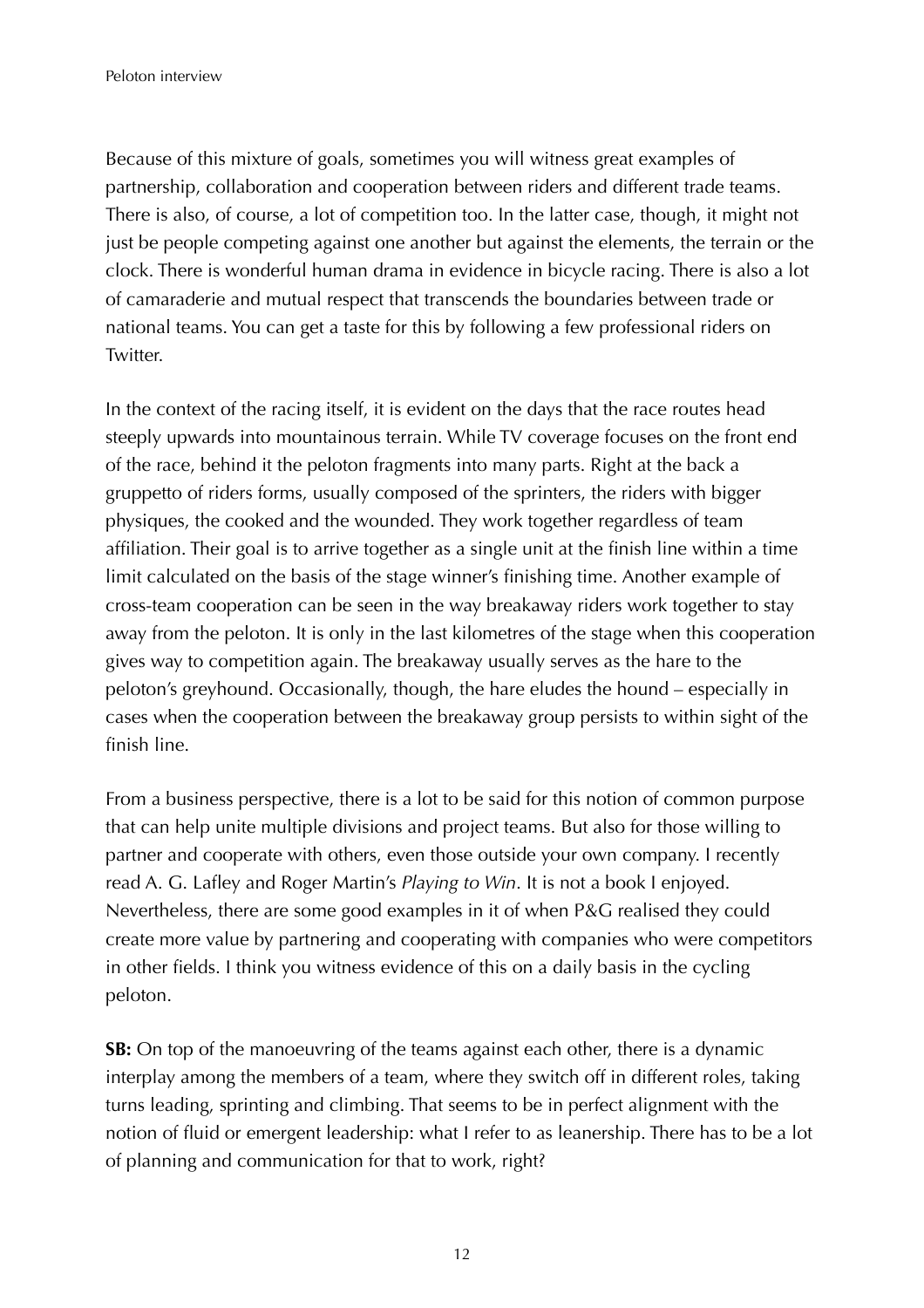**RM:** My thinking about this has been strongly influenced by Jon Husband and his concept of wirearchy. Jon defines wirearchy as: 'a dynamic, two-way flow of power and authority, based on knowledge, trust, credibility and a focus on results, enabled by interconnected people and technology.' What intrigues me about Jon's concept is that he is not denying the existence of a hierarchy, but he recognises that this has shifted from a pyramid to a network model. Do any network analysis, and you will identify nodes of influence and authority. These do not recognise the stripes on the arm or the job titles that we associate with military-industrial ideas about hierarchy. These influential nodes are also in a constant state of flux. Leadership roles may be defined, as in more traditional notions of hierarchy, but what is different here is that people move fluidly to and from these roles, dependent on context and circumstance. So, as I work on multiple projects for my employer, in one situation I may be the leader, in another I will follow someone else's lead, and in yet another I may be acting more in a consultancy capacity, providing specialist subject matter expertise.

You certainly observe this fluidity of roles and leadership responsibilities in the cycling team. This can be determined by a number of factors: terrain on the day, weather conditions, the form of the rider, experience. Even on the day itself leadership responsibilities will shift as the race progresses. Usually teams will have a road captain. In most cases this is not the team's main sprinter or climber but one of the support riders or domestiques. This individual will be liaising with the directeur sportif via radios or visits to the team car, but there will also be a high degree of autonomy for the other riders, with each of them responding to what they see around them, assessing risks, seizing opportunities.

Some teams are built around sprinters who come into their own on flatter stages. Sprint trains form in front of the sprinter, with a line of riders following closely on one another's wheel. The front rider punches a hole through the air, takes the wind resistance, and their colleagues ride in their slipstream. When they peel off another comes to the front, and so on until, with about 300m to go, the sprinter comes to the fore. All along, they will have been calling our instructions and encouragement from the rear of the sprint train. On mountainous days, the team puts themselves in service of their climber, who also, if they can time trial too, is often their contender for the overall general classification. The team members aim to deliver their leader to the foothills of the day's final climb in the leading group so that they are in a position to compete for the stage victory or minimise the loss of time to their main rivals.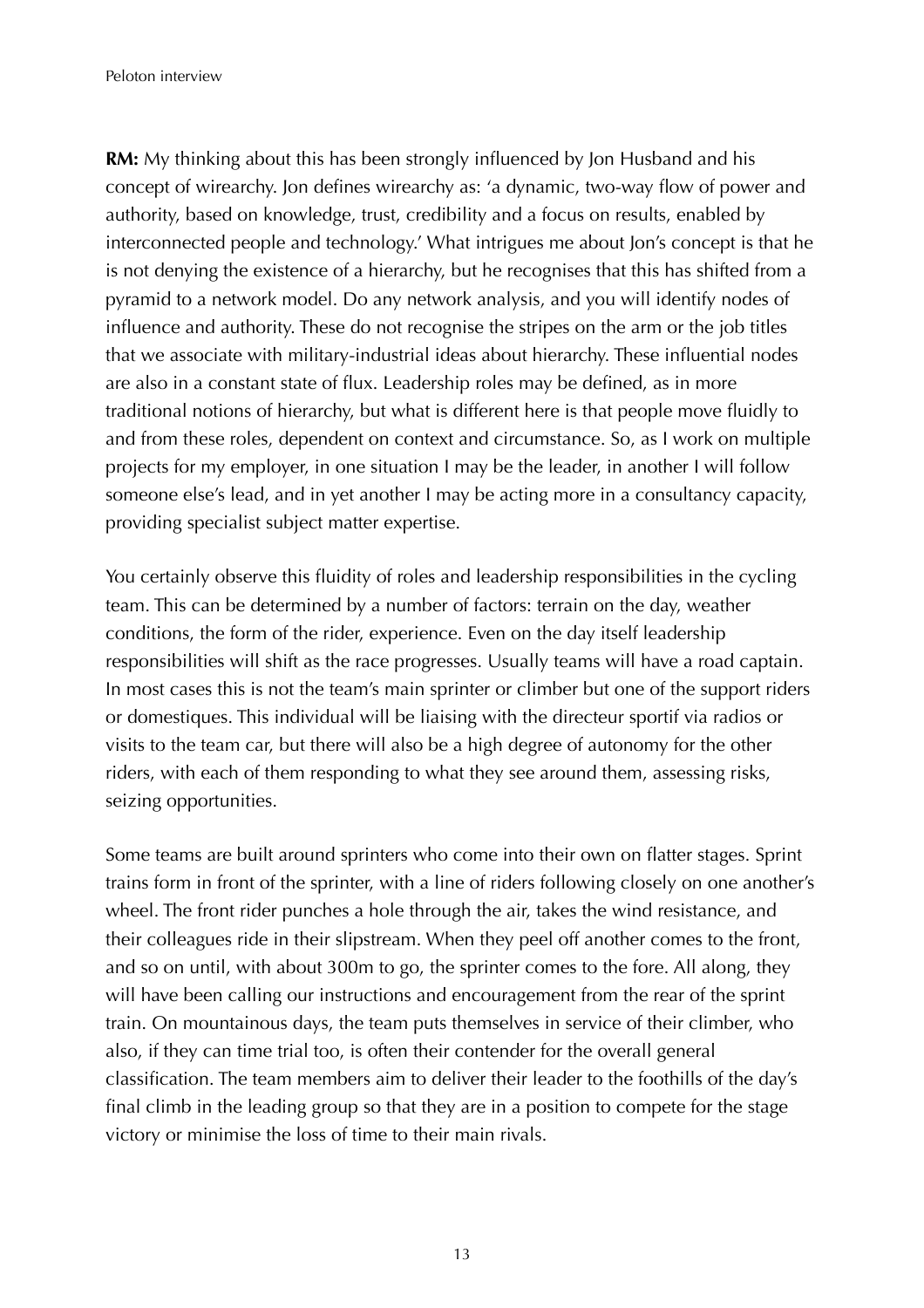Cycling, in this sense, is infused with the idea of servant leadership. I think there were a couple of great examples of this from Team Sky at the 2012 Tour de France. Often we would see television images of Mark Cavendish, adorned in the rainbow stripes of the reigning world champion, ferrying water from the team car to his teammates. This, bear in mind, was the world's dominant sprinter at the time, who was putting personal ambitions on hold in support of the team's overall objective: securing the yellow jersey for Bradley Wiggins. On the final stage of the same race, with Wiggins's and the team's victory assured, we then witnessed a role reversal. The final stage is an iconic race for sprinters, one that Cavendish had won each of the previous three years. There in his sprint train, in service of Cavendish and his goal, was Wiggins leading out his friend and teammate.

As for planning, there is certainly a lot of work done. Many teams will visit certain climbs and stage finishes well in advance of the grand tours. On race day itself, they will send former road racing professionals ahead to check conditions (both of the road and the weather) and to communicate their findings back to the team car and the riders. British cycling coach Rod Ellingworth has written an illuminating book called *Project Rainbow*. It describes the collaborative work of backroom staff, coaches and riders in planning for the 2011 men's world road race championships and for the 2012 Olympic Games race. For the GB team, their aim of securing bunch sprint finishes for Cavendish earned victory in the 2011 world championships and nothing at all at his home Olympics. The team rode strongly on both occasions, but others had learned how to counteract their tactics by the time of the latter race.

What emerges in bike racing are loose frameworks rather than detailed plans. This is not racing by remote control. It involves decision making at the edges as well as in team management. Not all variables can be accounted for, and riders need to be able to respond to what they see before them. This is well illustrated in a [video](https://www.youtube.com/watch?v=id1Q9RNtfd0) exploring Team Garmin Sharp's targeting of stage 9 of the 2013 Tour de France. Dave Brailsford, one of the leaders behind the recent success of British Cycling and Team Sky, is interviewed in Richard Hytner's recent book, *Consiglieri: Leading from the Shadows*. He makes an interesting observation: 'My approach is as an orchestra conductor, with an absolute recognition that the most important people in our world are the people who win and they're the riders.' Brailsford and colleagues can select the nine-man team for the Tour, but then they have to get out of the way and trust the instincts, expertise and experience of the riders on each day of racing.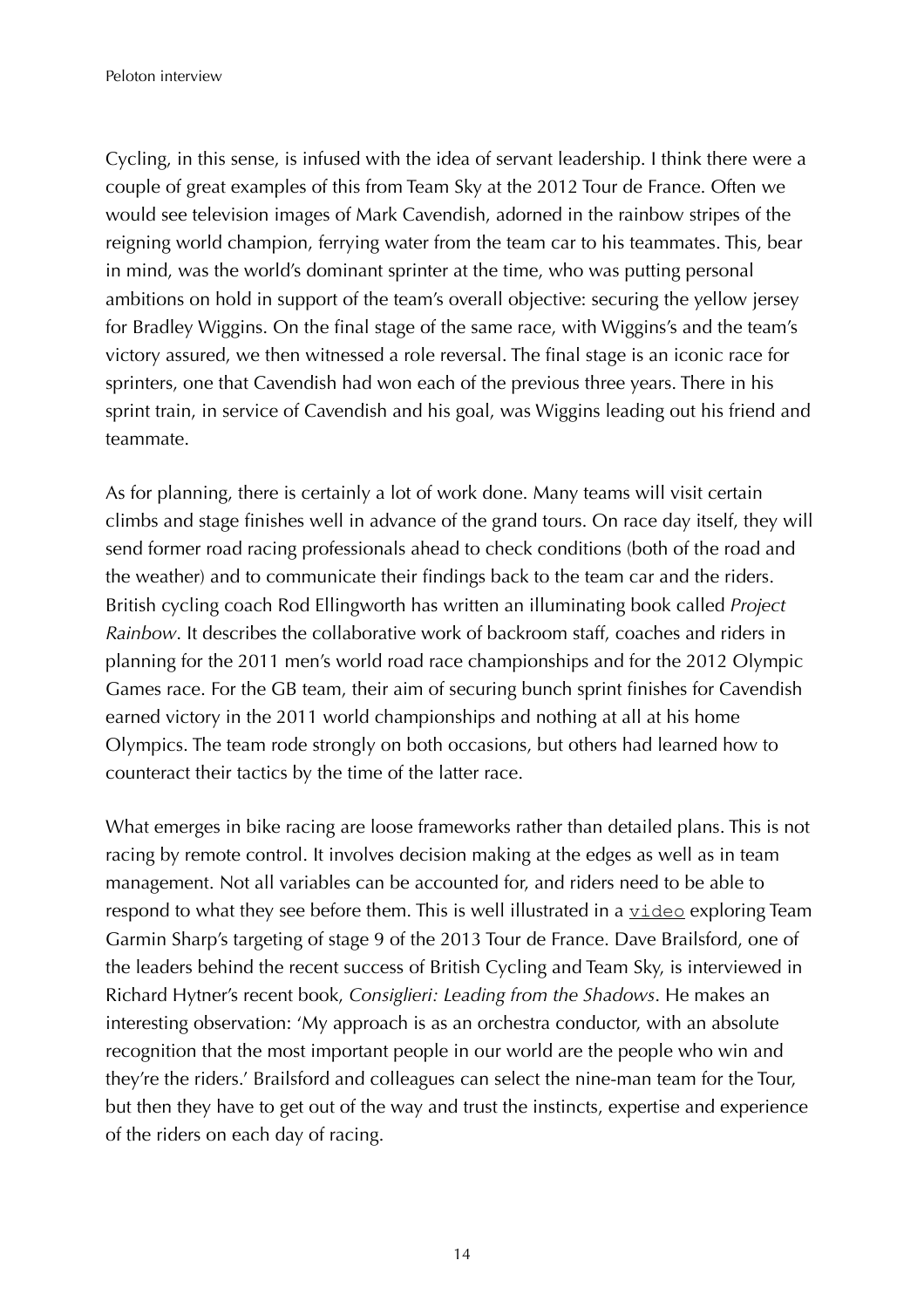**SB:** You've written about the various roles in a cycling team, and how these roles are similar to archetypes in the new way of work. The climber, for example, has attributes of a driven, high energy visionary. Perhaps you could give a short explanation of the other roles?

**RM:** When they step into their leadership roles on the flatter ground, sprinters are great salesmen. I mean this in the sense intended by Dan Pink in *To Sell is Human*. They sell ideas, galvanising their teammates, getting them to believe in their objective for the day, building common purpose, and inspiring them to invest effort in delivering them to the finish line, where they will complete the job. It is notable that the first action of the highly successful sprinters like Mark Cavendish, André Greipel and Marcel Kittel is that they greet their colleagues at the finish line to thank them for their efforts. There is also a commercial aspect to the sprinter's salesmanship. They are often great communicators, comfortable in front of the media cameras and microphones. Their job is to cross the finish line, arms in the air, displaying the names and logos of their corporate sponsors. They are mobile, high velocity advertising hoardings.

Rouleurs are strong riders, adept in rolling terrain, time trials, sprint trains and chasing down breakaways. These are team people whose primary role is service of others, assuming domestique functions. I liken them to the internal service roles in corporations, the people in finance, facilities, HR, IT, learning and development and KM departments. Occasionally they are set free to pursue personal goals, getting into breakaways, winning time trials. This is not unlike the occasions when somebody from a support function takes on a leadership or specialist expert role in a corporate project.

Baroudeurs are among my favourite riders. These are the change agents, the chancers and experimenters. They constantly challenge the status quo, making things up as they go along, taking risks, testing their colleagues in the peloton. There was a great example of this in Tuesday's Tour de France stage this week. A strong group of baroudeurs – people who can climb but not overall contenders for the Tour win – had formed an impressive breakaway. As they hit the final climb they began challenging one another, comfortable in the knowledge that one of their number would win the stage. Two riders from Team Europcar were working together, taking it turns to attack. They could not shake loose Michael Rogers from Team Tinkoff Saxo, though, and in the end he chose his moment to attack and just rode away from them. His post race interview was brilliant, demonstrating a cool, calculating mind, mental fortitude, a tolerance of risk and an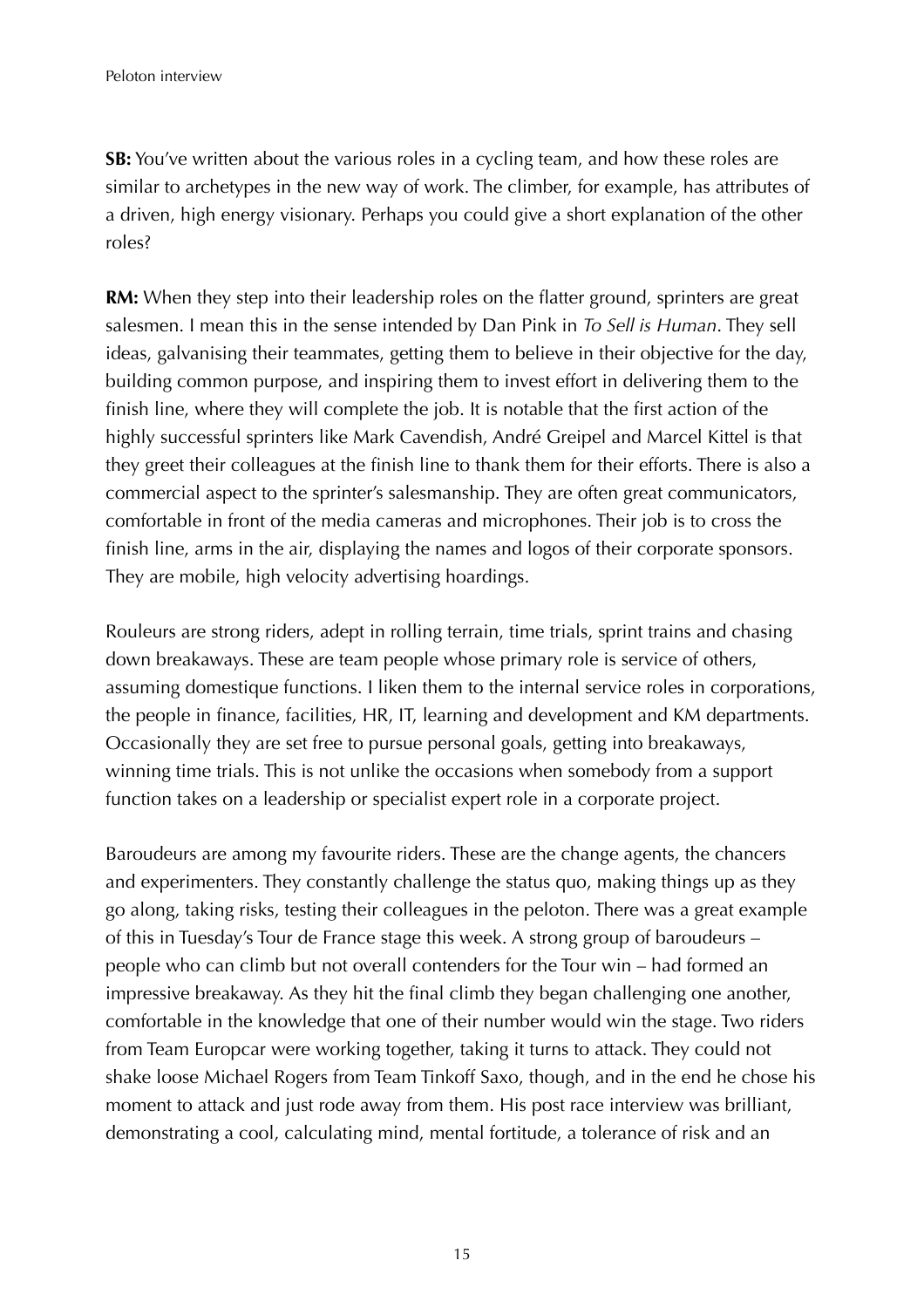acceptance of possible failure. If you do not try things out, how will you learn if they are going to work or not?

That covers the riders, but we must not forget that a role is also played by the tour organisers, the local government for the towns that play host to the start and end of each stage, the police, the backroom staff for each team, the directeurs sportifs, and the riders' coaches, not to mention the crowds that line the route. These are the policy makers, the regulators, the landlords, the suppliers and customers that are all involved to varying degrees in a company's business.

**SB:** It's the fluidity and near flight of the peloton that makes it such an inspiring image. In one of your pieces you call it '*humankind's answer to the murmuration of starlings*'. How can we transcend the poetic and aspiration of the peloton into concrete learning for the business, today?

**RM:** The reason I am so drawn to the metaphor of the cycling peloton as a model for organisational structure is because it is suggestive of responsiveness, fluidity, agility and adaptiveness. I like the idea of small pods or teams loosely joined, which respond and cater to their customer needs. This can mean the rapid forming, disbanding and reshaping of teams to deliver different projects. These can extend beyond organisational boundaries too, suggesting the permeability of the modern, responsive company. A project team can be comprised of your own employees working in partnership with people not on your payroll. It can include your customers and suppliers too.

The other thing I take away from bike racing is this idea of multiple systems being interdependent on one another. On any given day you could have a route that covers 200-plus kilometres, travelling through numerous towns and cities, over railway crossings, bridges and roundabouts. Agreements have to be drawn up with these communities, crowd control needs to be put in place, and the roads closed for a period of time. Then there is all the infrastructure of the race itself, the catering vehicles, publicity caravan, the media, the gendarmerie, the team cars and support vehicles. There are the huge crowds too, who on mountainous stages will be spilling on to the road, and who have to be trusted not to interfere with the riders as they pass by. On top of all that there are the meteorological conditions and the state of the roads to be traversed too. A huge spaghetti soup of complex interlocking systems. No one of these systems can be treated in isolation. Just like the different systems that shape and inform the operation of any other business.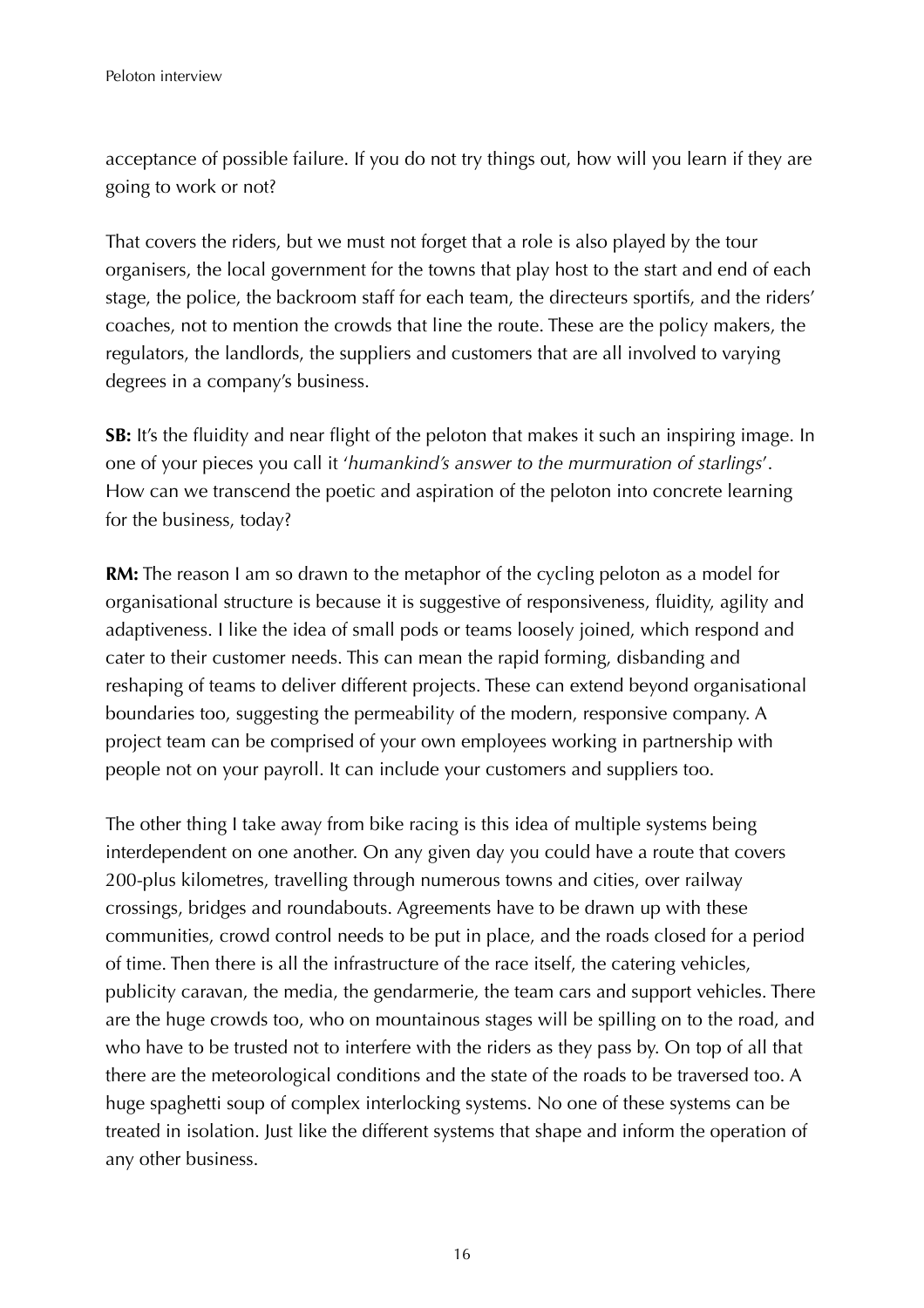I get frustrated when I hear people talking about work as an ecosystem operating in splendid isolation from everything else – government policy, financial markets, customer needs. As a counter argument I'm inclined to use an example that affected me earlier this year: we experienced heavy rainfall in Kent where I live. When the rain stopped our streets were lightly dusted with sand from the Saharan desert. What a great example of how different ecosystems connect and are dependent on one another.

—

Richard's expansion of Pontefract's peloton metaphor is rich and illuminating. The interplay between different roles in the teams is captivating, and so is the manner in which individuals lead at the front – to break the air for the peloton and their teammates in it – and then fall back into the pack as another – often a competitor – presses forward to take a turn at the front.

Martin draws our attention to the image of 'small teams, loosely joined' – an allusion to David Weinberger's *Small Pieces Loosely Joined*, I'm sure. I've written on the distinction between different social scales, and the way that the interplay differs in small sets of people – networks of a few or a handful of people – versus the louder and less intimate interactions of social scenes, where dozens or hundreds may be connected.

I've made the claim that we live our work lives in our sets, although businesses may want to treat us as scenes, thinking that it is easier and more efficient. But we are more at home and at ease when working as a sprinter or climber on a team, jostling for position in the peloton, signalling and pushing the team ahead, one of the loosely joined.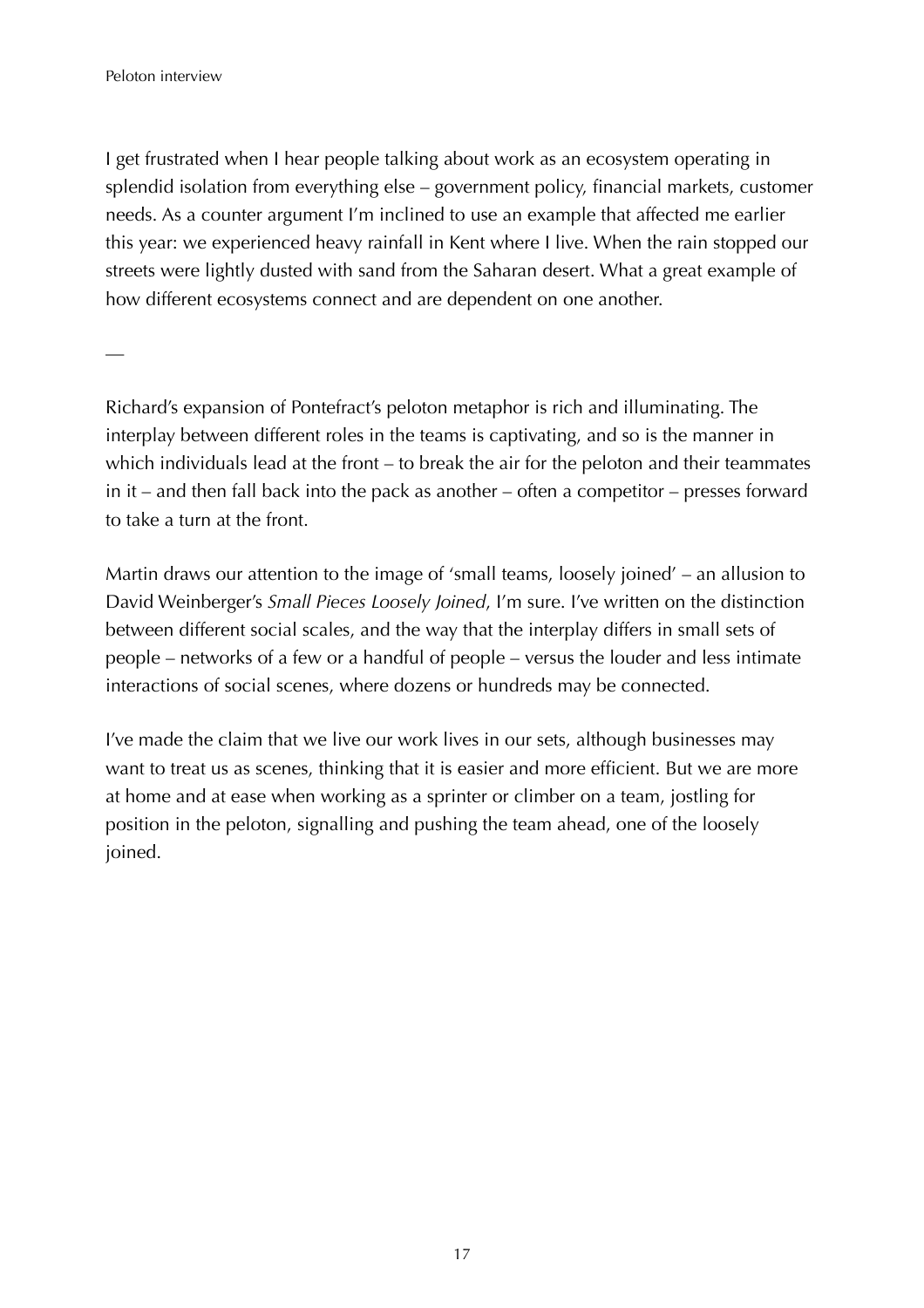## **The baroudeur**

Earlier in the day six riders had each pulled away from the peloton. Representing different trade teams, five of them eventually had cohered into a cooperative group; a small, dynamic pod sharing responsibilities, with each rider fluidly moving from leader to follower and back again. It was a challenging ninth stage of the 2011 Tour de France, from Issoire to Saint-Flour, featuring eight categorised climbs. These tended to have an elastic effect on the group with riders dropping away as they tackled the ascents and descents at their own pace, then putting in great efforts to regain contact with their breakaway companions. Nervousness and tight roads were also contributing to crashes back in the main peloton. Some of the teams encountered misfortune, seeing their general classification contenders exit the race after one particular body-damaging, bonebreaking pile-up on a treacherous descent. Up the road, the breakaway group continued to cooperate establishing a lead of over seven minutes while the peloton regrouped after the crash.

With 36km of the day's stage remaining, the lead was down to five minutes. Still a healthy advantage. It was looking like it would be a day of glory for one of the breakaway riders. One of those days that produced more than just extended television airtime for the corporate sponsors whose names and logos adorn the riders' clothing. A day that would result in podium celebrations. Some of the breakaway group had their eyes on bigger prizes too. Thomas Voeckler (Europcar) had a chance of becoming the overall race leader, getting his hands on the coveted yellow jersey for the second time in his career having worn it previously in 2004. Johnny Hoogerland (Vancansoleil-DCM) was looking a likely contender for the polka-dot jersey, which is awarded to the leader of the mountains classification. Niki Terpstra (Quickstep), an early member of the escape group, had faded away on the day's first climb. But Sandy Casar (FDJ), Juan Antonio Flecha (Team Sky) and Luis León Sánchez (Rabobank) were all strong riders and in the mix for the stage win. For two of the riders, though, disaster was about to strike.

A car carrying personnel from French television accelerated alongside the breakaway group. Suddenly it swerved to the right to avoid a tree on the verge of the road, thereby triggering a domino effect. The car, still travelling at high speed, clipped Juan Antonio Flecha sending him sprawling to the floor. As he hit tarmac, Johnny Hoogerland hit him and was catapulted through the air on to a barbed wire fence. Voeckler and the others accelerated away to contest the stage victory, the Frenchman taking over the overall race leadership and Luis León Sánchez winning the day. Remarkably both Flecha and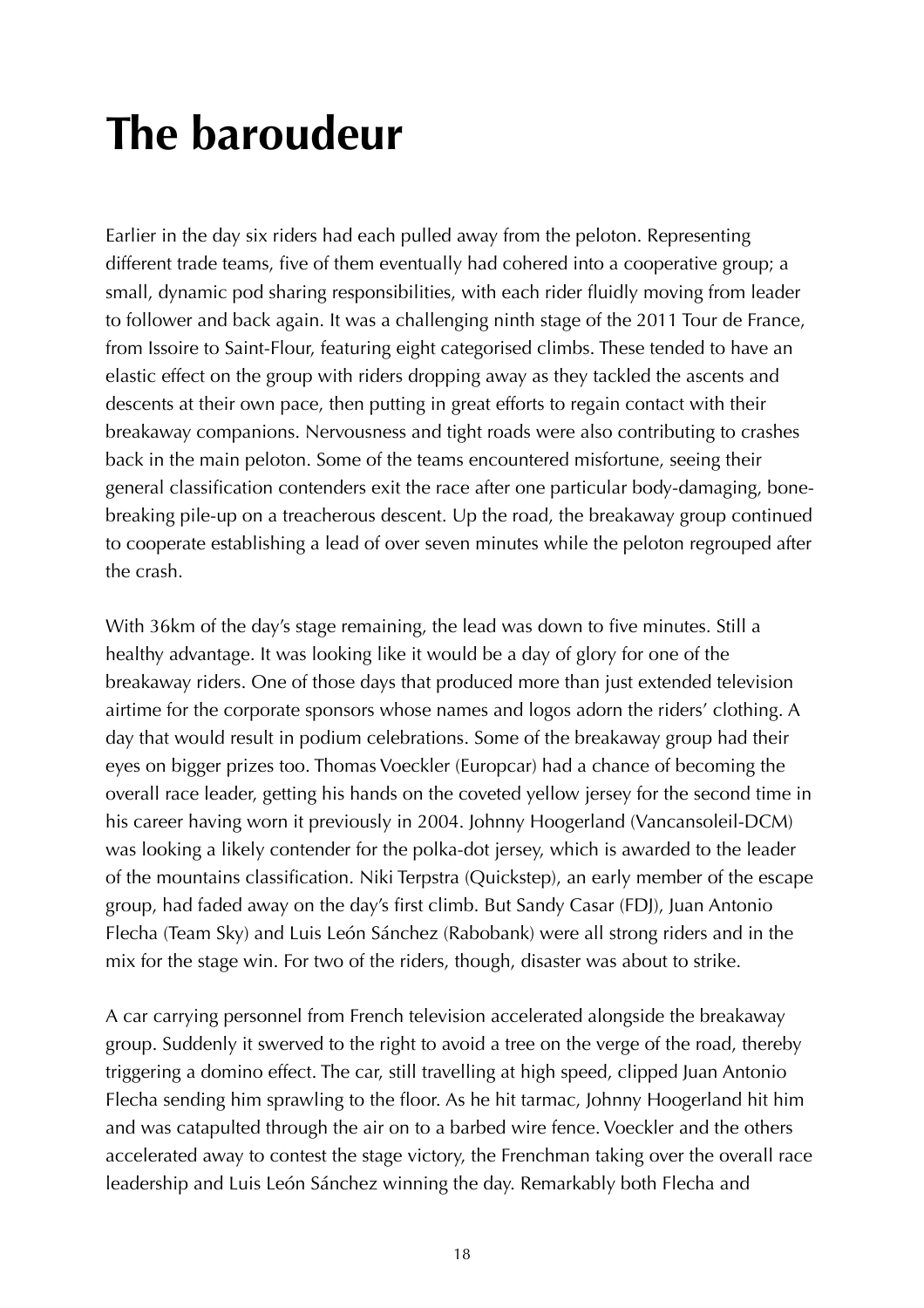Hoogerland would remount their bikes and complete the stage, over 16 minutes after the winner. The Dutchman, whose kit had been shredded on impact with the fence, and bearing deep wounds on his legs that would require multiple stitches, even went on to participate in a delayed podium ceremony at which he was awarded the polka-dot jersey.

I share this tale not to marvel at the dangers encountered by the professional cyclist, nor to rubber-neck at a particularly gruesome incident in the recent history of the Tour de France. Rather, in developing the metaphor of peloton formations and its application to the workplace, I want to take some time to look at the different character types that make up the peloton. What distinguishes them from the others? Do they have counterparts in the modern office? Are there any lessons we can learn from them? In future posts, I will have a look at the sprinter, the climber and the rouleur. Possibly others too. Today it is the turn of the baroudeur, epitomised by the likes of Thomas Voeckler and Johnny Hoogerland.

The baroudeur is beautifully described by Paul Fournel in *Vélo*, his poetic collection of cycling essays published by Rouleur. Baroudeurs are adventurers, opportunists and chancers. They do not seek the love of their colleagues in the peloton, but strain at the leash, pushing against convention, experimenting and taking risks. They are generalists and polymaths, adept at multiple disciplines. As Fournel puts it:

There is no set format for a baroudeur. Neither a true sprinter, nor a true climber, nor exactly a rouleur, the baroudeur is all of those at once. He is capable of all of it, but in his own time. He knows that he will not beat the sprinters at the finish and so he has to set off beforehand. He knows that he will not beat the climbers in the high mountains; he makes his kingdom in the medium mountains. He knows that he will not drop everyone on the first push so he puts in a second.

The baroudeurs remind me of the rebels on the edges in today's business world. The workplace baroudeur is the one likely to challenge the status quo, to seek out new ways of doing things, to experiment and play, accepting many failures, learning from them and, occasionally, enjoying success. A group of baroudeurs, willing to cooperate with one another, are the ideal advance party. The experimental pod assembled for timebound, financially-constrained exploration and testing. The skunk works team not afraid to indulge in trial and error and the tolerance of risk as they head into the unknown,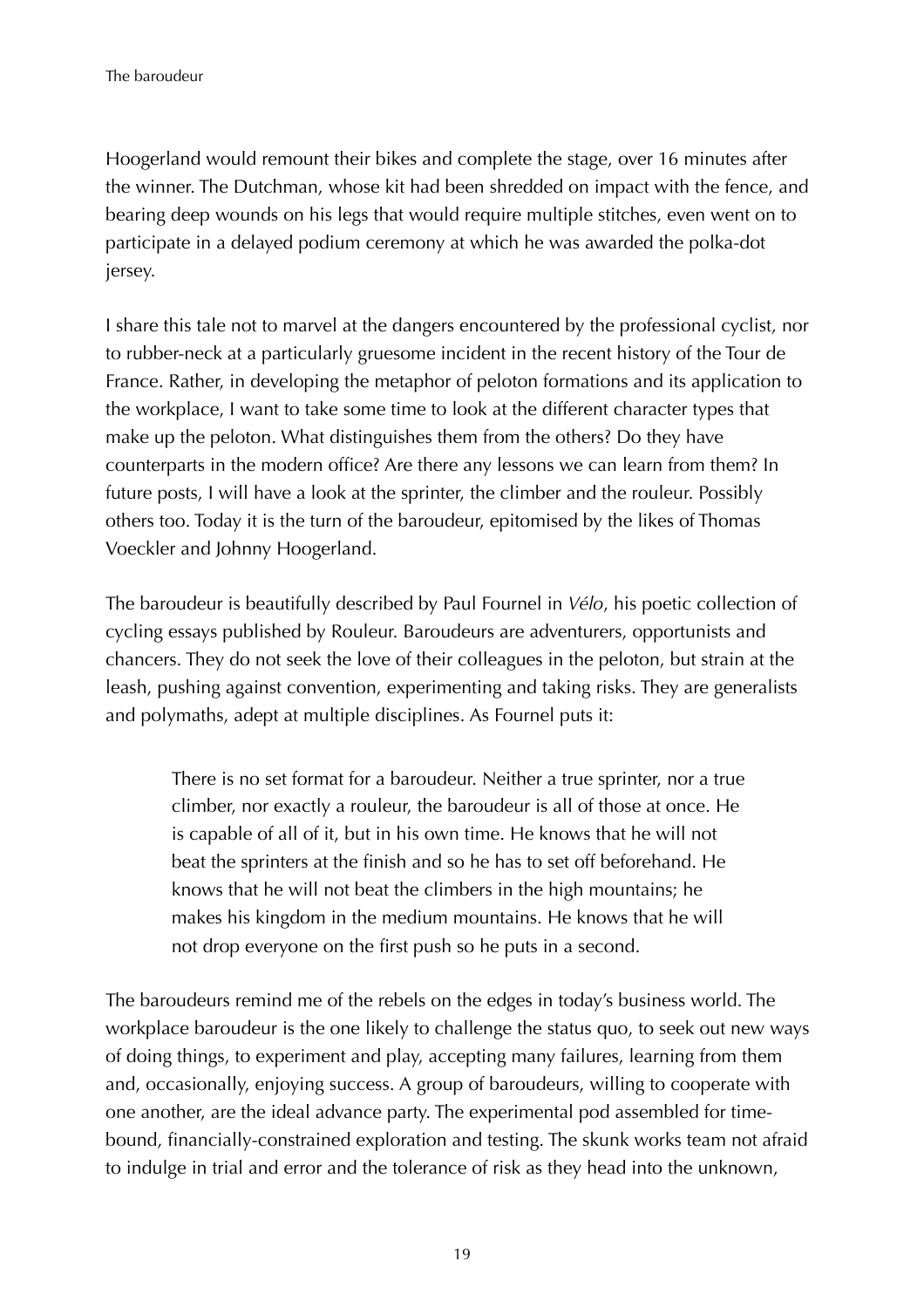operating under a loose framework but with common purpose and a shared vision. These are the people who will act now and, if necessary, apologise later. They will not be held back by bureacracy or industrial tradition.

The workplace baroudeur, then, is often the catalyst to change. Having blazed a trail, others will follow, new pods forming to lead the company into the future, putting new ideas and theory into practice. The original breakaway will often get absorbed back into those embryonic pods, their lessons captured, their knowledge shared with others in a continuous cycle of progression and refinement.

This is not a new story. There are many examples from 3M, Apple, Google, W.L. Gore, Semco and others. There is a spirit of entrepreneurialism, disruption and innovation about the baroudeur.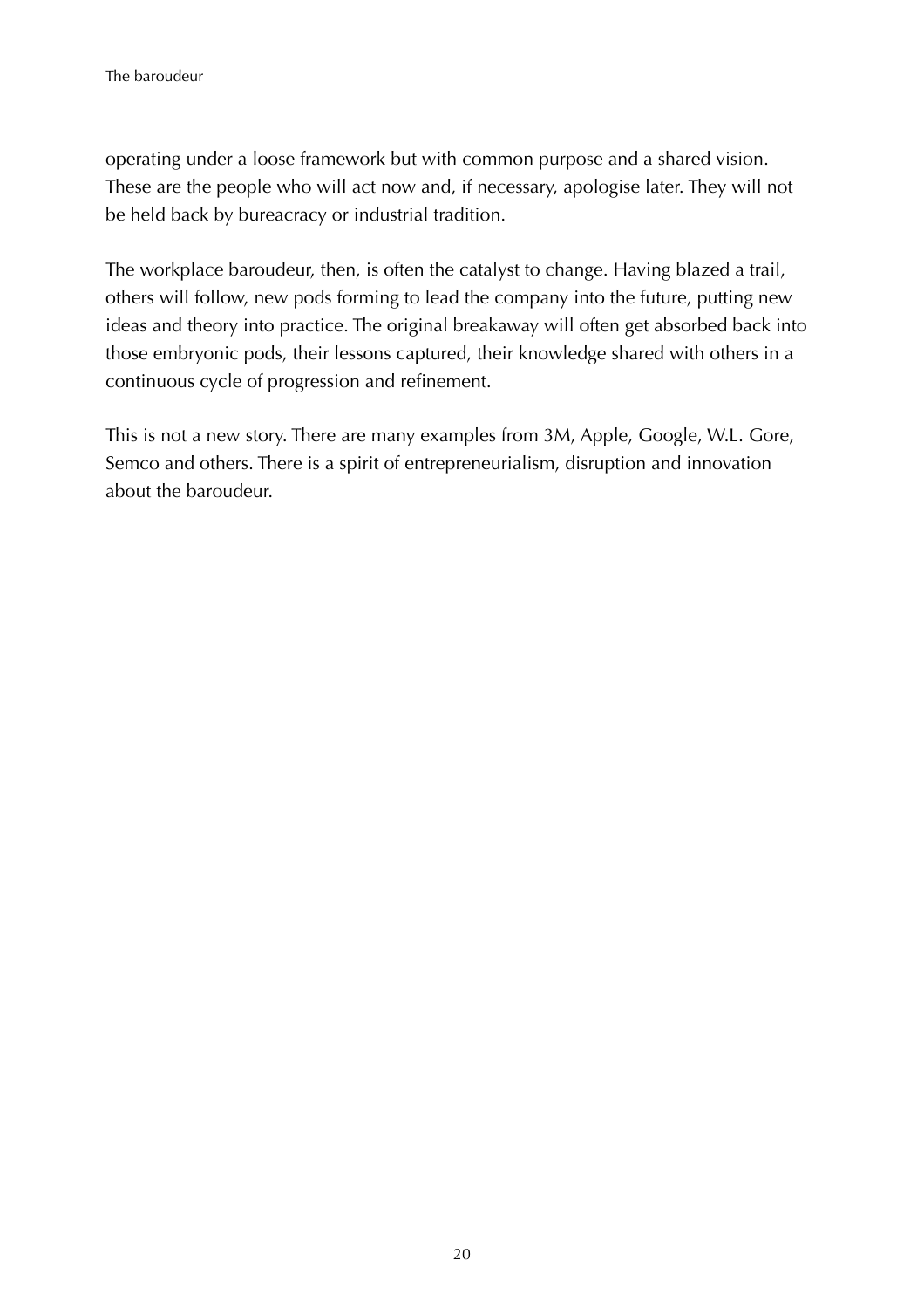# **The climber**

It is a damp and miserable March day on the island of Corsica. The third and final stage of the Critérium International 2013 is building to a conclusion. The peloton began the day in Porto-Vecchio and are now on the lower slopes of the Col de l'Ospedale. Richie Porte (Team Sky) wears the race leader's yellow jersey having won the previous day's time trial and safely negotiated the opening stage bunch sprint. His friend and teammate, Chris Froome, is fourth in the overall standings. Froome is the designated leader of Team Sky for this race, building and testing his form prior to the Tour de France later in the Summer for which he will be one of the favourites. The mountains are the territory in which he comes into his own. As the road begins to ramp up, it is likely that today's stage will enjoy an explosive finish – if Sky can successfully implement their race plan.

One by one Joe Dombrowski, Jon Tiernan-Locke, Xabi Zandio and Kanstantsin Siutsou put in efforts that help control the peloton and limit the number of escapees, before themselves slipping back into the ranks. There follows a huge turn at the front by Vasil Kiryienka, stretching out and fragmenting the bunch, leading it into the foothills of the day's final climb. By the time Froome floats to the front, there is only a select group of riders, all accomplished climbers, left chasing the last of the escapees. Froome puts in a dig and Porte stays back allowing his teammate to build a gap between himself and the group. Froome checks over his shoulder then accelerates away. Within moments he has caught and overtaken Johann Tschopp (IAM Cycling), towing Jean-Christophe Péraud (Ag2r-La Mondiale) with him. He pauses, assesses the condition of the other two riders then dances on the pedals again. Neither Tschopp nor Péraud can stay with him. Back down the road Porte bides his time, not leading the chase but monitoring the actions of those remaining in the group.

With 2km remaining, Froome has established an unassailable lead. It is at this point that Porte launches an attack of his own, catching and leaving all those who were chasing Froome. Sky have executed their plan to perfection, catapulting Froome to overall victory and enjoying first and second placings with Froome and Porte on both the day's stage and the general classification. This will serve as a platform for greater things later in the season, with Froome going on to win the Tour de Romandie, the Critérium du Dauphiné and, the ultimate prize, the yellow jersey of the Tour de France. Common purpose, a shared vision, planning, practice and the magic dust of the climber freed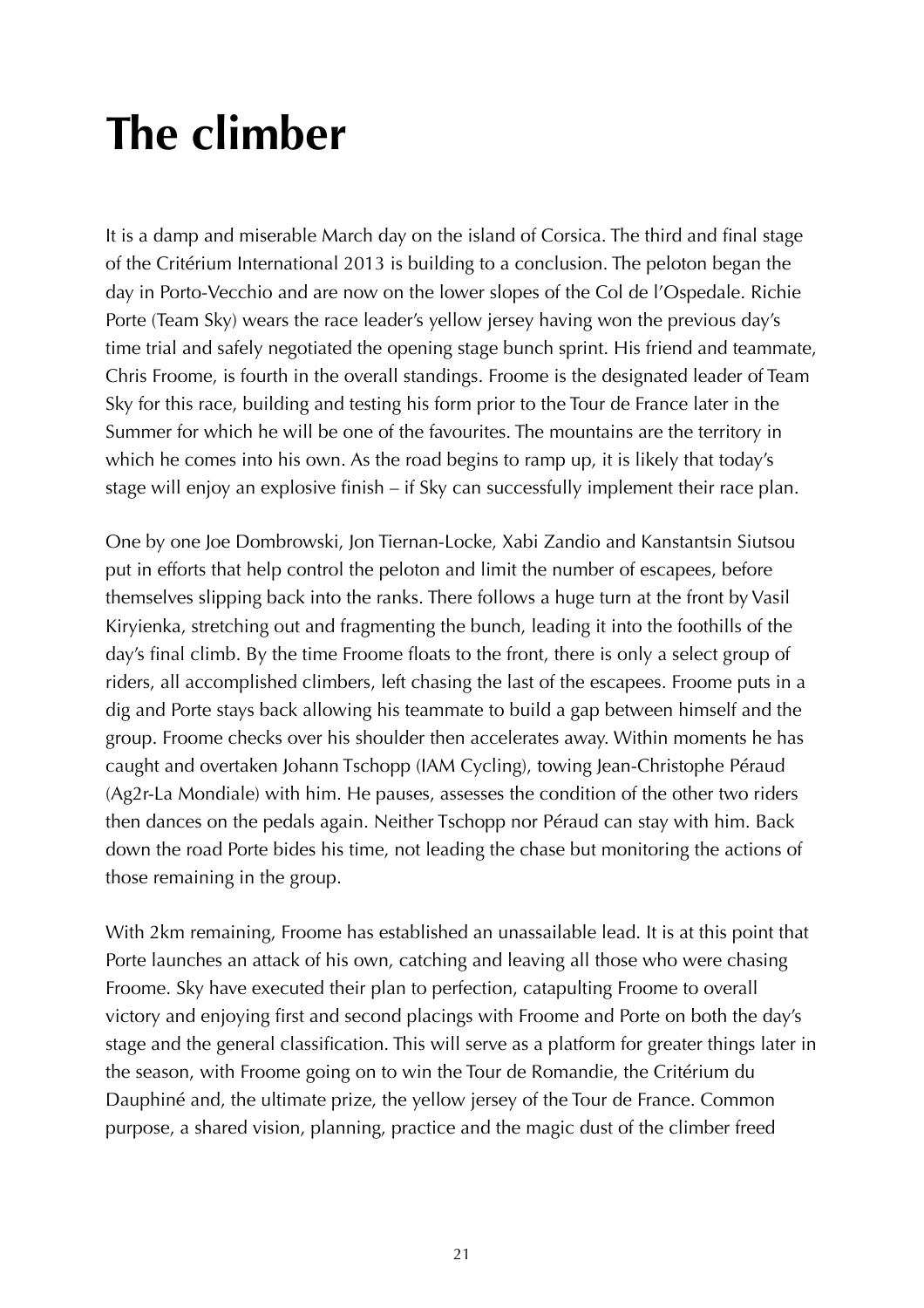from constraint will all contribute to this second successive season of stage racing accomplishment for Team Sky.

As we continue our exploration of the peloton metaphor, then, it is to the climber that we now turn. This is the individual around whom myth and fable hang like a cloak. The nicknames acquired by these giants of the road speak volumes: The Angel of the Mountains (Charly Gaul), The Eagle of Toledo (Federico Bahamontes), Il Campionissimo (Fausto Coppi), The Cannibal (Eddy Merckx, who was in truth the master of all terrains and all road cycling disciplines), The Badger (Bernard Hinault, another accomplished all-rounder) and the drug-addled but nevertheless mesmerising Il Pirata (Marco Pantani). The stories that swirl around them speak of immense feats, defiance of the natural order, resistance of gravity and overreaching to the point of personal destruction. It is the stuff of comic books; dreams made reality, visions made manifest. These are people set apart from their companions in the peloton. As Paul Fournel puts it in *Vélo*:

From the first accelerations on the early slopes of a col, the peloton splits and transforms itself into a contest of grimaces and every man for himself. The climber dances, plays with the slopes and the hairpins, sometimes sitting, sometimes standing. Whereas the average cyclist opens his mouth wide and looks for a steady pace as protection against deadly accelerations, the climber takes up the pace of his kind and casts stones before taking off for good. Setting off at high speed, the small motor of the climber doesn't seem to suffer from the lack of oxygen of Alpine altitudes. The climber hides a big secret in his little torso.

There is a great, perhaps apocryphal, tale about Spanish climber Federico Bahamontes racing ahead of the peloton up the climb of the Col de Romeyère in the 1954 Tour de France. The first to reach the summit, many minutes ahead of the next rider, he then wheeled his bike over to a metal cart and stopped to eat an ice cream. Bahamontes then bided his time waiting for his competitors to catch up. As a metaphor, I love this. The visionary trail blazer, showing the way, striking out ahead, leading his people to the summit. Then waiting for them to follow, in their own way, learning much about their personal abilities and potential. When the descent begins, he is happy for others to take the lead, following the wheels of fellow riders, reintegrating himself into the pack, seeking the protection and nurture of his teammates, who will again follow his lead when the next slopes are attained.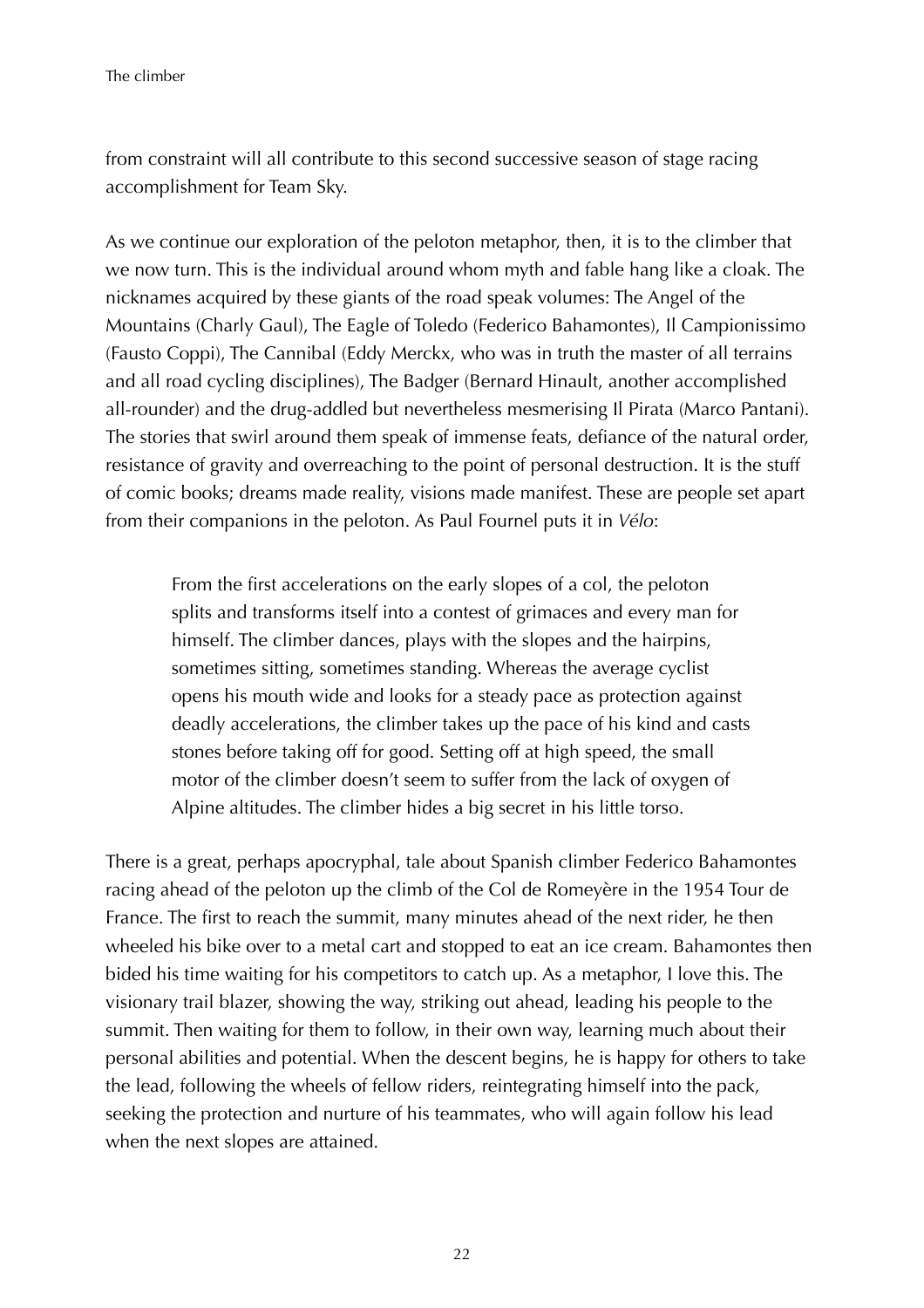When I think of both the apparent physical delicacy, the single-minded vision, strong will and purpose of the climber, I cannot help but draw analogies with similarly driven business leaders like the late Steve Jobs or Pixar's Ed Catmull. Such people seem to be able to see things that many of us cannot even imagine until we suddenly find that we have been led there. Think the iPhone. Think the iPad. Think different. While we're coming to terms with yesterday's ideas, technology, entertainment and working practices, they're busy laying the foundations for new cathedrals, building the future for our grandchildren to enjoy. They're resting on the summit, looking for the next peak to climb, while we're back with the gruppetto in the foothills.

Every company needs a climber. Someone to paint a vision of the future, forcing us to reach for the ineffable. Their energy and drive is what keeps entropy at bay.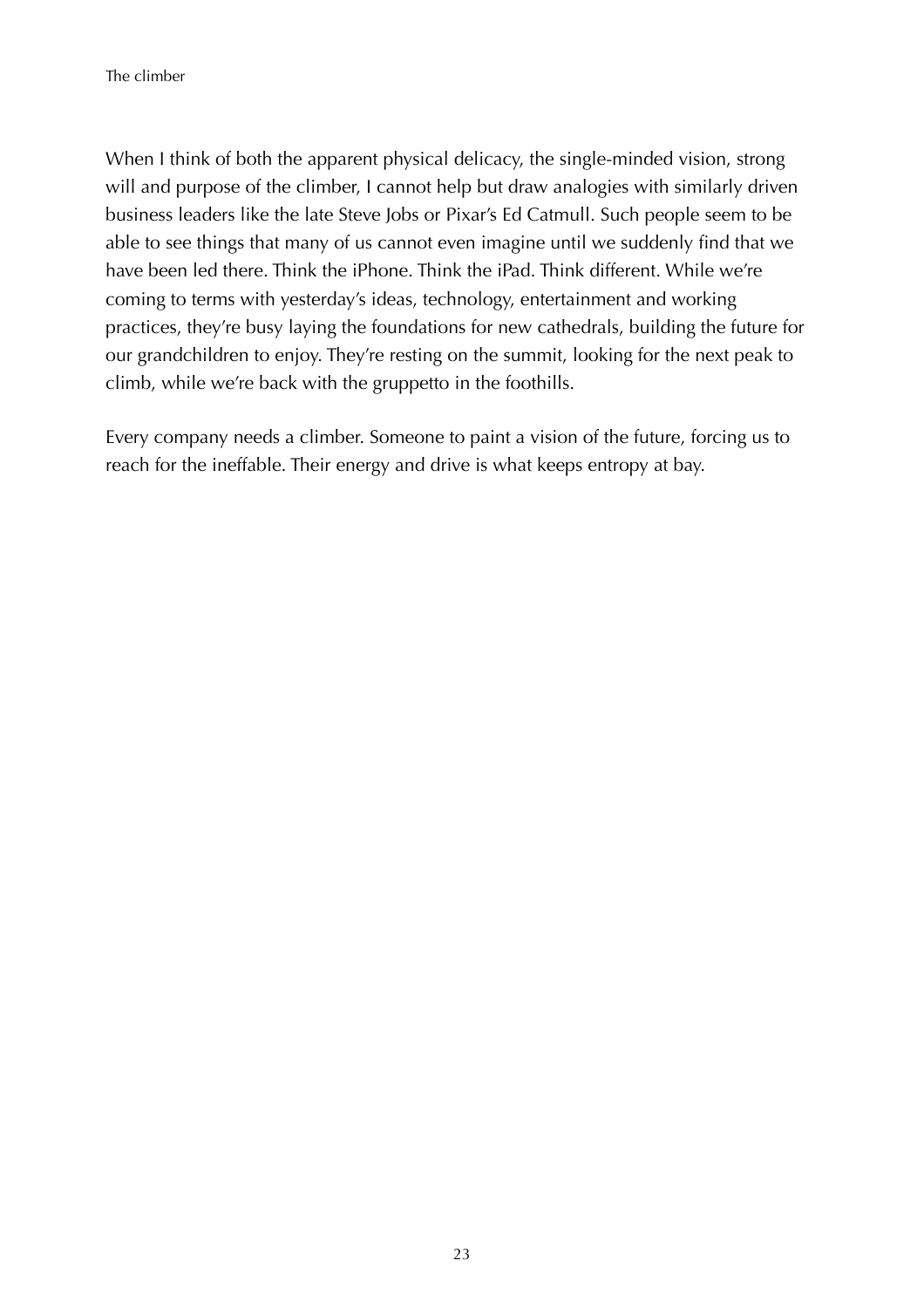# **The sprinter**

It is Sunday 4 May 2014. 5km remain of the eighth and final stage of this year's edition of the Presidential Cycling Tour of Turkey. A line of Orica-GreenEDGE riders leads the peloton at a high tempo. A bunch sprint finish looks almost certain to determine the outcome of the day's stage. The focus of the Orica-GreenEDGE riders, however, is elsewhere. The stage victory is not their goal. One of their number, Adam Yates, is wearing the race leader's jersey. If they can usher him safely to the 3km-to-go marker, they know their job will have been successfully accomplished. Should any rider in this leading bunch crash during those last 3km they will be awarded the same time as the stage victor. In other words Yates's overall victory will be assured.

The Orica-GreenEDGE team hit their marker and drift back into the peloton. As they do so, the red-clad Lotto Belisol sprint train pulls to the front. They have one of the world's best sprinters, André Greipel, in their number. Lotto Belisol is one of several teams who have perfected the art of the sprinter's lead out. Other masters in the 2014 peloton include Giant-Shimano, who are not taking part in this event, and Omega Pharma-Quick Step, who are and have already won three stages during the week with their dominant sprinter, Mark Cavendish. Lotto Belisol appear to fancy their chances today but remain alive to the dangers presented by some of the other teams who are also beginning to form their lead-out trains.

This technique was popularised in the 1990s when Mario Cipollini was in his pomp riding for the Saeco team, and going on to win an unprecedented 42 Giro d'Italia stage victories. To see this performed well is like watching a shoal of fish or flock of birds in motion. Everything is performed with speed and fluidity. A line of riders line up one behind the other, wheels almost touching. At the back of the line is their protected rider, the designated sprinter for the day. Occasionally this individual will call out instructions, particularly as they observe threats from other sprint trains or solitary riders who are improvising their finales to the race without the support of their teammates. The rider at the front of the line, provides protection for those behind them, taking the wind and air resistance, punching a hole through it. One by one the riders at the front of the line peel off until, finally, with usually 200-300m remaining of the stage, the sprinter jumps from the slipstream of their final lead-out man and launches themselves at the finish line.

A dark shadow looms behind the Lotto Belisol team. Wearing this season's black and white jerseys, the Omega Pharma-Quick Step train of Gianni Meersman, Alessandro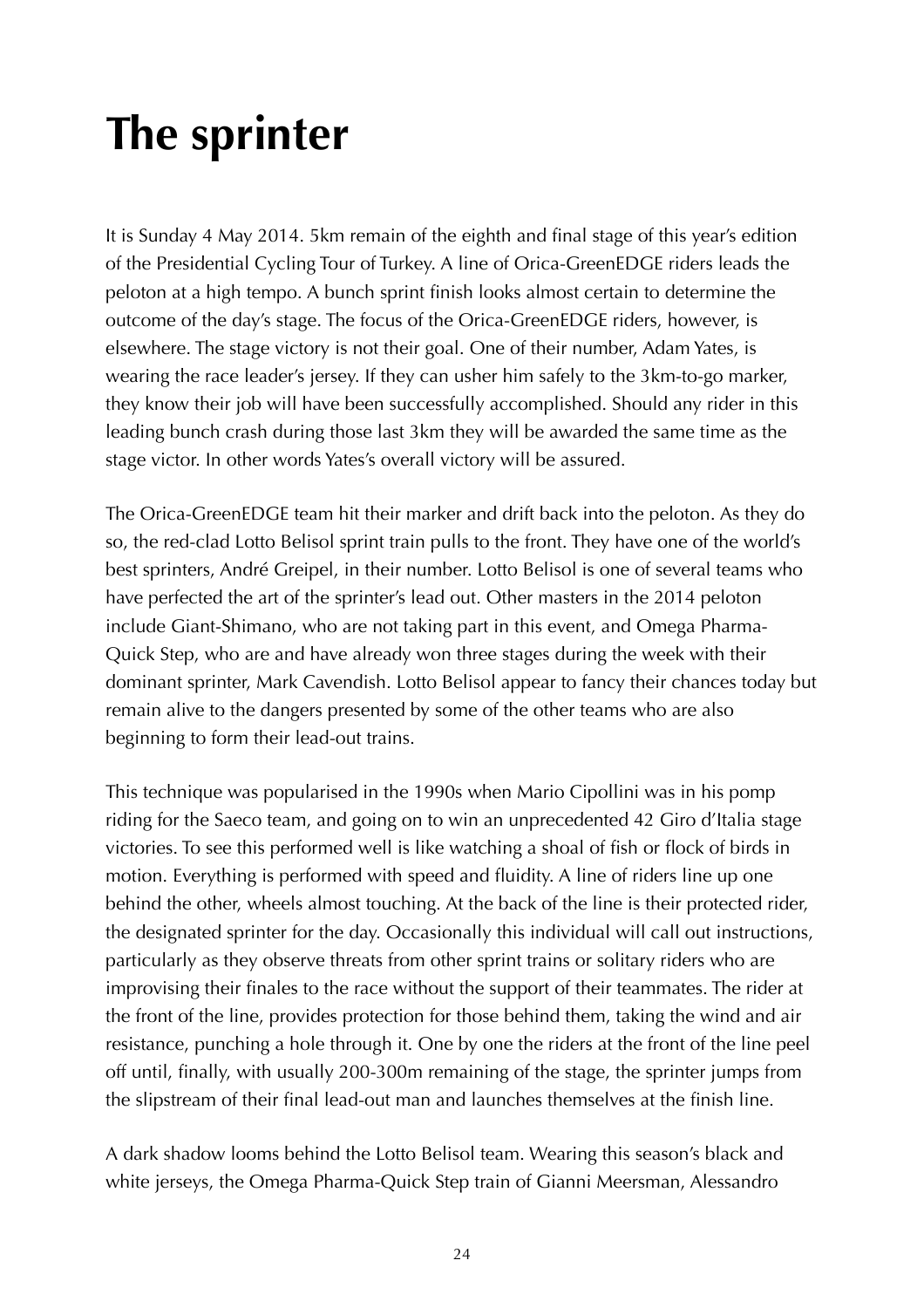Petacchi, Gert Steegmans and Mark Renshaw begins to make its presence known. At their tail is Cavendish adorned in the green jersey of the race's points competition leader. All five are highly accomplished sprinters in their own right. But today, and for much of the season, they have recognised Cavendish as their leader and put themselves at his service. Victory for Cavendish is a victory for the team. Victory for the team pleases its commercial sponsors, which often equates to continuity for the team and new contracts for the riders next season. All for one and one for all.

With just over 2km remaining, Omega Pharma-Quick Step's sprint train moves to the front of the peloton. Each member of the team executes his role perfectly, maintaining a high speed, safely negotiating the street furniture, seeing off the threats from the other well-organised lead-out trains. The last man drops Cavendish off with less than 200m to go. The Manxman stamps on his pedals and, from the apparent chaos of a swarm of sprinters throwing themselves towards the finish line, the team's fourth victory of the week is duly delivered. Planning, camaraderie, leadership and trust have all contributed to the team once again successfully negotiating the apparent complexity and chaos of the bike race.

This is the latest instalment in a series of peloton formation posts. Others have focused on the general idea of the peloton formation, as well as the characters of the baroudeur and the climber. Today it is the turn of the sprinter – and not just as the individual who blasts their way through the last few hundred metres of the bike race. The sprinter both leads and is led. They are the protected 'child', wholly dependent on the kindness and nurture of others. They are the leader who guides, directs, cajoles and inspires others to ensure that the team is in the best possible position to contend for the stage victory. They are also the team's David sent forth to combat the Goliath of the peloton. They are someone who is able to find moments of clarity and cool judgement while riding out the emotional roller coaster of the highly volatile sprint finish. Again, Paul Fournel captures the sprinter beautifully in *Vélo*: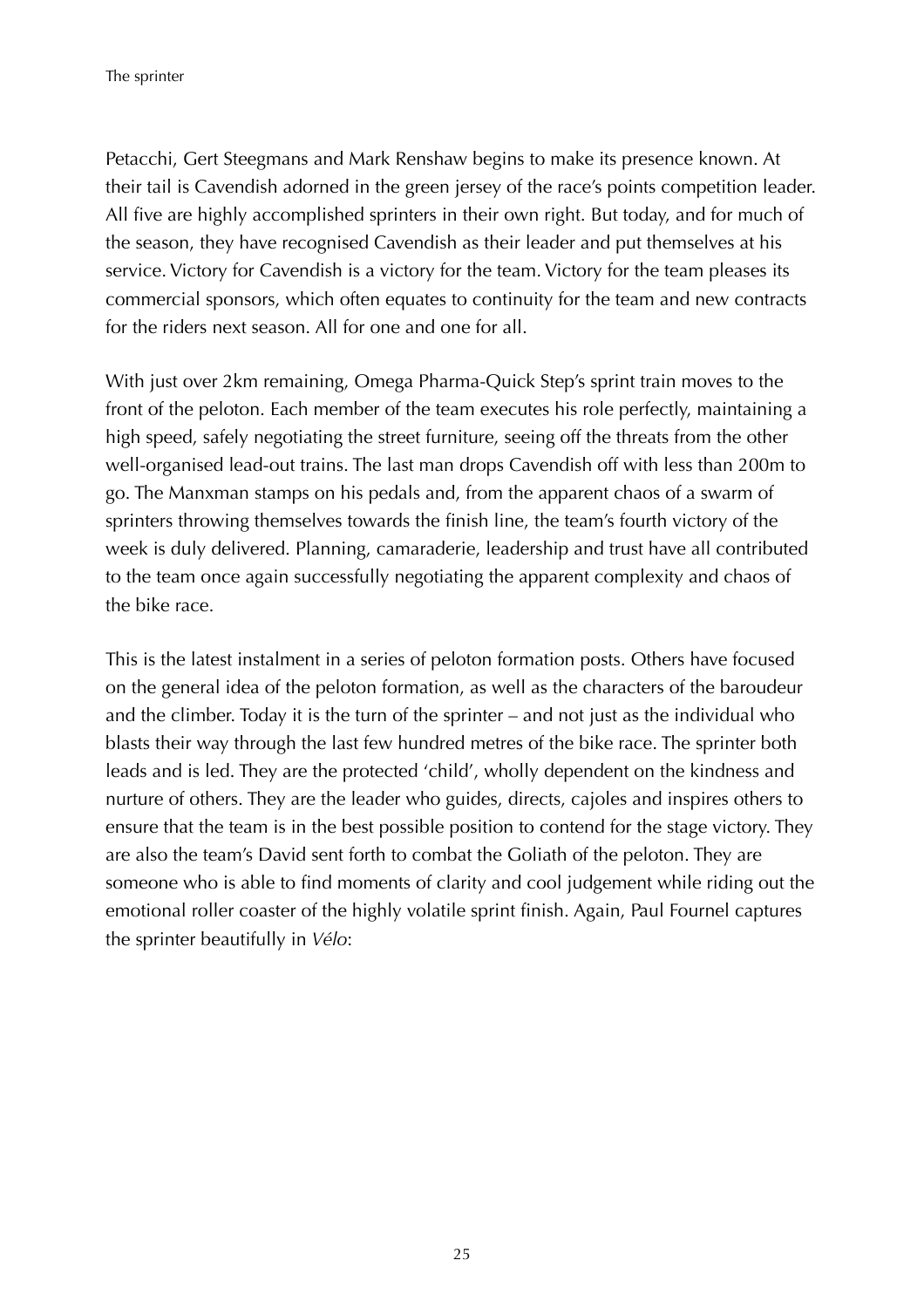He is putting the tools of his trade to the test. Torsion on the handlebars, squashing of the tyres and rims, torture of the bottom bracket, efforts to drop the chain, destruction of the pedals. Going off at a patently unreasonable speed, he knows he is guilty of a folly but he has confidence. Confidence in himself and confidence in the privileged few who still fight it out with him and barge him with their shoulder, brushing against his spokes with their pedals, zigzagging on the road in front of him. When he is finally sure of his victory and when the finish line is his, he lifts his head and then his arms in a beautiful unfurling which resembles taking flight. At that moment of glory, he smiles at his strength and the logos inscribed on his jersey are perfectly readable. He's a good salesman, the sprinter.

As Dan Pink has observed, to sell is human. There is no doubt that the sprinter is an excellent salesperson, the perfect advertising hoarding. Often you'll see them crossing the line pointing at their chests, not as a bravura statement of their own excellence but drawing attention to the names of their corporate sponsors. This extends to great communication skills too, with many of the sprinters proving to be engaging personalities comfortable in front of the media cameras and microphones. While there is no doubt that in the adrenaline-fuelled finale of a race, the confidence that Fournel alludes to can translate into the inflation of ego, there is another dimension to these sprinting supremos. Watch the first actions of a Cavendish, Greipel or Marcel Kittel after a stage victory. What you see is them greeting, embracing and thanking their teammates one by one. There is a form of servant leadership in play here, evidence of that versatility so necessary in the modern organisation. People who can lead, follow and exercise their own specialisms as required.

This was illustrated fantastically by Cavendish during the 2012 Tour de France. Riding for Team Sky at the time, Cavendish was required to put his personal ambitions on hold as the team rode in service of a different goal: a yellow jersey for Bradley Wiggins. Cavendish, himself wearing the Rainbow-striped jersey of the reigning world champion, was to be seen working tirelessly for the cause. He often led the peloton into the foothills of climbs, and was to be observed trekking back and forth from the team car, ferrying water bottles to his teammates. With Wiggins's overall victory assured, the efforts of Cavendish were recognised and rewarded by his friend. One of the great sights from that Tour was that of Wiggins in the yellow jersey playing a key role in the lead-out train that would result in Cavendish's stage victory on the final stage on the Champs Élysées.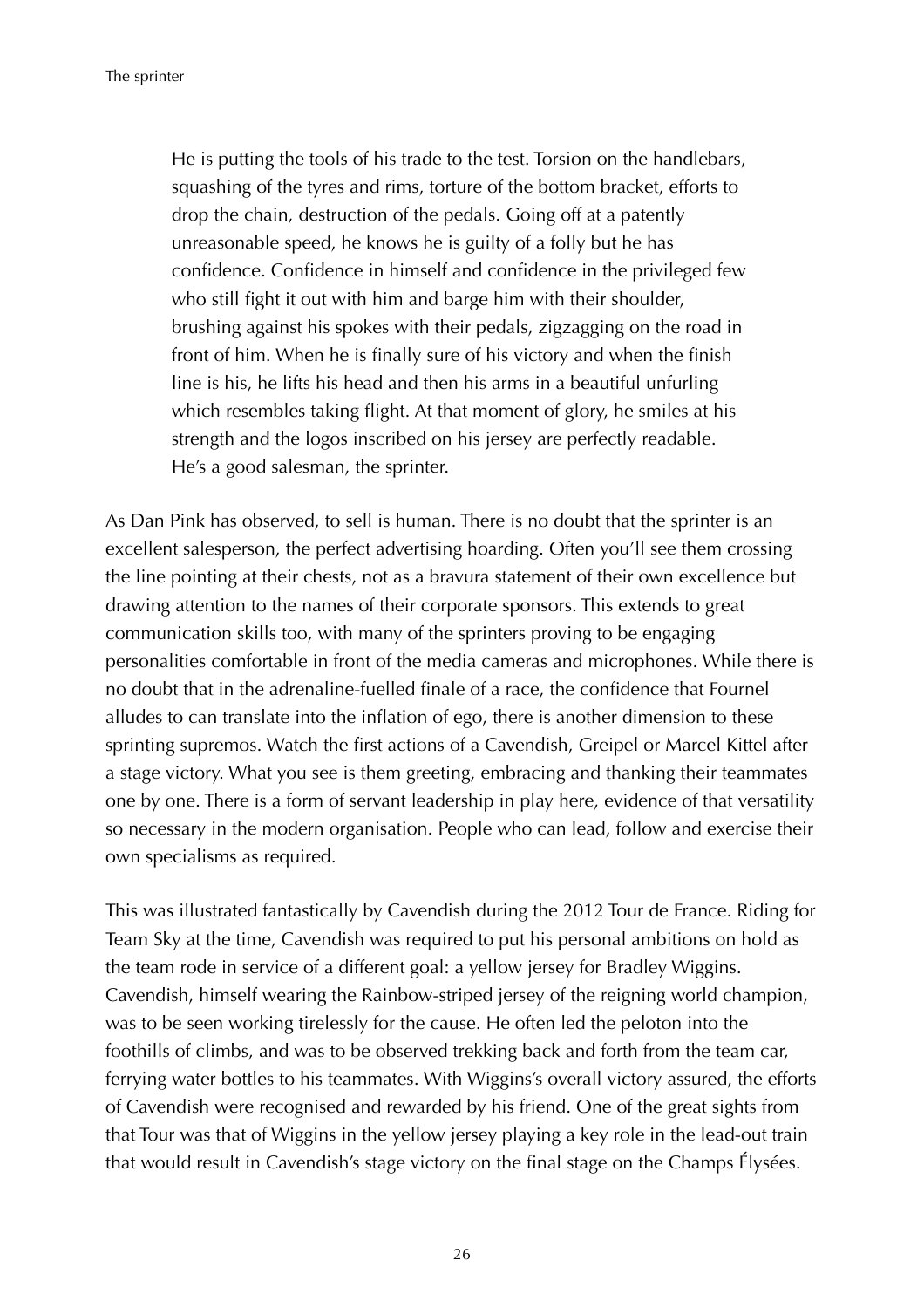There is something here that reminds me of the 20% time at Google and other organisations. Companies have their own objectives to meet, strategies that span several years, products with time-bound life cycles, multiple projects to deliver. Nevertheless, some of the more enlightened companies also recognise the importance of their people and giving them the space to develop both personally and professionally. As such, a percentage of the working week, sometimes as much as 20%, is allotted to staff working on personal projects. The individual builds competency and broadens their range of interests, while the company derives benefit from a contented, well-rounded workforce. Sometimes even from the output of the side project too; the post-it note at 3M and Gmail at Google being well-documented examples.

The sprinter demonstrates great skill and awareness, knowing when to assume the lead and push for the delivery of their personal project, and when to put themselves at the service of others and their objectives. In the apparent chaos of the peloton, they are surprising sources of insight and logical calm; more chess masters than frenetic athletes until they are called into action in the bunch sprint. They seek patterns in complexity, helping their teammates react to and navigate subtle shifts in their circumstances and environment. As the occasion requires it, the sprinter and their train respond with flexibility and agility. Humankind's answer to the murmuration of starlings.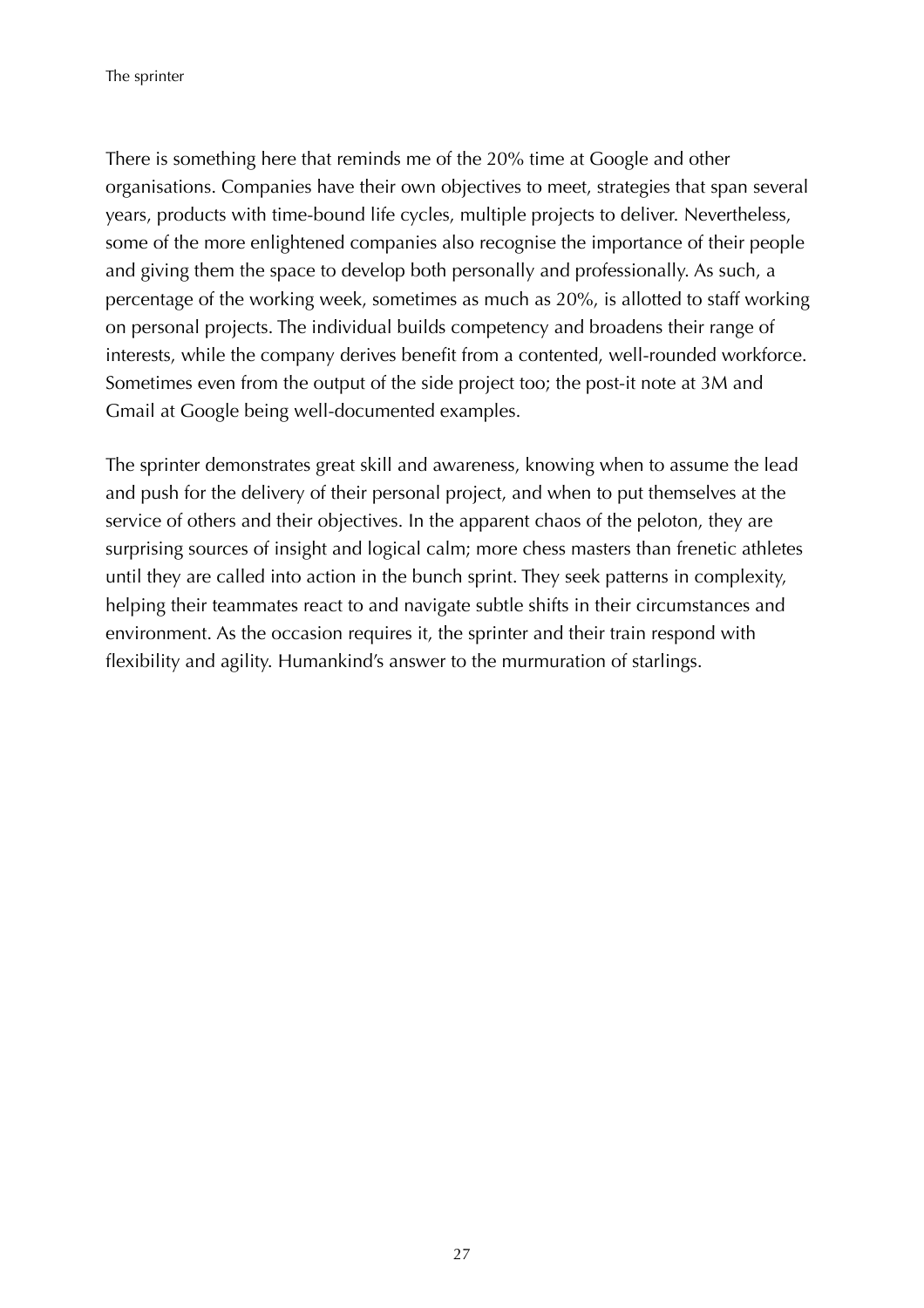### **The rouleur**

April 2011. The 109th edition of Paris-Roubaix is in full flight. This is one of the great one-day challenges in the cycling calendar. It is the Queen of the Classics, one of several one-day races held in France, Belgium, Italy and the Netherlands during March and April. Also known as the *Hell of the North*, it covers many cobblestone sections of road in northeastern France. It is a race that has been dominated in recent years by Tom Boonen and Fabian Cancellara. But an upset is on the cards. Some of the favourites have suffered mishaps on the road, while others have been marking one another out of the race. With only five sections of cobblestones remaining before the finish in the Roubaix velodrome, a group of four riders have pulled away. The move was initiated by Lars Ytting Bak (HTC-Highroad). He has been followed by Grégory Rast (RadioShack), Maarten Tjallingii (Rabobank) and Johann Van Summeren (Garmin-Cervélo).

As the group closes in on the velodrome, Van Summeren attacks and pulls aways. He will ride solo to victory. Behind the remnants of the breakaway, Fabian Cancellara (Leopard Trek), the previous year's winner, puts in a huge turn, demonstrating his skills as a multiple world time trial champion. He catches the group and takes second place. Tjallingii takes the third spot on the podium. Our focus, though, is on the man who comes in fifth and instigated the breakaway, Lars Ytting Bak. A former Danish road and multiple time trial champion, Bak has just put in a performance that will earn him a place in the HTC-Highroad team at the 2011 Tour de France. It will be the first time he has participated in the race. He won the young riders equivalent, the Tour de l'Avenir, back in 2005. He is now 31 years old.

Despite his domestic championship triumphs, much of Bak's professional cycling career has and will be spent in the service of others: sprinters like Mark Cavendish and André Greipel; climbers and general classification contenders like Jurgen Van Den Broeck. He carries out domestique duties. He fetches food, drink and clothing from the team car for his teammates. He protects them from the wind. He chases down breakaways. He helps control the peloton, either ensuring a bunch sprint at the close of the stage, or the launch of the team's climbers up the final peak of the day. When required, he forms part of the sprinter's lead-out train. Occasionally, as at Paris-Roubaix, his role is to get into the breakaways, riding with the baroudeurs, either aiming for the win himself, or disrupting the flow of the breakaway, enabling his teammates behind to catch them. Either way, this ensures exposure of his team sponsors for the many hours he will be visible on television. It can also enhance his personal palmarès. In 2012, for example,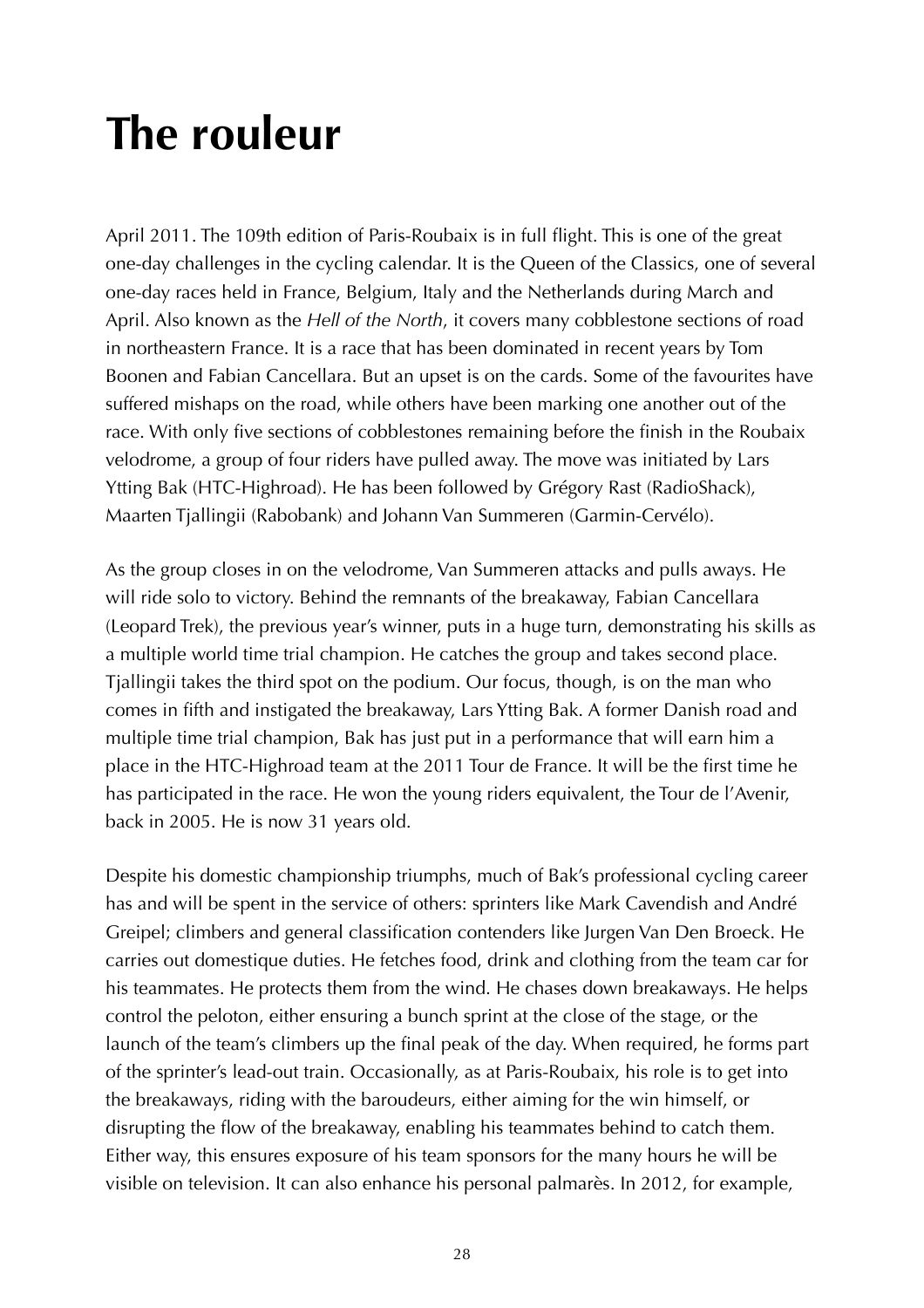he will win stage 12 of the Giro d'Italia, attacking other members of the breakaway group he has been working with when there are only 2km of the stage remaining.

Bak's value to the teams for which he rides lies in his strength, power and consistency. He is a rouleur. He thrives in the race of truth against the clock of the time trial and on the cobbles of the one-day classics. This is where he displays his specialism and expertise. Otherwise he demonstrates his generalism in the service of others. In the 2011 Tour de France, for example, Bak will often be seen leading the peloton. His role is to help manage the time gap to the breakaway, ensure it is not closed too soon, prevent new attacks from being launched, and perfectly set up a sprint finish. Cavendish will win five stages for the team, with Bak and his teammates making significant contributions. He is the embodiment of the rouleur that Paul Fournel describes in *Vélo*:

The rouleur has long-lasting majesty. His talent consists of a statuesque position: the rouleur knows how to stay in an impeccable (and unbearable) position for hours, body bent in two, arms at right angles, face lowered, the top of his head open to the breeze. He manages the wind like a bass manages the sea. He rides gears as heavy as anvils while having the elegance never to show it.

The rouleur, then, leads in service. He is the foundation block for his team. What Fournel describes as 'the indispensable base of the trade of cycling'. In a business context, I see the rouleur as the equivalent to those people who make up business services functions – HR, learning and development, knowledge management, finance, IT, facilities, communications. If an organisation exists to meet its customers needs, then the same applies in its internal operation. There is a supporting infrastructure in place, where certain roles and functions are intended to service internal customers. The HR or IT professional work as domestiques for colleagues who are themselves delivering products and services to external people. Their role is to enable and support. They take the wind, fetch the water bottles, so that their colleagues may excel to the benefit of all. Occasionally they get to exercise their own specialisms, guiding on policy, deploying new technologies, ensuring the smooth running of the company.

The rouleur is the bedrock and the organisational spine. They are the first follower, putting in place the foundations that will result in the corporate vision being achieved.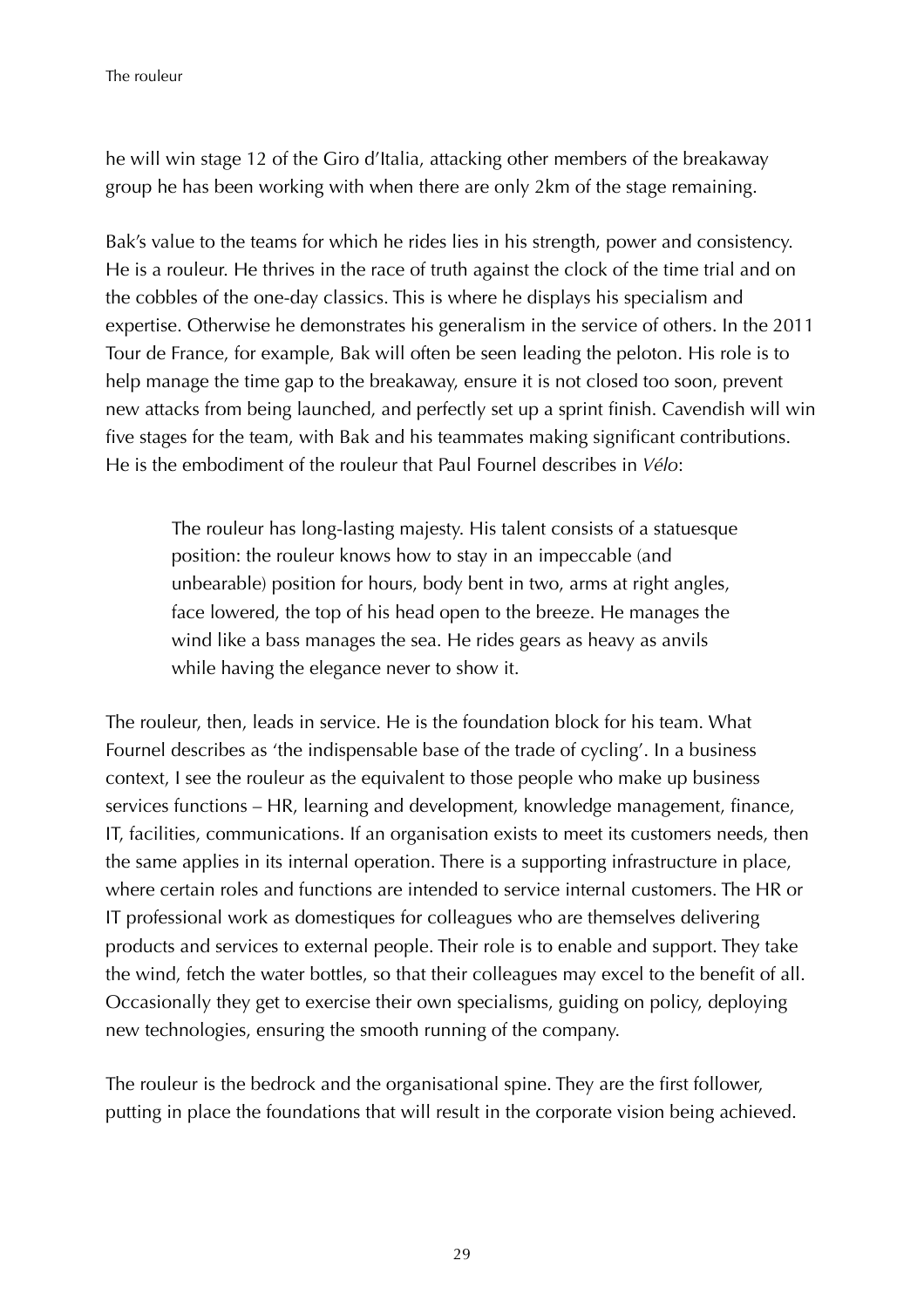# **The puncheur**

6 July 2015. The peloton is taking a literal and metaphorical buffeting in the 102nd edition of the Tour de France. The race started in the flatlands of the Netherlands and is now into the terrain of the Spring classics in Belgium. The first nine days have been designed as a series of unique one-day challenges. This is a departure from previous starts to the race. It means that the teams participating in the Grand Tour, especially those with ambitions for the general classification, have had to give careful thought to the diversity and skill sets of their riders.

To show up with nine lightweight climbers who will float up the Pyrenean peaks and effortlessly ascend the Alps will be to place yourself on the back foot. Such riders will struggle in the coastal winds of Zeeland and the cobbles of northern France. They may be suffering an extreme time deficit by the start of the second week when the first mountaintop finish comes into view. Conversely, to fill the team with sprinters and rouleurs may provide dividends with the odd stage win and time spent in the classification jerseys during the first week. However, when the terrain tilts upwards, such teams will find that they are severely hamstrung.

A balance is required, including not only climbers, sprinters, rouleurs, time trialists and general classification contenders, but a type of rider that we are yet to explore in this peloton formations series: the puncheur. While much of the three-week race will be spent in service of others, with the purpose of achieving both day-specific and overall objectives, each type of rider nevertheless is likely to enjoy a moment in the sun. So varied is the type of racing and the daily parcours for this edition of the Tour, that there will be stages when riders with different preferences and capabilities will be required to assume time-bound leadership of the team.

Today – stage 3 – is the turn of the puncheur. Another opportunity will follow on stage 8 too, when the Tour takes on the challenges of the Mûr de Bretagne. These riders are specialists in rolling terrain that is punctuated with short climbs of 1-2km in length, characterised by extremely challenging gradients of 10-20%. Their domains are the hilly one-day classic races like La Flèche Wallonne, Liège-Bastogne-Liège, the Tour of Lombardy and the UCI Road World Championships. They count among their number riders like Philippe Gilbert, Peter Sagan, Simon Gerrans, Joaquim 'Purito' Rodríguez,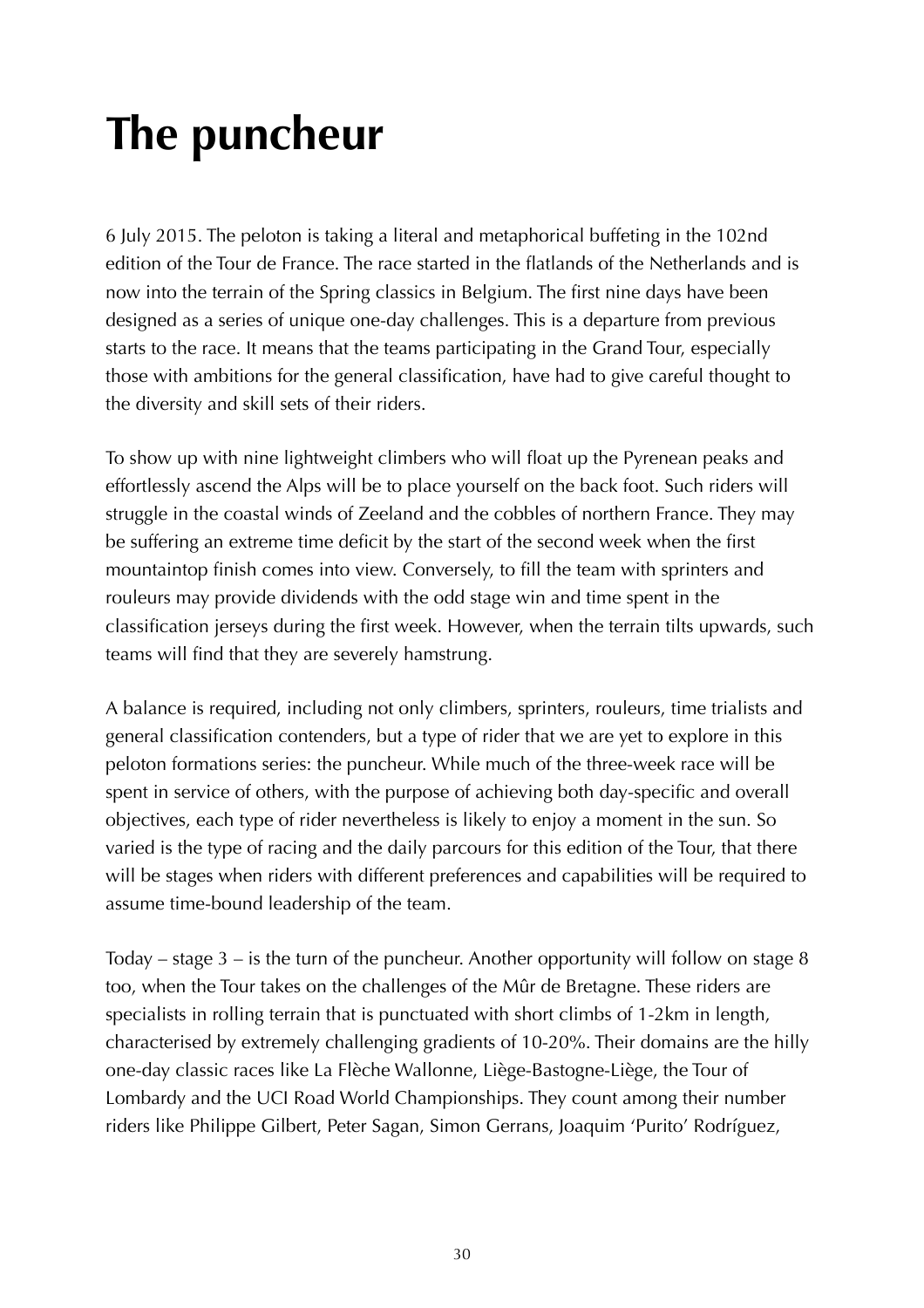Tony Gallopin and Alexis Vuillermoz. As well as a few climber-puncheur hybrids like Alejandro Valverde and Dan Martin.

Wind has been a feature of stages 2 and 3. Crashes too, including a mass, high-speed pile-up earlier in the day, which has already removed three potential contenders for today's stage from consideration: Fabian Cancellara, Simon Gerrans and Michael Matthews. So severe were some of the injuries, that the stage was brought temporarily to a halt by the race organisers as there were not enough medical crews available in the event of any further incident. As the race gets underway again, the puncheurs find themselves on familiar territory. The route takes in some of the same roads and climbs as the Spring classic, La Flèche Wallonne, finishing on the steep ramp of the Mur de Huy.

The nervousness of the peloton is evident, even for the television spectator. The first week is always a nervy one, as teams attempt to hold position on narrow roads. The wind and the crashes have exacerbated this. General classification contenders are concerned too about losing time to their potential rivals. Too many people, too little space, narrowed even further by exuberant crowds and road furniture. The teams work to protect the leaders, to ensure that they are in a good position as they turn on to the lower slopes of the final climb up the Mur.

Team Sky have done an exceptional job for Chris Froome. He is at the front not so much in an attempt to win the stage as to keep out of trouble and avoid either crashing or losing time. Clearly, he is peaking at the right time, maintaining a high tempo up the climb. Surging past him, albeit temporarily in some cases, are the puncheurs. Foremost among them is Rodríguez, chased by Gallopin, Vuillermoz (who will win in Brittany a few days later), Sagan and Martin. With Froome eventually regaining position, taking second to Rodríguez, the others will make up the top five riders for the stage. They have fulfilled their leadership responsibilities for the day.

There is something about the temporary moment in the spotlight for the puncheur that reminds me of the directors who make up the executive teams in the world of corporations, public bodies and non-profit organisations. These are highly accomplished individuals. They are leaders when they need to be, but are adept at following the lead of others too. Unlike the rouleur, for example, who tends to assume domestique duties, only occasionally venturing up the road to victory, or the baroudeur who tends to embody the qualities of the maverick, the puncheur is meant to both lead the team and chase the win – in the right context. When it is not their time, however, they step back into the shadows, supporting the general classification contender, sometimes taking on a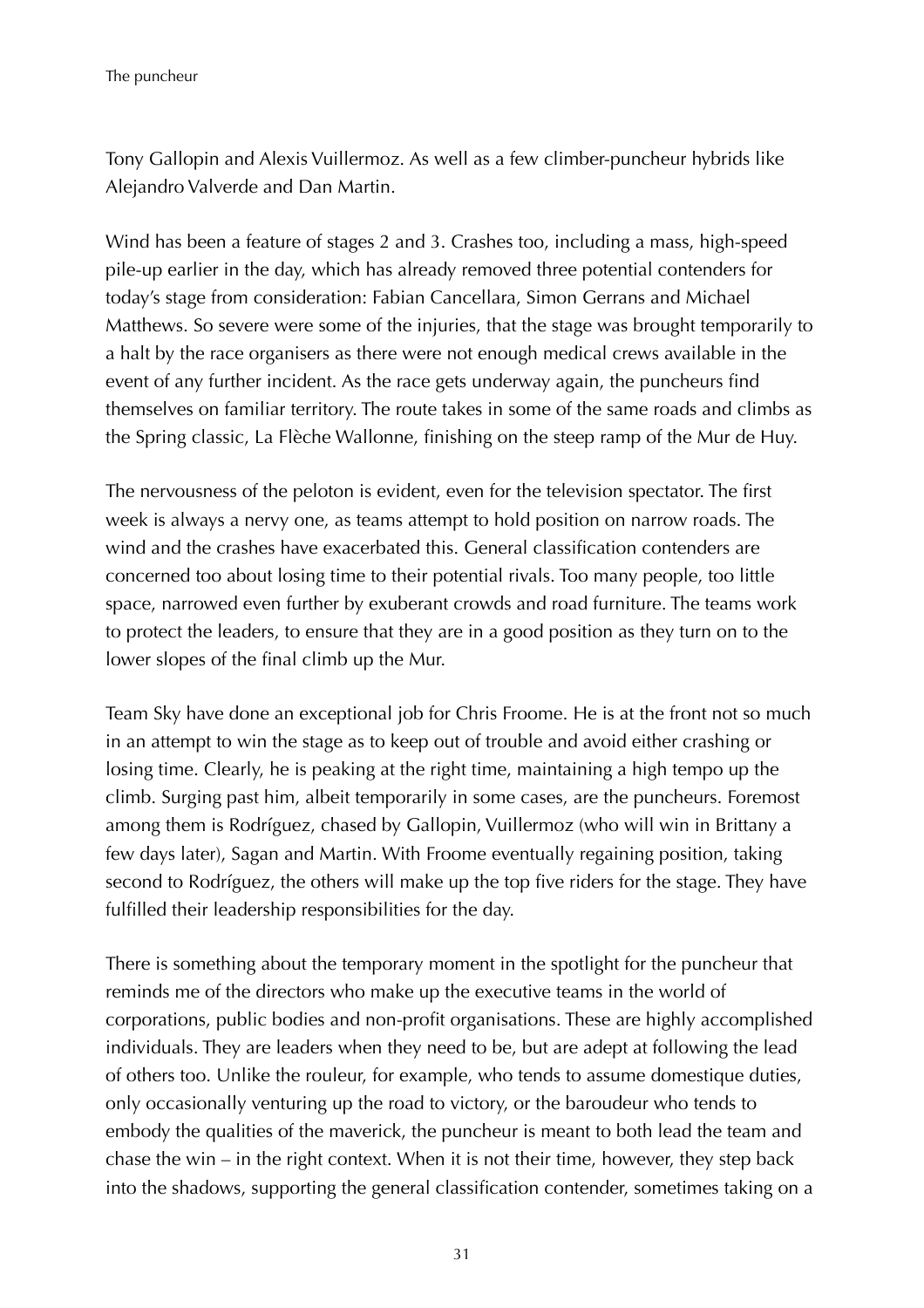mentoring responsibility, the role of the consiglieri. Think Valverde and Nairo Quintana in the Movistar team.

The puncheur, then, is like a George Harrison in The Beatles. Or a Jonathan Ive at Apple. Or, until recently, a Yanis Varoufakis in the Greek government. They stand in the shadow of the CEO, building rapport with their team, serving others with humility. But when the need arises they can take possession of the stage, mesmerising and inspiring others with their knowledge, experience and skills.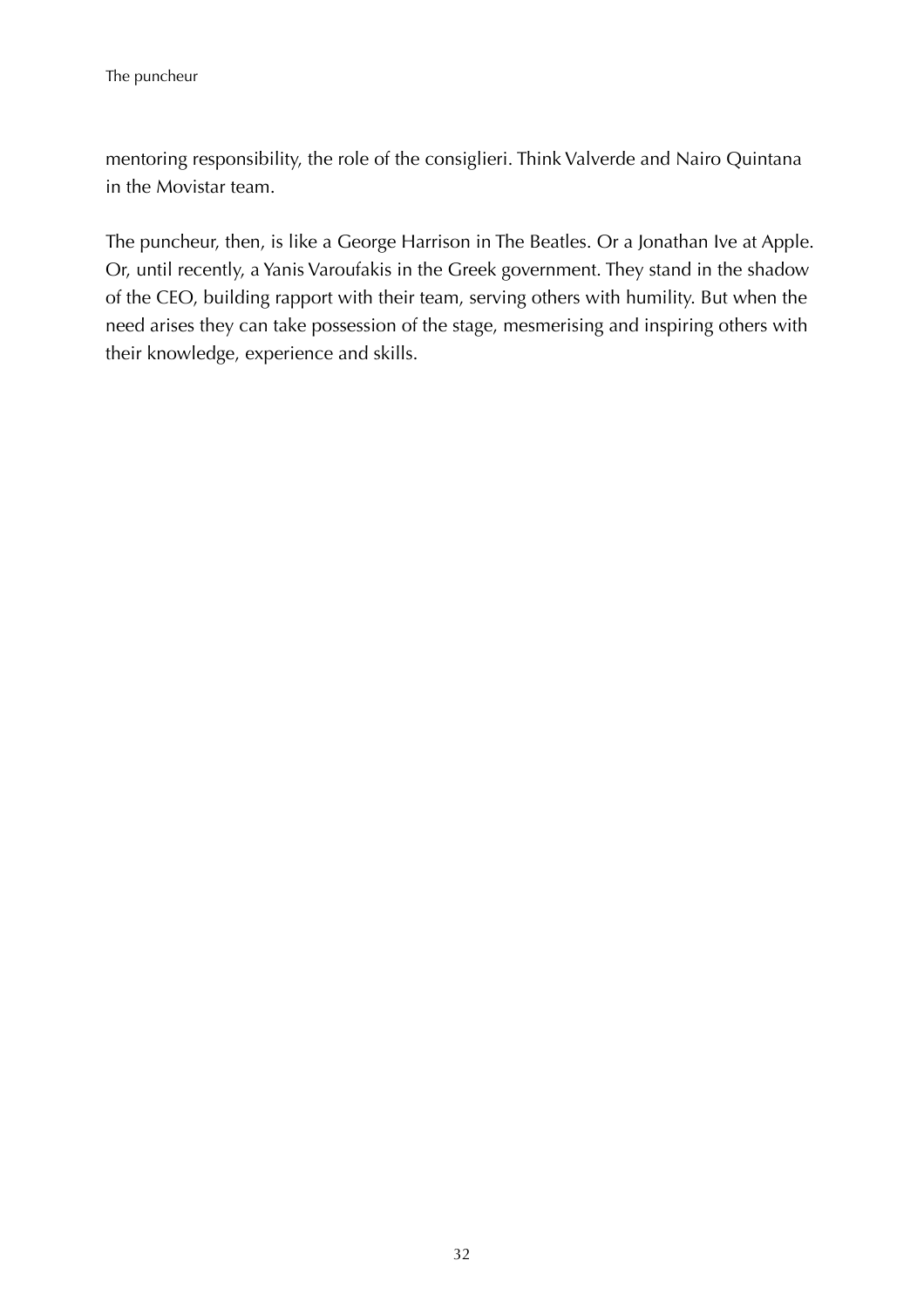# **Road captain**

It is 28 July 2012. The peloton is on the ninth and final circuit of the Box Hill climb in the London Olympics men's road race. This is a gold medal target for the GB team, who are riding in support of one of the world's top sprinters, Mark Cavendish. A breakaway has formed ahead of the peloton, and one of the main threats to Cavendish's ambitions, Fabian Cancellara, takes this opportunity to attack and bridge across to them. As Cancellara makes his move, Cavendish seeks to follow him. But he is called back by his road captain, David Millar. Millar has judged that they are still too far out from the finish line, and that they have a strong chance of reeling the breakaway in during the remaining kilometres. He does not want Cavendish to expend unnecessary energy on the chase now and have nothing left for the sprint finish they hope to set up.

As things transpire, however, the victor and other medallists all emerge from the breakaway. The GB team's attempts to control the peloton in the same manner that they did in the previous year's World Championship, admittedly with a larger team, will prove ineffective. Other teams have learned from 2011 and know that if they work with the GB team to close down the gap to the breakaway, there is every chance that they will be helping set up Cavendish to add a gold medal to his World Champion's Rainbow jersey. There is no cooperation today. While Millar's seemed the right call to make, in retrospect it backfires on the team.

The point here is not to highlight the wrong decision made but two other factors. First, the autonomy of the cyclists on the road. The Olympics road race title was a long-term objective for GB cycling, one element in their *Project Rainbow*, which included the 2011 success. It involved several years of collaboration between coaches, administrators and riders from competing trade teams. Both events had Cavendish as their nominated leader – the sprinter the others were riding to protect and to position for the race's finish – and Millar as the on-the-road captain. For all the planning and training, the riders have to respond to conditions and context on the day. Both the Worlds and the Olympics are races that do not allow for radio communication between team support cars and the riders. Trust therefore has to be placed in the experience and decision-making of those on the bikes, in particular the road captain.

Trust is the second factor to highlight. Cavendish's trust in Millar is unwavering. While they have a history of competing against one another for their respective trade teams, with Millar working for one of Cavendish's great rivals, Tyler Farrar, they have established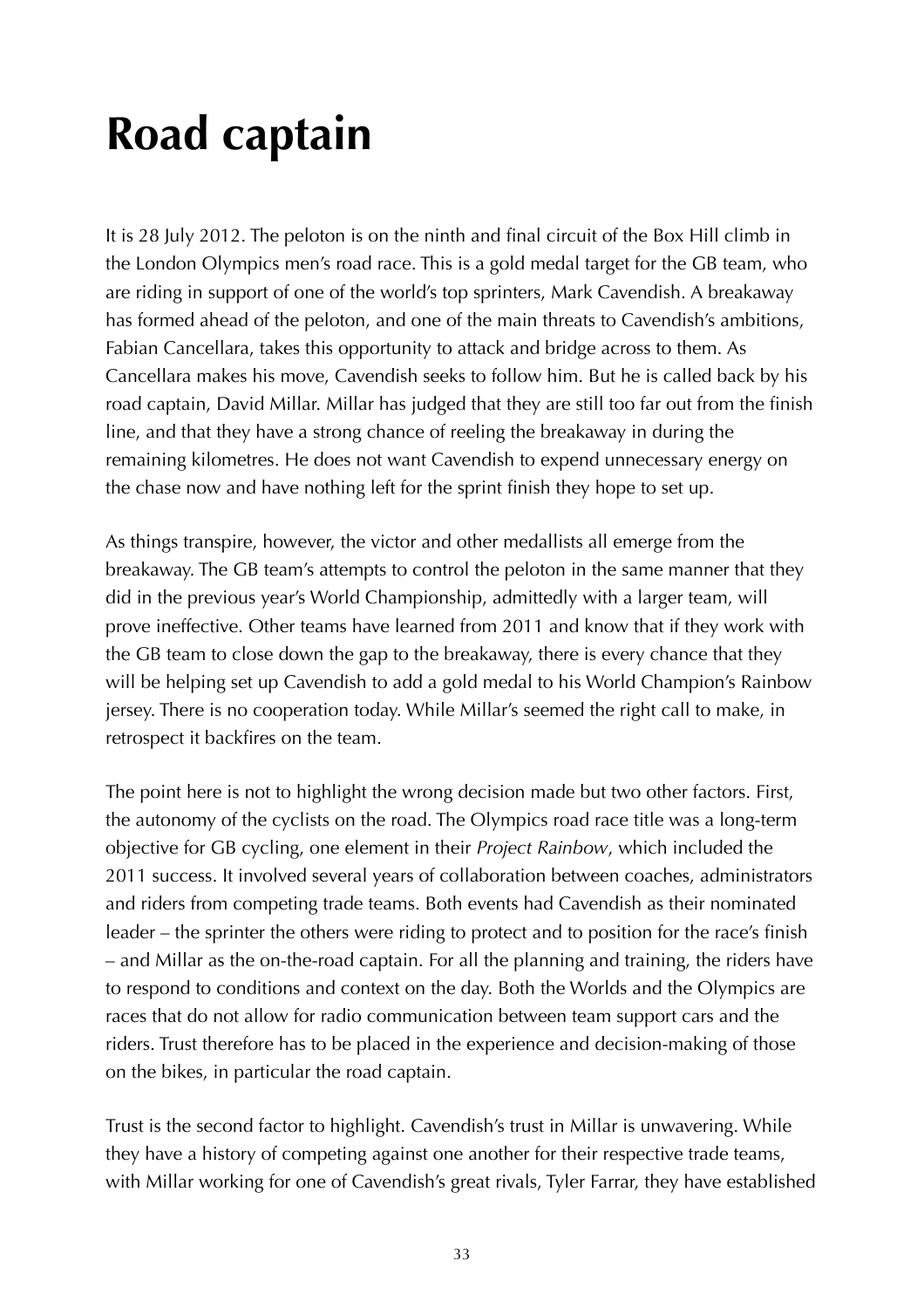Road captain

a burgeoning friendship. This is a consequence not only of *Project Rainbow* and the occasional training ride in one another's company, but also of shared experiences at the 2010 Commonwealth Games in Delhi. Millar is the elder rider who has experienced both the highs and lows of the sport, including a ban for doping. He is knowledgeable and experienced, nearing the end of his career, but still able to deliver moments of adventure and panache. He is not unlike some of the player-managers that enjoyed success in the top flights of football in the 1980s.

The road captain is most definitely not a position of command and control. There is a nurturing aspect to it. One founded on service of others; the team as a whole, the cyclists on the road, the directors in the team car, the protected rider for the day, the climber, the sprinter. Bernie Eisel is another close friend of Cavendish who has emerged as a natural road captain at the trade teams in which they have ridden together, including HTC Highroad and Team Sky. The supportive nature of his role is often hidden from the television cameras. As the action happens up the road on the high peaks, towards the back of the race, Eisel can be seen coaxing his sprinters up the long climbs. In 2012, he also was instrumental in organising the team on the road in support of Bradley Wiggins's pursuit of the race leader's yellow jersey in the Tour de France.

In other situations, the road captain, often themselves adept rouleurs, good time triallists and occasional one-day race contenders, assumes the role of teacher. They are tutor, guide and friend in a master-apprentice relationship with upcoming stars. This comes across strongly in Beatrice Bartelloni's description of her friendship with and respect for two-time Road World Champion Giorgia Bronzini at the Wiggle-Honda women's team. On other occasions, teams contract with grizzled veterans like Roger Hammond, Alessandro Petacchi, Juan Antonio Flecha, George Hincapie and Michael Rogers to take on leadership roles in support of riders who were formerly their competitors and peers. Petacchi's role in support of Cavendish at Omega Pharma-Quick Step during the 2014 season is a case in point. At Team Katusha, in another example, Luca Paolini, still a hugely accomplished rider in his own right, uses his craft, experience and decisionmaking skills to enable sprinters like Alexander Kristoff and general classification contenders like Purito Rodríguez to achieve podium success.

What cycling illustrates constantly is that leadership can come from anywhere. At the heart of the peloton formations concept is the notion of fluidity; fluidity of organisational structure, as well as fluidity of roles and responsibilities. The road captain is not a hierarchical role but more an articulation of the knowledge and mastery that are necessary for success on the road. The role is taken on by different people on different

34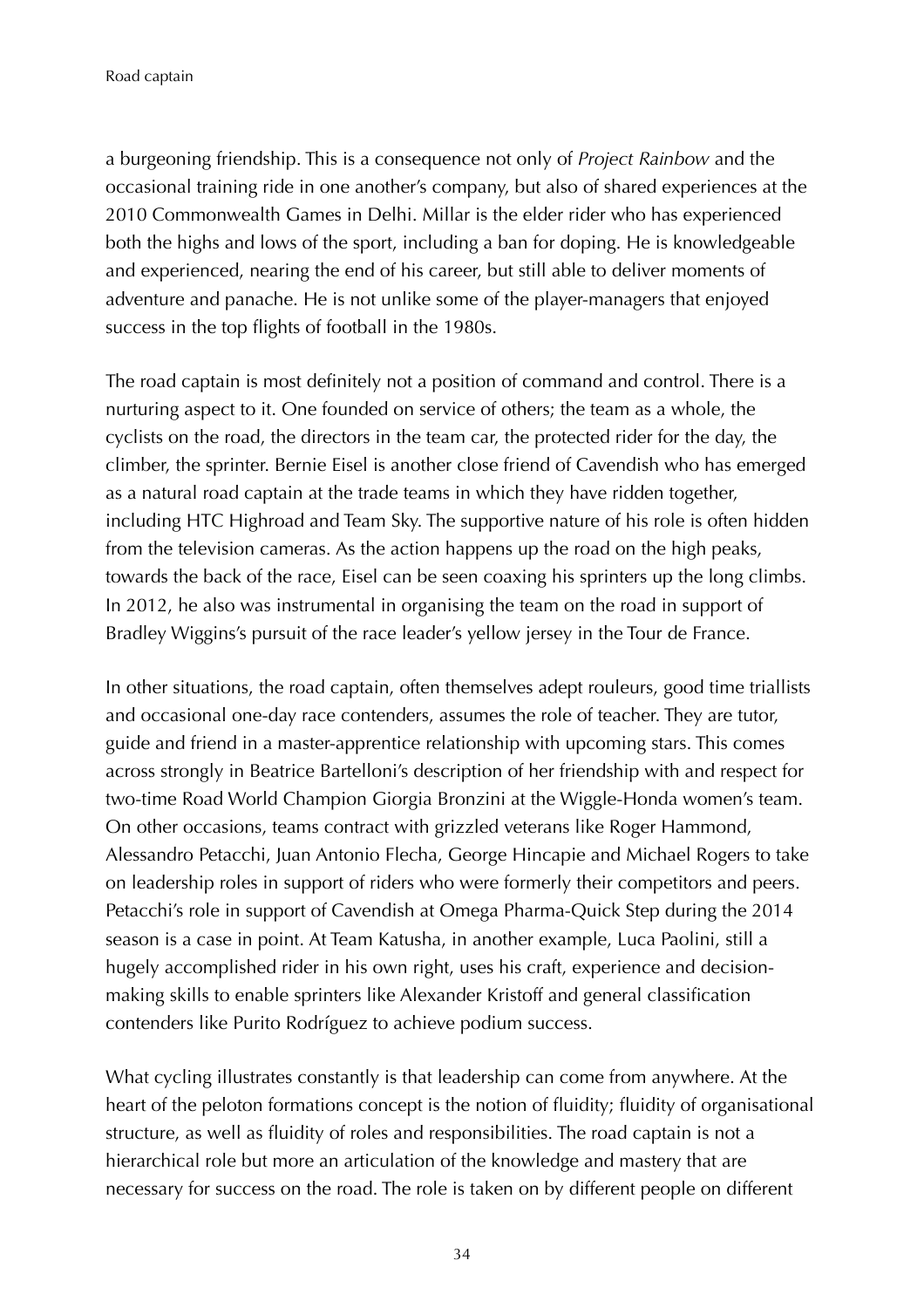days. Context is important, as is the individual's relationship with the designated protected rider. The road captains mentioned here share a strength of character, conviction in their own decision-making, mutual trust with their teammates and a willingness to share their experience. They are great tacticians and excellent communicators.

As Millar's Olympics story suggests, the road captains do not always get it right. Nevertheless, they invariably enjoy the loyalty of fellow riders and support staff for whatever decisions they make. This is not a blame game. Trust is all. This is built over time through shared experiences. Evidence that their on-the-road guidance to teammates can often make the difference between failure and success only serves to strengthen that trust. Reigning Commonwealth Games champion Lizzie Armitstead recently described the effect of her trade team road captain, Chantal Blaak, during the third stage of the 2015 Tour of Qatar. Blaak recognised the over-eagerness of her teammates, coaching them and keeping them calm, guiding as they organised themselves for the stage win. Her actions and encouragement of teammates helped secure the overall victory for Armitstead and the Boels-Dolmans team the following day.

Like a good project manager or internal consultant in the corporate world, the cycling road captain can lead from the front, from behind, from the side or from the shadows. They coach, mentor and enable others, serving as social connectors between riders on the road and the support teams behind the race. They are master craftsmen, big-picture thinkers who improvise strategy on the fly. They are decision-makers who unite teammates in common purpose, maintaining that unity through both failure and success. They are champions of the framework within which the team operates, the glue that holds the team together.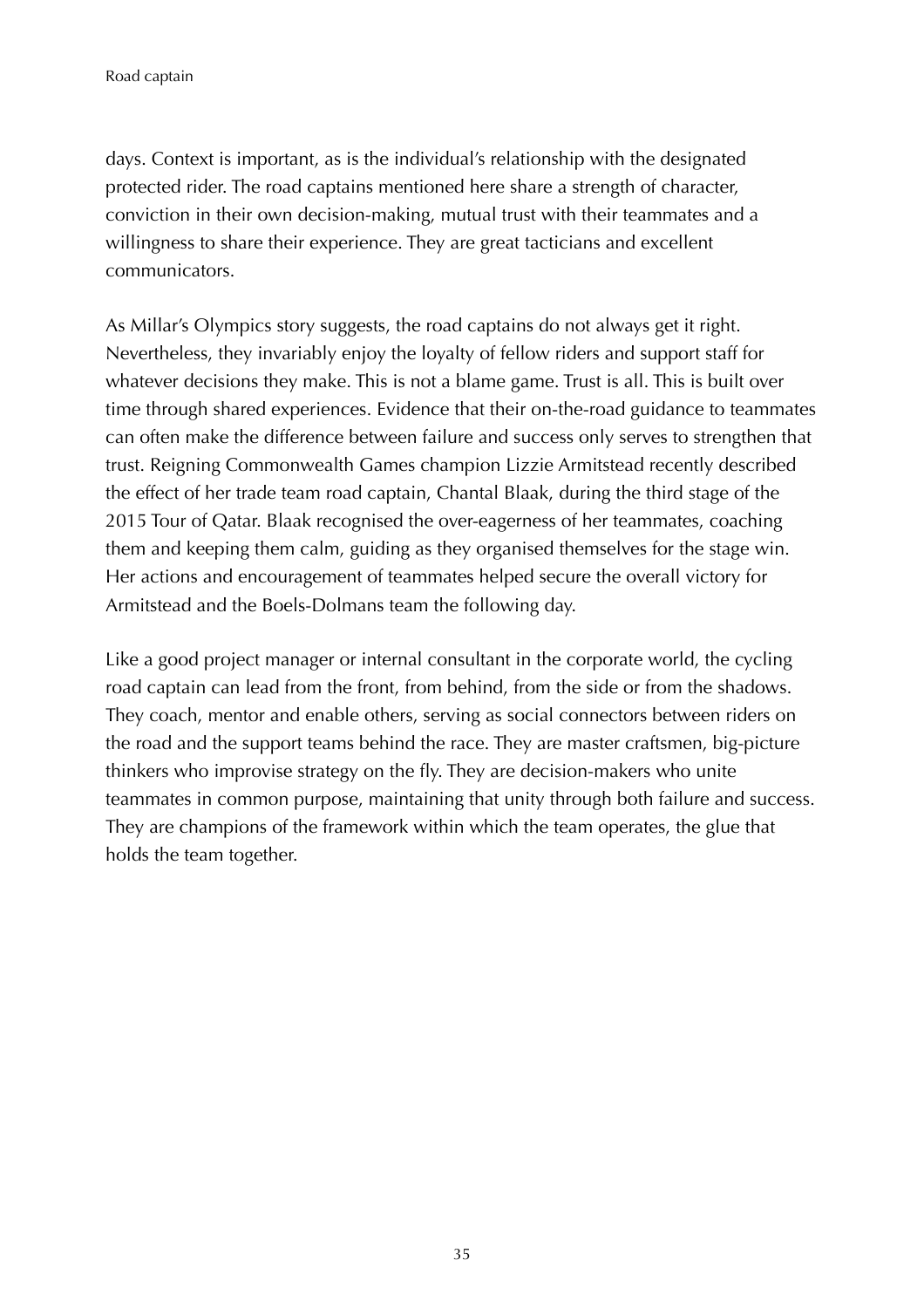# **Who leads?**

Social movements and civil unrest. Popular challenges to long-established institutions. Border-crossing networks of informed crowds seeking to exercise their rights. Whether focused on fiscal policy, corporate corruption, inequality or the overthrow of dictatorships, these have formed the backdrop of world affairs over the past decade. They have been the subject of endless hours of media footage, reams of print, digital comment and observation. The emergence of what Manuel Castells has termed *Networks of Outrage and Hope* has raised a challenging question that continues to perplex traditional media outlets and the machinery of the state. Who leads? It was a question that greatly taxed the journalists as they interviewed the tent-dwelling protestors of the Occupy Wall Street movement. Was the answer no-one or everyone or it depends?

Strong, trust-based relationships are the genuine currency of networks. This was as true of the salon-era communities that we associate with the political and artistic movements of yesteryear as it is today. The difference now is that digital and mobile technologies foster and enable the speed and scale at which networks can be established and grow. A physical meeting strengthens a bond established online but it is not essential for the overall health of the network. People on different continents, in different time zones, can still connect on shared interests, fuelled by either hope or outrage, adding their voices and energy to the greater whole. What characterises the network in these situations is a fluidity of knowledge, roles, responsibilities and authority. Leadership is in motion, governed by context.

Networked partnerships, shaped by either collaboration or cooperation, are increasingly evident in business too. As Nicholas Vitalari and Haydn Shaughnessy argue in *The Elastic Enterprise*, this can happen between organisations, with certain enterprises like Alibaba, Google, Github and Apple creating platforms or ecosystems; spaces for partnerships with an array of other businesses both large and small. It can also happen within a single organisation. In *Creativity, Inc.*, for example, Ed Catmull outlines the leadership responsibilities not only of the figurehead triumvirate of himself, Steve Jobs and John Lasseter at Pixar and Disney, but also of writers, directors and animators too. Leadership here can be a form of service, enabling others, guiding and advising.

It is also necessary to respond to context, recognising when it is your turn to take the initiative, to put your expertise or specialism at the service of others. This is not a case of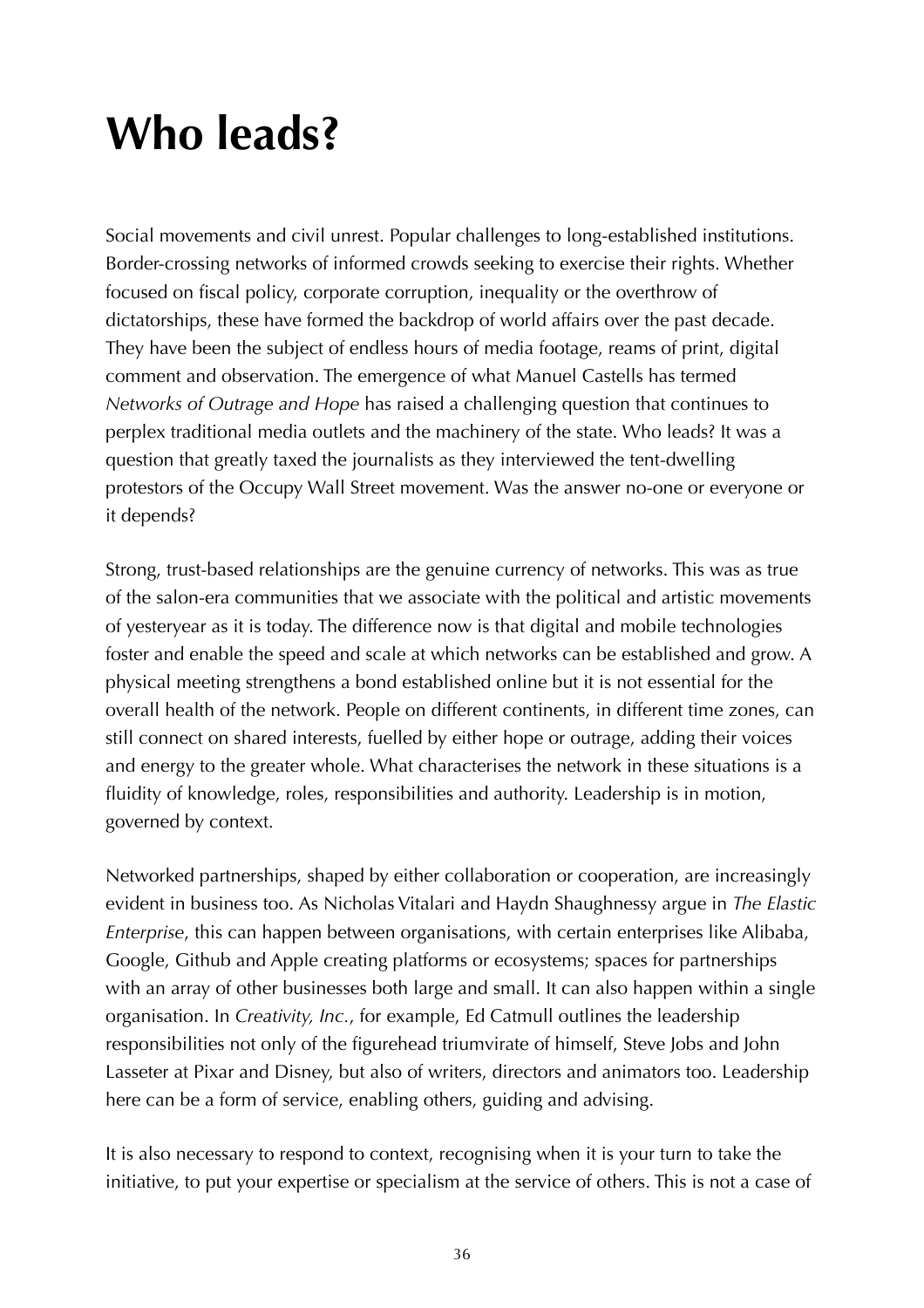telling, but of opening up a conversation, making others comfortable contributing too. Former rugby international Phil Greening has enjoyed success recently coaching the US seven-a-side team. In a *Guardian* [interview](https://www.theguardian.com/sport/blog/2015/jun/17/coach-phil-greening-us-rugby-sevens-olympics-rio), he discusses how he and his colleagues had to overhaul a command-and-control culture. Leadership has to come from within the team, from anywhere on the playing field. It is not the case of a coach simply instructing players on what to do. Instead it is about developing a partnership, recognising the skills and mastery, the autonomy, of each individual. As Paul Rees put it in a recent *Guardian* **[article](https://www.theguardian.com/sport/2015/jun/04/england-world-cup-bath-saracens-the-breakdown)**, 'The very best teams harness individualism, not exile it.'

In peloton formations, I use the professional cycling peloton to illustrate the responsiveness and flexibility that is necessary in the modern organisational structure. The metaphor also serves to highlight the absolute fluidity of roles and responsibilities within a cycling team itself and across the peloton as a whole. There is a constant need to adapt to context. Cycling is a sport in which competition, collaboration and cooperation are frequently in tension. Networked relationships across the peloton underpin time-bound partnerships on the road – the flight of the breakaway from the main bunch, for example – which eventually dissolve as the finish line nears. Within each team trust is essential, so too the fulfilment of specific roles on designated days – whether that is leading the pack up a climb, chasing down a breakaway, or taking your place on a fast-moving sprint train.

Cycling is an anomaly. It is a team sport in which, with the exception of the team time trial, a single person crosses the finish line to win and enjoy the plaudits on the podium. But it is a sport that also covers hugely varied terrain – rolling hills, flatlands, mountainous ranges. The composition of a cycling team, therefore, is an exercise in diversity. With diversity as an organising principle, there is a requirement to embrace a range of different but complementary skill sets, determined in part by the team's overall objectives in the race. Is it chasing stage wins? The general classification? The climber's prize? The sprinter's? It is a sport that, because of its very nature, is always raising the question: *Who leads?*

In 2012, Team Sky entered a squad of nine riders: Christian Knees (GER), Richie Porte (AUS), Chris Froome (GBR), Edvald Boasson Hagen (NOR), Bradley Wiggins (GBR), Mark Cavendish (GBR), Bernhard Eisel (AUT), Michael Rogers (AUS) and Kanstantsin Siutsou (BLR). The overall objective for the squad was to win the general classification, earning a yellow jersey for Wiggins. His role as team leader was suggested overtly by his positioning in the centre of publicity images.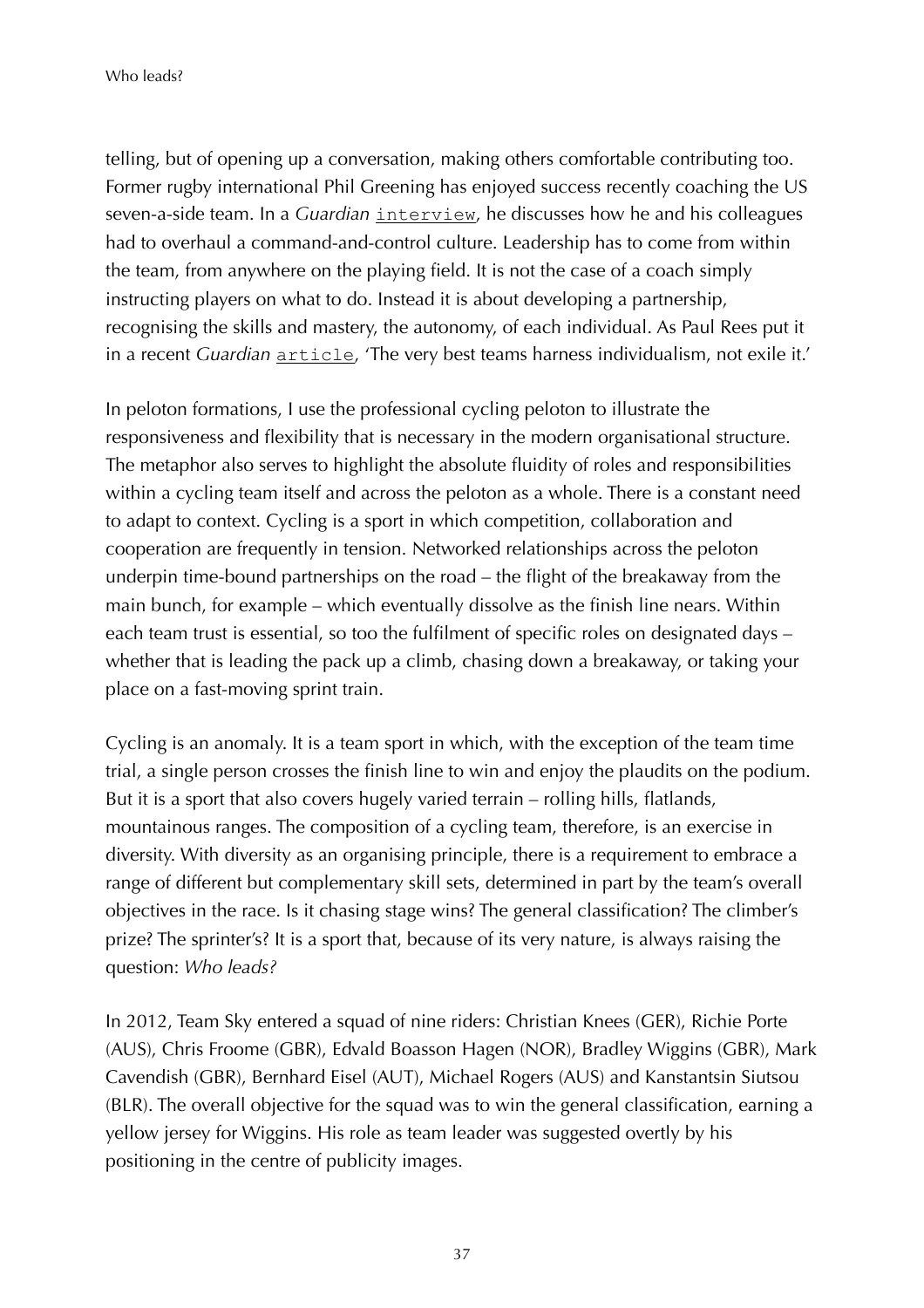However, this was a squad full of leaders. Standing next to Wiggins was Cavendish adorned in the jersey of the reigning World Champion. Boasson Hagen would also wear his national champion's jersey during the race. Froome would follow in Wiggins's footsteps as a multiple stage-race winner in 2013. Porte too would go on to develop as a general-classification contender. Something already achieved by his national compatriot Rogers, who was a three-time world champion against the time-trial clock. Throughout the Tour, as well as in many other races, Eisel would fulfil the role of road captain.

Often, during the race, Sky could be seen at the front of the peloton with Wiggins, in the race leader's jersey, protected both in front and behind by his teammates. But who was leading at such times? Was it Knees who was at the front of the peloton, taking the wind, punching a hole through the air, clearing the way for others to follow? Or Eisel who had organised his teammates into this protective pace line? Or Cavendish, who also was sheltered, waiting to compete for the sprint stage win later in the day, the last wagon on a runaway sprint train?

The organisation of a sprint train is an art form that illustrates the notion of rotating leadership. It is executed at high speed, in complex conditions, surrounded by other riders, variable weather, huge crowds and road furniture. The members of a team ride in formation, wheel-to-wheel. They are streamlined for air resistance and maximum velocity. One-by-one they assume leadership of the train, until finally the sprinter is alone, launching themselves towards the finish line, uncoupling themselves from the pilot fish instincts of their lead-out man.

#### <https://www.youtube.com/watch?v=em7E4kstIss>

This video, from the 2015 Tour of Dubai, captures the work of Cavendish's new team Etixx-QuickStep. It is also well worth searching online for footage of stage 21 of the 2009 Tour de France, which illustrates the decision-making and lead-out work of Cavendish's Team Columbia-HTC teammates George Hincapie and Mark Renshaw.

To answer the question Who leads?, one has to understand the importance of trust, autonomy and context. It is as relevant in the encampments of Occupy as it is on the roads of the Grand Tours, the corridors of government and the open spaces of the modern workplace.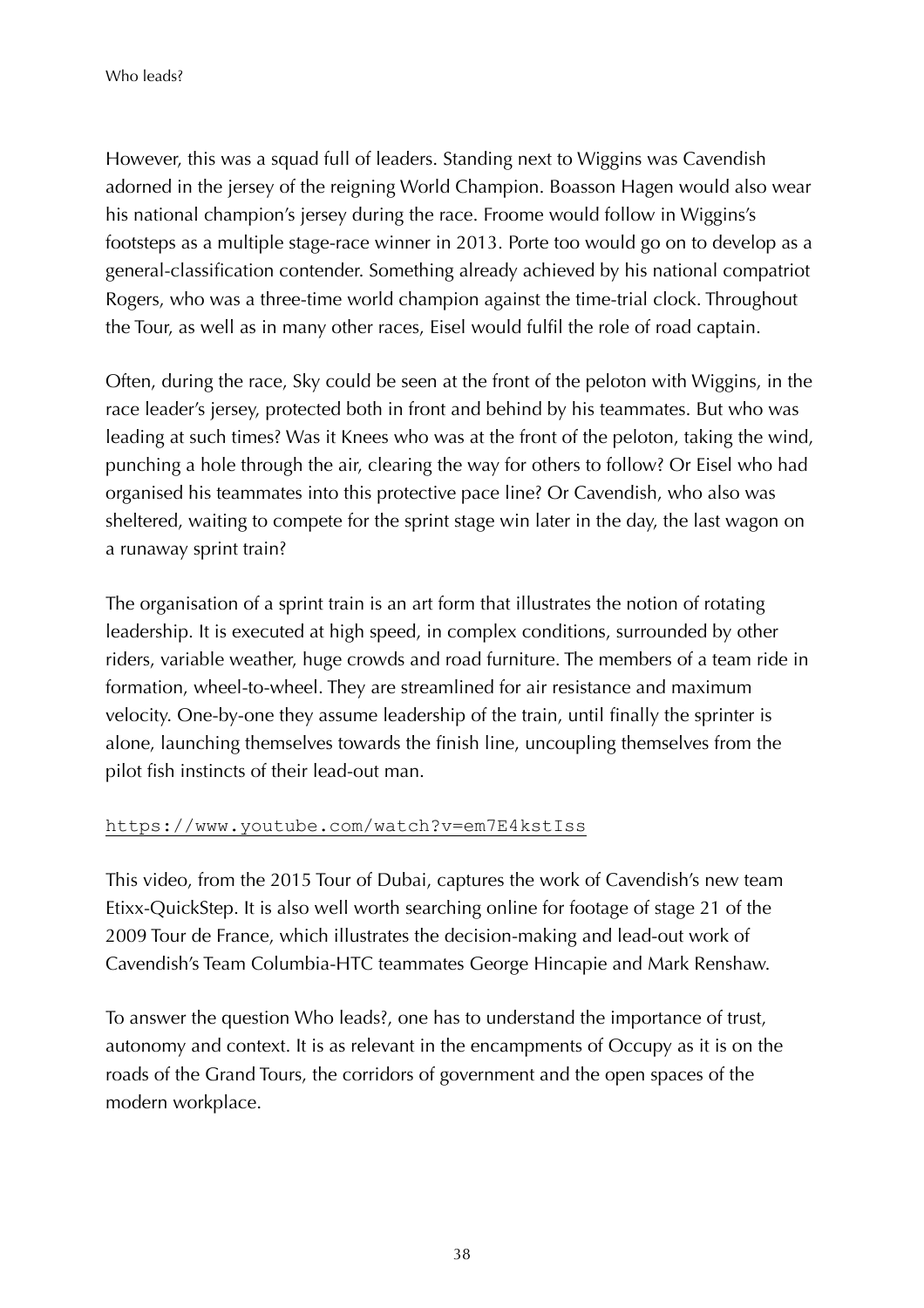# **The apprentice's craft**

For all the innovations and dominance of different materials in their manufacture, the shape of the racing bicycle frame has remained remarkably consistent since the latter years of the 19th century. The road bike diamond is familiar to all, regardless of whether you express an interest in the sport or not. The production of these frames transcends the hazy line that separates bespoke artisanship and craft from large-scale industrial output. Indeed, just as professional cycling is inextricably connected to the evolution of mass media from the late Victorian period onwards, so too does the history of the bicycle in the same period reflect in microcosm shifting attitudes towards industry and craft. The revival of interest in cycling and the emergence of the maker movement has prompted increasing curiosity about the skills of the master framebuilder.

In *Open*, David Price observes that 'Efficiency, standardisation, elimination of waste, were key drivers in the shift from craft production to mass production.' Bicycle manufacture was no exception. Early on, craftsmen had mastered the manipulation of steel tubing, shaping it into attractive frames with ornate lugs. However, the incessant search for lighter, cheaper, stiffer and stronger parts and frames, particularly in professional cycling, led to experimentation with other materials too, including titanium, aluminium and carbon. The development of carbon moulds, as well as alternative methods for manipulating carbon-fibre-reinforced polymers, opened the way for outsourced mass production in Asian factories. Designed in Italy. Made in Taiwan. The names of famous brands plastered over uniform products lacking any idiosyncrasies.

Off-the-shelf bicycles flooded the market to suit all riding styles, body shapes and sizes, not to mention wallets. But they lacked the personal touch. It was at the fringes of cycling culture, among the messenger community, for example, and the fixed-wheel enthusiasts, that something a bit more distinctive could be seen. Famous old marques and steel steeds were dusted off and repurposed. Artisans of the past were sought out, their knowledge and craft highly valued again. Steel and titanium frames offered romanticised memories of things past, a different feel on the road, a ride that appealed to those less interested in haste. Measurement here related not so much to speed, distance covered, calories burned and heartbeat, as to bespoke fit for your own body. In his *It's All About the Bike* – and *Ride of My Life*, the documentary film that complements it – Rob Penn enthusiastically describes the experience of having crafted for you, by an experienced artisan, a frame that fits you like a glove. Bella Bathurst, in her *The Bicycle Book*, goes further still, describing the experience of making your own frame under the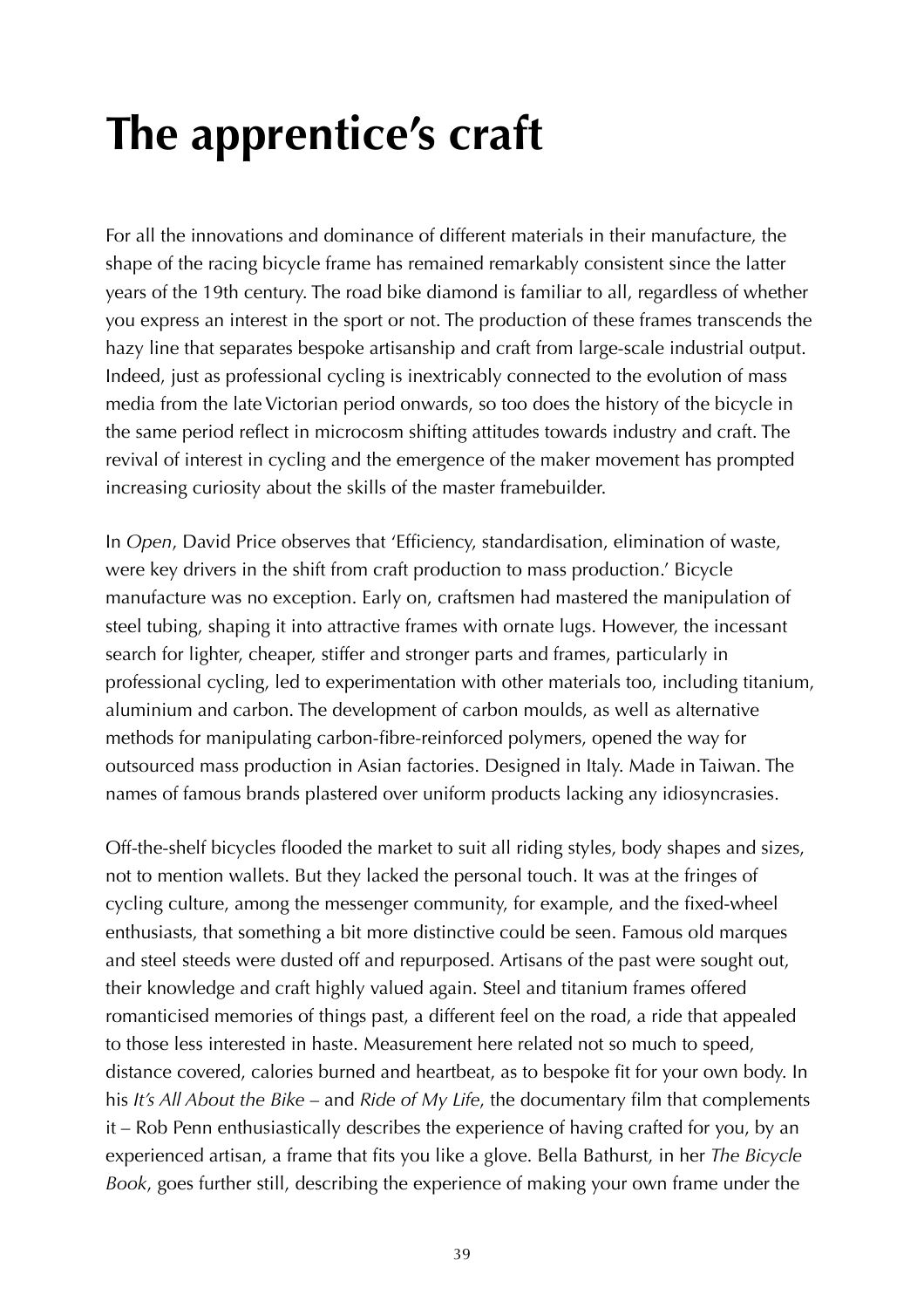watchful eye of a master framebuilder. The journey to knowledge mastery starts with both conversation and action.

It is intriguing to see how the professional cycling teams have carried over the notion of the master–apprentice relationship into the sport itself and not just in its supply chain. In peloton formations there is always a fluidity of leadership, roles and responsibilities that is governed by context. The passage of time comes into play too. For example, many successful professional cyclists at career's end as practitioners on the road move into advisory or management roles off it, serving as sporting directors, coaches and mentors. At the other extreme is the space created for promising, young amateur riders towards the end of each professional cycling season. Stagiaires are given the chance to gain experience competing in professional races as short-term members of established teams. This gives both the rider and the team the opportunity to assess readiness, attitude, aptitude and team fit. It is an immersive learning experience, where callow youth rubs shoulders with and performs alongside seasoned veterans of the road racing circuit. For some it is the launching pad to a successful career. Mark Cavendish, for example, was a stagiaire with the T-Mobile Team in 2006, having spent time in one of their feeder squads. The following year he was riding his first Tour de France with the same team.

The novice is exposed to the knowledge and expertise not only of the master but of the colleagues with whom the master interacts. Skills are acquired through observation, imitation, enquiry, internalisation, deed and subsequent repetition. It happens in the cycling team with the annual introduction of new team members and constant access to veterans of the sport. It happened in the medieval monasteries, as suggested by *The Name of the Rose*; Adso learning not only in the moment alongside Brother William, but years after the fact as he reflects back on past events and filters them through decades of subsequent experience. It happened with the blacksmiths, bakers, cobblers and masons of old too. It happens still on a daily basis, in workplaces large and small, in both the office filled with knowledge workers and the artisan's workshop occupied by the few. It is personal knowledge mastery made manifest. A perpetual exercise in curiosity, acquisition and application of learning. Both master and apprentice continuing to learn together.

Where recognition and reward for one's expertise is the end goal, there is always the danger of stagnation. An organisation comprised only of a team of deep specialists is not unlike a bank of elevators, separated from one another, loosely serving a common purpose but only occasionally pulling in the same direction. The tendency towards hyperspecialisation fosters a blinkered perspective. The knowledge and personal

40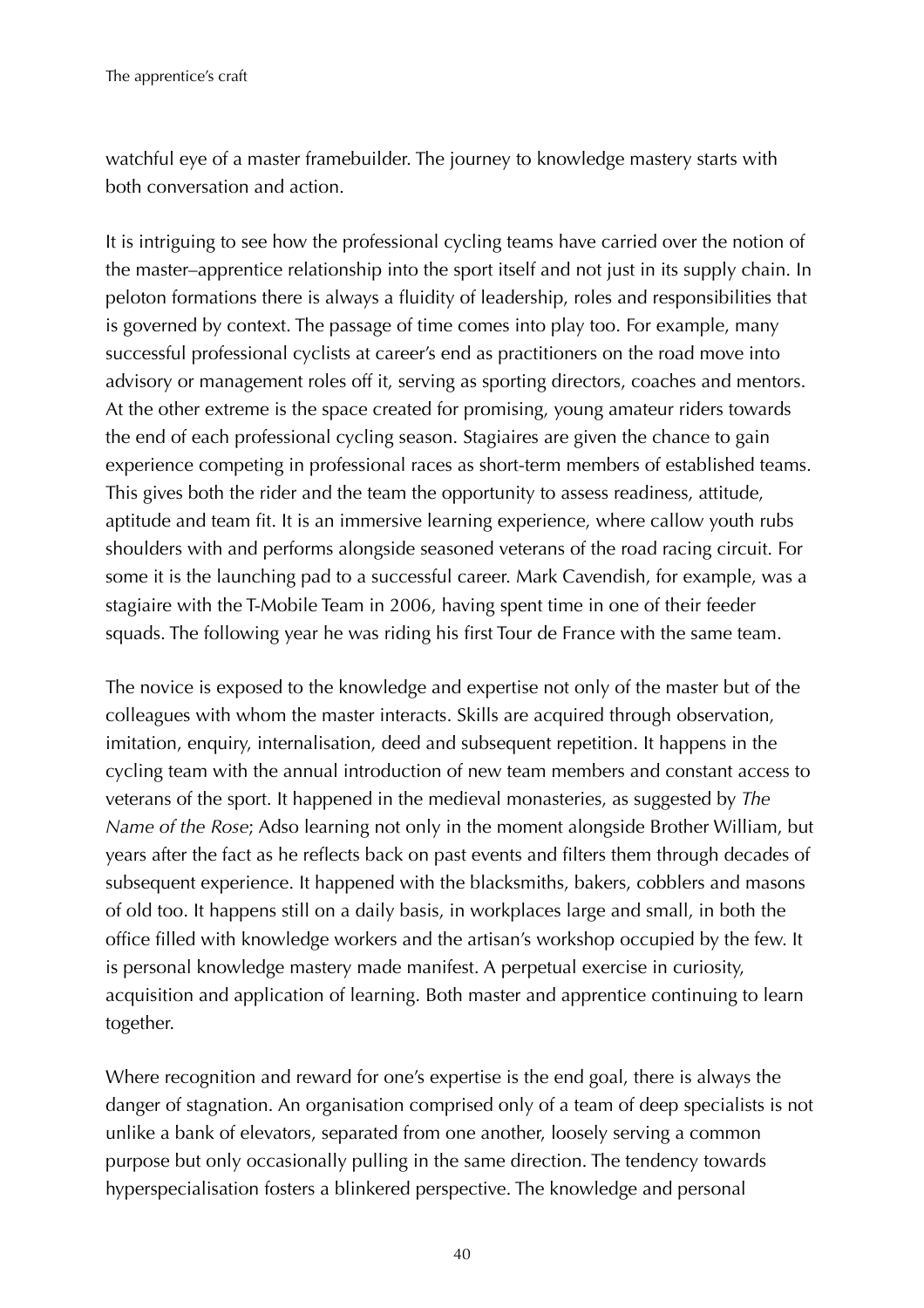experience of the individual gradually becomes valued above all else, curiosity fades, self-promotion escalates, expertise loses its currency and evolves into empty rhetoric without foundation in the market it is intended to serve. The craftsman as the incomplete, always evolving learner is a useful countermeasure to this. By remaining open to new ideas – including those introduced by their own youthful apprentices – the craftsman allows themselves to blend new knowledge with traditional practices, to experiment and tinker at the edges.

Some of the great innovations in cycling equipment, including the quick-release wheel, have resulted from such Trojan Mice initiatives. So too some of the nutritional and training practices adopted by cycling teams open to the influence of newcomers experienced in other disciplines. Many of the great masters of painting have also shown themselves to be receptive to new influences and ideas. Picasso's career, for example, is one marked by many sudden deviations and experiments in form and style, co-opting and personalising, cycling constantly between the role of master and apprentice. Maybe what our modern offices need are a few more neo-generalists, who can both span as well as mine specialisms, an injection of artisanship and a greater emphasis on learning while doing.

It is a rewarding, stretching venture. The quest for a mastery that can never quite be attained. What Harold Jarche calls life in perpetual beta.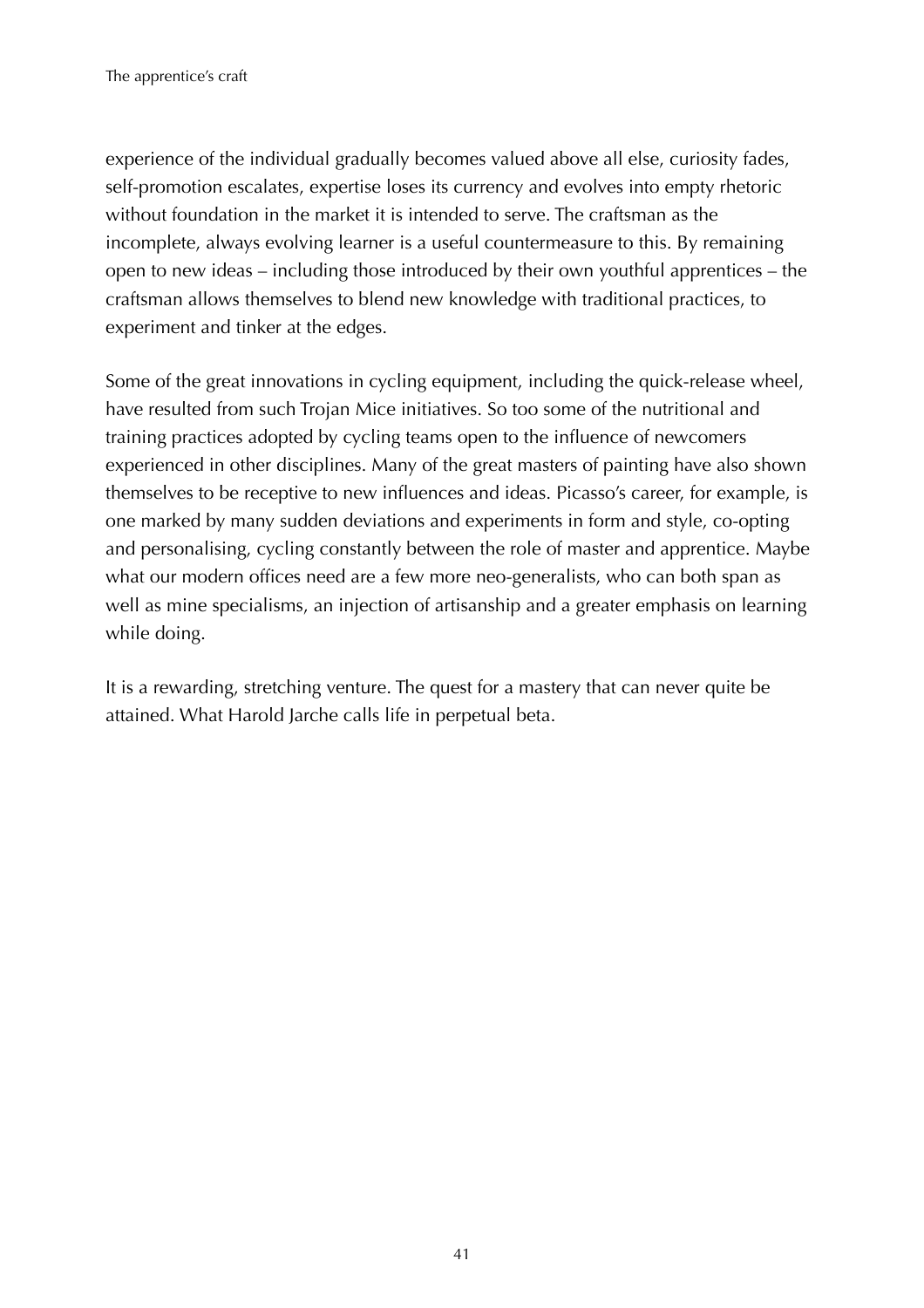### **Race day**

July 2013. Stage 9 of the Tour de France is under way. It is a challenging, mountainous stage from Saint-Girons to Bagnères-de-Bigorre, taking in a number of Pyrenéen cols. Chris Froome is already in the leader's yellow jersey, and Team Sky's role is to protect and consolidate his lead. Teammate Richie Porte is second on the general classification at the start of the day. But lurking behind them are a number of dangerous riders, including Alejandro Valverde and Nairo Quintana from Movistar, Bauke Mollema and Laurens Ten Dam from Belkin Pro Cycling, and Alberto Contador and Roman Kreuziger from Saxo-Tinkoff. Team Sky, who put in a dominant mountain display the previous day on stage 8, are about to be seriously tested, prompting Froome at day's end to observe that it has been one of the hardest days he has ever experienced on a bike.

Teams enter stage races with different goals. Some target overall victory, others solo or team time trials. Some are sprint specialists, while others are on the look out for opportunistic stage victories, putting riders into breakaways. Choices are determined by the composition of their teams, the route chosen by the race organisers, the weather conditions on certain days, the health of riders during the course of the race, and, naturally, race plans devised by the backroom team in collaboration with the cyclists. A well-documented example of the latter, covered in Rod Ellingworth's book, *Project Rainbow*, is the extensive planning the British Cycling team put into the winning the Men's UCI Road World Championships in Copenhagen in 2011. Stage 9 of the 2013 Tour was to see a different example of unconventional ideas getting beautifully executed by a team.

Dan Martin of Garmin Sharp lies in thirteen place on the general classification at the start of the day's stage, some 2 minutes 48 seconds behind Froome. He has lost most of that time on the previous day's stage as Froome and his Team Sky colleagues delivered a tour de force securing victory atop Ax 3 Domaines. Martin's team has narrowly missed out on securing the leader's yellow jersey on the opening stage of the Tour. They have also failed to achieve one of their pre-race objectives: winning the team time trial on stage 4. Their focus now shifts to a more disruptive, high-risk goal. Operating within a loose framework, informed by data analysis, but with decision-making delegated to the directeur sportif in the team car, as well as the riders on the road, they opt to do away with cycling tradition and attack the race as a collective.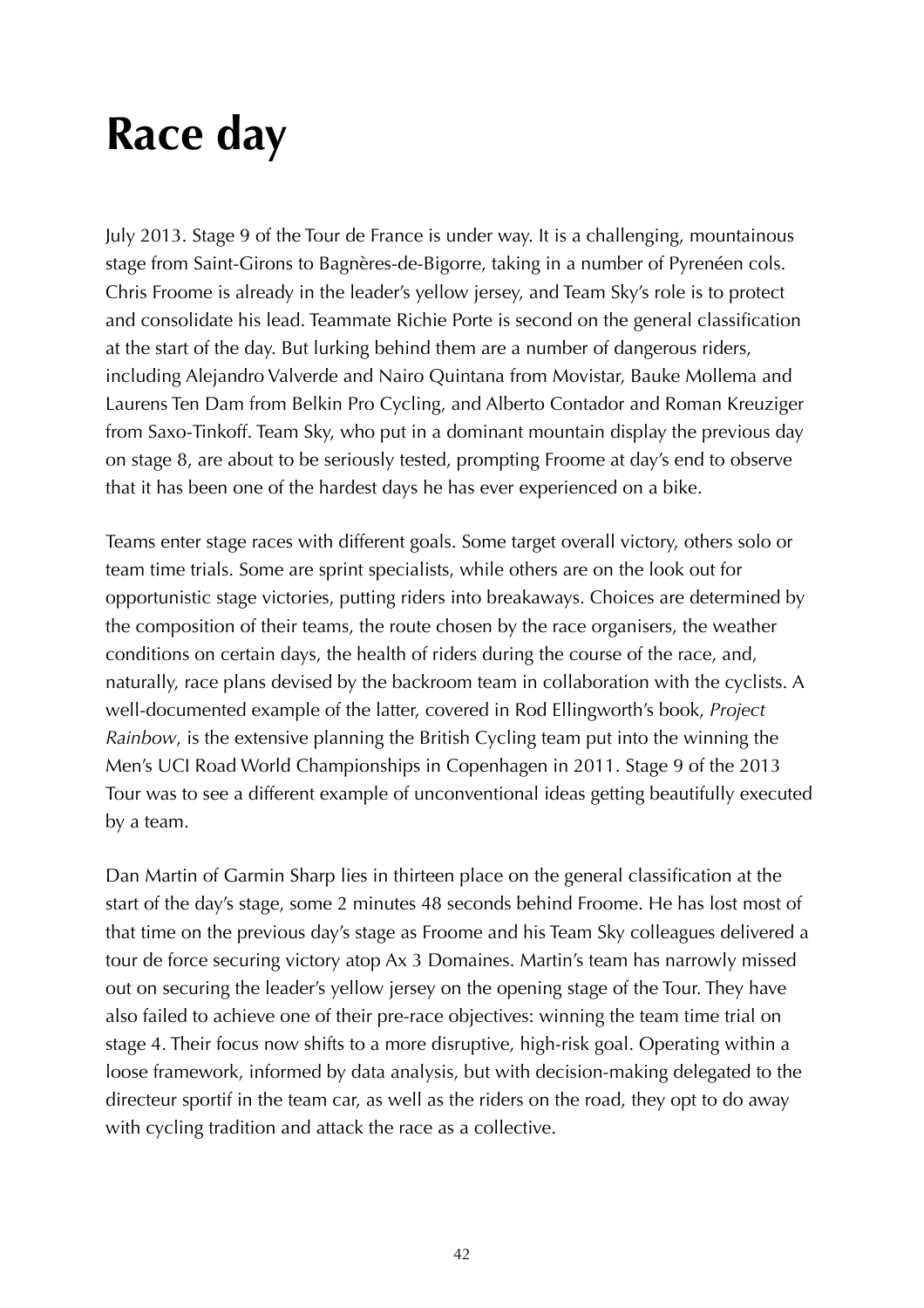Race day

This is a challenge to the status quo; change agency in action. As a team, in only the ninth stage of a 21-stage event, they are prepared to sacrifice riders and harm their chances of placing well in the overall race. Instead they adopt an all-or-nothing strategy, placing their trust in Martin, their designated leader and protected rider for the day. As the peloton climbs one col after another, the Garmin Sharp team attacks in waves, until Martin recognises an opportunity and launches an attack of his own. Even then, having traversed 169km and climbed five categorised cols, he will still need to beat Jakob Fuglsang (Astana) in a two-up sprint finish into Bagnères-de-Bigorre. By the end of the day Martin has raced into the top ten on the general classification. In the process, while not dislodging Froome from the race lead, Martin and his colleagues have exposed Team Sky's vulnerabilities. Porte's chances of finishing on the podium now lie in tatters.

Martin's victory, though, is not so much the product of team tactics, as of a number of interdependent factors that favoured them on the day. Certainly team spirit and common purpose are both features, as are Martin's own intuition, decision-making and athletic capability. But so too are the route chosen for the stage, the favourable weather conditions, the temporary dip in form of the Sky team, the concerted effort of other teams, especially Movistar, to take the race to Team Sky, and the early isolation of Froome himself. Serendipity and luck play their role too. These are not things you can plan for. Indeed, the racing aggression and risk taking displayed by Garmin Sharp and Movistar, in comparison with Team Sky's more conservative approach on the day, illustrate the misguidedness of conventional planning. As Ian Sanders and David Sloly argue in *Mash-up!*, 'Most plans are rubbish, written by people who are guessing the future based on what has happened in the past. The past is exactly that, the past; it has gone, and even though it has a habit of repeating it can't be used as an absolute map for the future.'

Grand Tour bike races are great examples of the interconnectedness of multiple systems. That applies within the context of the race itself and the actions of the cyclists, as demonstrated by Martin and his fellow members of the peloton. More broadly, it also applies to the organisation of the races and their impact on the numerous communities that host the start and finish of each stage, as well as those that lie on the day's route. This was really brought home to me yesterday as I stood by the roadside next to London's Olympic Park as stage 3 of the 2014 edition of the Tour came to town. Everywhere was evidence of the Tour organisers' collaboration with British counterparts. Different bodies had been mobilised, including Transport for London, the British police force and the French gendarmerie. Roads were closed. Crowds controlled. The media flitted in and out of the race on motorbikes or hovered above it in helicopters. The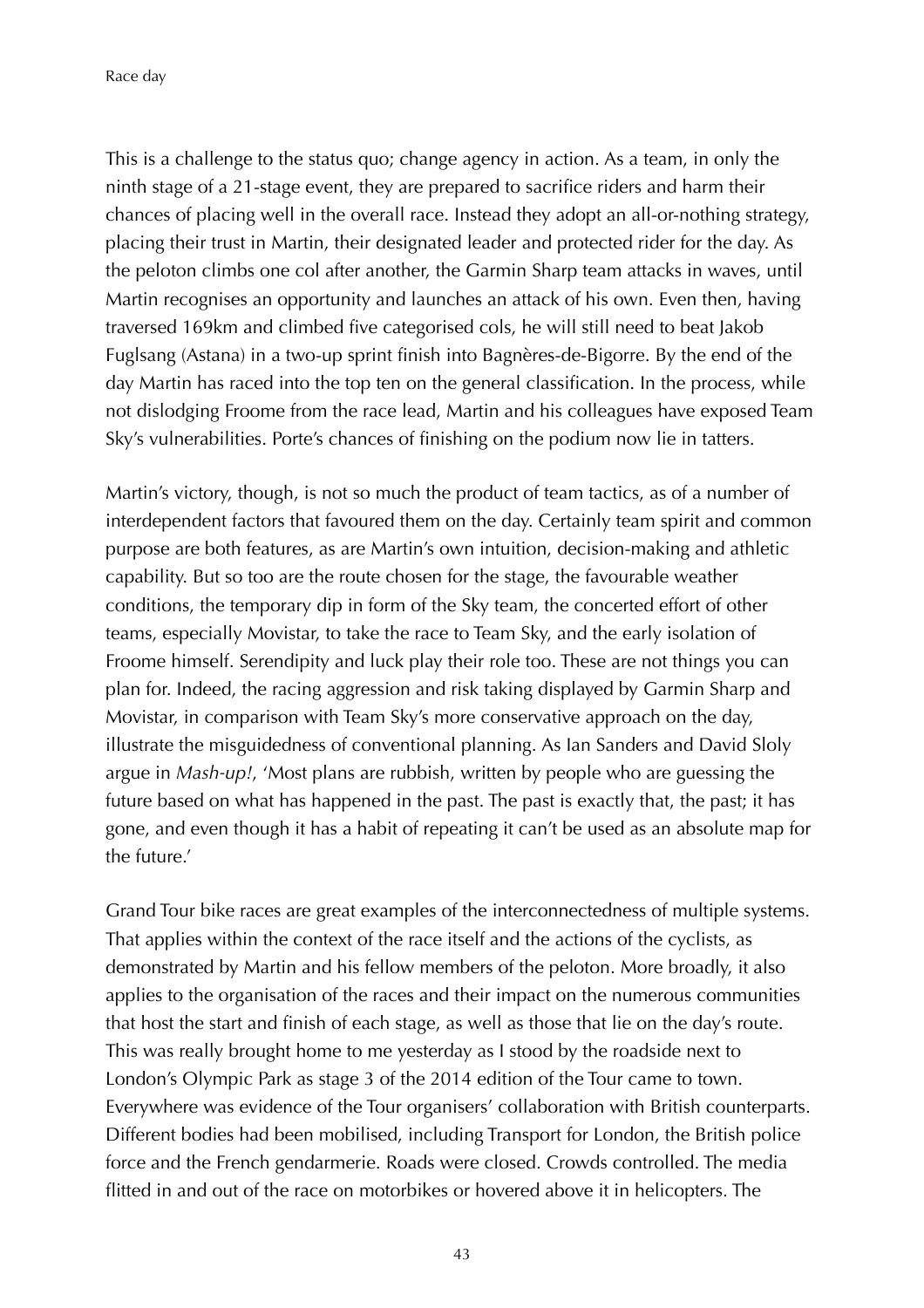Race day

cyclists were preceded by the commercial excesses and blaring Euro pop of the Tour caravan, as well as by VIP vehicles, press cars and police outriders. Then in among the cyclists and bringing up the rear were race officials, team cars, cameramen. It was fluid, chaotic, agile and speedy. Elsewhere team coaches and other vehicles carrying support staff, chefs, soigneurs and mechanics were heading into central London. Yet other systems came into play too, not least the weather, which turned from sunshine to rain as the riders headed towards the finish line on the Mall.

Cycling history is littered with stories of the impact of inclement weather, notably, in recent memory, the snow-affected Milan-San Remo race of 2013. Then there is the rogue or simply vacant element in the roadside crowds, such as the tack droppers who attempted to sabotage the 2012 Tour and the selfie-photographers that lined the Yorkshire roads in 2014. There are also numerous tales of the role railway level crossings have played in proceedings, holding cyclists up as others, who managed to get over the crossings before the barriers came down, race away to victory. It is a sport that demonstrates that everything connects. A sport steeped in and interwoven with politics and media throughout its history, with both the Tour and the Giro d'Italia originally conceived to sell newspapers.

It is this very interconnectedness, this interplay of multiple systems, that reinforces my belief in the peloton formation as an apt metaphor for a modern, agile, adaptive and responsive organisation. One that has to operate under loose frameworks, tolerating risk, constrained by Government and regulatory policy, responding to shifting market conditions, seeking to evolve, transform, succeed, survive.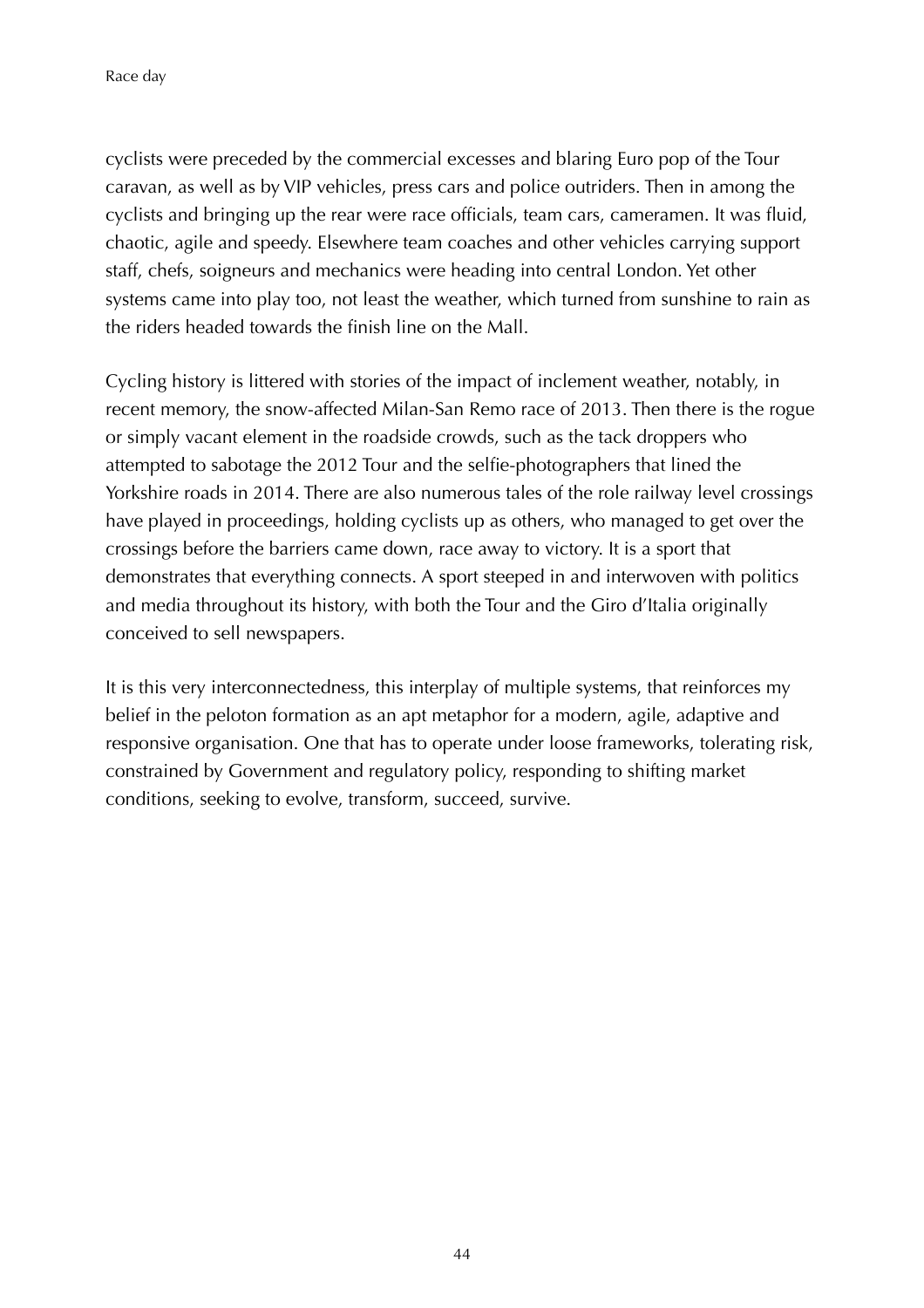### **What counts?**

On 4 July 2009, as a belated 40th birthday present, I visited the Tour de France for the first time. This consolidated a fascination with the professional sport that had been further piqued in April by standing at the roadside (and then in the velodrome) for that year's edition of the one-day classic Paris-Roubaix. As I walked the streets alongside Monaco's Port Hercules and up into Monte Carlo in oppressive heat and cloying humidity, I watched riders from the different trade teams warm up and inspect the course for the time trial that would launch the great event. Proximity to the athletes and support staff, together with the atmosphere and anticipation among the fans, was a heady mix. I was smitten.

Elsewhere in Monaco the latest pages in the first chapter of another story were being written. This was one that would buttress and intertwine with my appreciation of professional cycling and my borrowing from it for the notion of peloton formations and the exploration of responsive, adaptive organisations. Behind the scenes the then performance director of British Cycling, Dave Brailsford, was in negotiations to establish a new professional men's road racing team for the following season: Team Sky. Everything about the team, from its initial launch, its openness to and advocacy of new practices, its bucking of tradition, have tended to divide opinion since its black-clad riders first appeared in the peloton during the 2010 season. For some, Team Sky is viewed as an interloper, an undesired change agent. Its failures are celebrated just as vociferously in certain quarters as its successes are lauded in others.

Of course, there is no right answer. The story of Team Sky is a story of *both/and* not *either/or*. Sky serves as a bridge from the past to the present: a new team combining youth and experience; clean riders and a backroom team tainted in part by cycling's doping past; established professional racing practices blended with new techniques related to training (of both body and mind), performance assessment, nutrition, an individual's race schedule, clothing, sleeping habits, adoption of information technology and use of big data. You can walk around the story of Team Sky over the past five years and constantly reframe, adopt a different perspective, find an angle that suits either diatribe or eulogy. There is evidence of naivety and misplaced confidence just as there are many examples of innovation and unprecedented success. It is the story of a start-up taking on and then rapidly becoming part of the establishment. No different, really, than the story of a Google or a Facebook.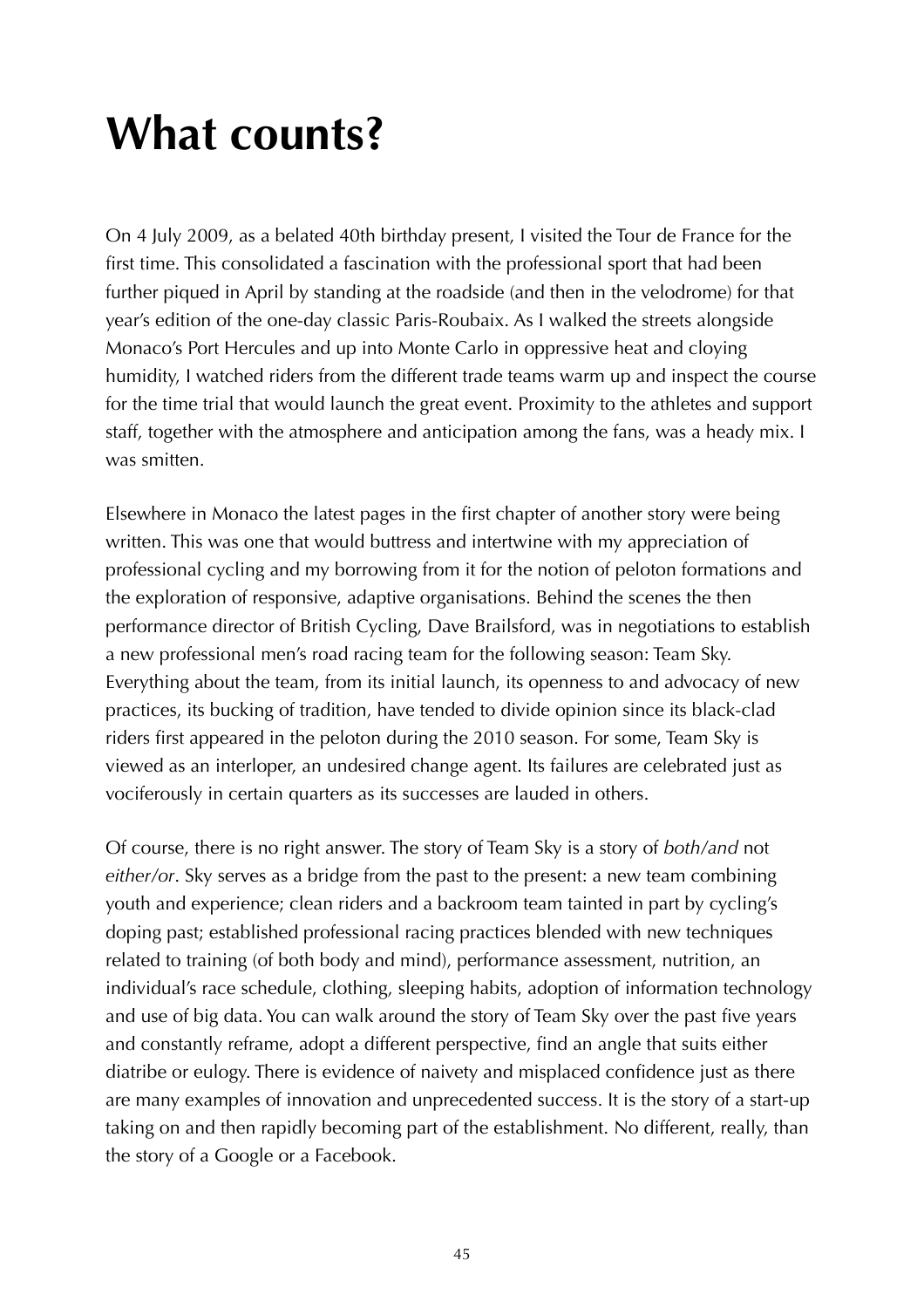What counts?

One of the factors that informs the culture and operation of Team Sky is the notion of continuous improvement. Brailsford has absorbed ideas from kaizen and from other sports, notably Manchester United's treble in 1999, England's success at the 2003 rugby world cup and the Oakland Athletics' *Moneyball* story in baseball. He has coined the phrase 'the aggregation of marginal gains', which is all about making infinitesimal improvements across a broad range of things rather than a huge advance in a single thing. It echoes Clive Woodward's argument that success often is 'not about doing one thing 100% better, but about doing 100 things 1% better'. As Daniel Friebe argues in his article '[Cyclonomics](https://www.penguin.co.uk/books/109/1097465/the-cycling-anthology/9780224092449.html)', Brailsford's fascination with *Moneyball* reflects a shared interest in data and what can be learned from it. It proved to be a contributing factor in an unprecedented run of Olympic and World Championship success for British track cycling under his leadership. Lessons learned also were adapted for and absorbed by his road cycling programmes too, first with the British Cycling Academy and then with Team Sky. It eventually led to close partnerships with the likes of Matt Parker and Tim Kerrison, the latter one of the architects of Tour de France triumphs for both Bradley Wiggins in 2012 and Chris Froome in 2013.

Like many sports, cycling has always been one filled with data and statistics. It includes time measurements within each stage, aggregated time assessed over stage races, and points systems for certain jerseys. More recently, a rolling points system has been established by the UCI, the sport's governing body, that assigns a quantified value to individual riders and can impact on the licensing of the trade teams for which they ride as well as the size of their national teams at competitive events. It is a sport in which numbers matter. As with any workplace, performance assessment is in place and it can affect individual, as well as team, behaviour. Brailsford appears to have introduced another dimension too, which others have been quick to copy. For example, the biological passports and long-term performance data of athletes were assessed prior to some of the early signings for Team Sky. With Kerrison in place now, the collection and assessment of training data is constant too, as the team seeks to understand where an athlete's tolerance threshold is, helping them determine the correct pace for climbing a given mountain or closing the gap to a breakaway. Some of the riders now seem to find it difficult to tear their eyes away from their power meters as they hit the peaks of the grand tours.

A recent *Guardian* [interview](https://www.theguardian.com/sport/2015/mar/06/team-sky-dave-brailsford-cycling-new-technology) with Brailsford by Sean Ingle suggests that there is much more to follow. Brailsford has spent time in Silicon Valley assessing new technologies and how they might support rider performance and health, continuous improvement and effective decision making. Sensors in clothing, for example, have the potential to provide

46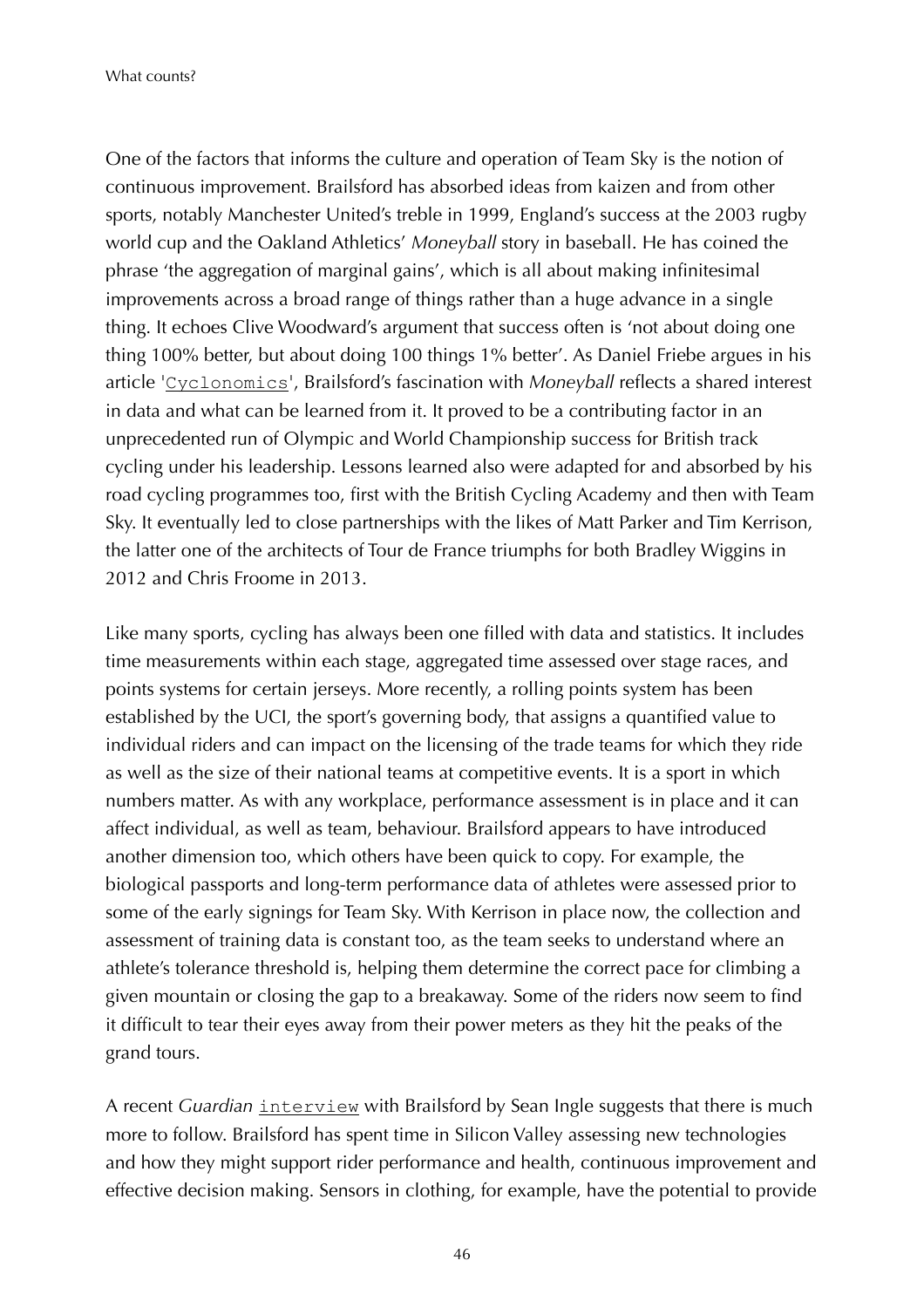a dashboard of rider health information, real-time data that can impact on who should lead on a given day, who should attack the peloton and when, and so on. There is a danger that the riding then becomes robotic, remote controlled from team cars. It is a criticism already levelled, perhaps unfairly, at Team Sky and others in the peloton, particularly in those races in which radio contact between riders and sporting directors is permitted. It is a criticism that tends to ignore the level of autonomy the riders themselves have. It is not all about numbers or radios.

There are many riders in the peloton who are not quantified serfs. Like the corporate employees who rebel against the calibration process that accompanies the annual review, there are prominent athletes like Mark Cavendish who mount a numeric challenge. It is well known that Cavendish performs dreadfully on the static testing equipment that generates assessment metrics. Thankfully, his abilities on the road, his capabilities among the peloton and his strength of purpose were all recognised early in his career and this overrode the story the numbers told. As a consequence space was made for the qualified self. One of the most successful careers in road cycling sprinting followed. Numbers do lie. We should not always be in thrall to them. Brailsford himself is one of the first to observe that data or technology will not themselves give riders an edge. It is the application of these things, their enabling potential, that matters together with the athlete's own talent, the mastery of their discipline, their decision making and autonomy within the context of a loose framework.

This was brilliantly illustrated at the 2015 edition of the one-day race Omloop Het Nieuwsblad. Another example where the story suggested by numbers was turned on its head. Riding for Team Sky, Ian Stannard was the reigning champion from 2014. Through smart riding and great awareness, he had managed to manoeuvre himself into the decisive breakaway in the final kilometres of the race. There was one problem, however: a significant numeric disadvantage. The three other riders in the breakaway all belonged to the same team, Etixx-QuickStep, specialists in the north European races over the cobblestones. Among their number were Stijn Vandenbergh, Niki Terpstra, winner of the 2014 edition of Paris-Roubaix, and Tom Boonen a serial winner of one-day classics and one of the most successful cobblestone riders of the past decade. This, however, was a race without radios, the breakaway's bubble punctured by occasional visits by team cars to the front of the race. In other respects the riders were on their own and had to selforganise. The Etixx decision making proved to be flawed, and Stannard, through a combination of his own skill, mental fortitude, physical strength and canniness was able to outwit his companions and win the event. It was a demonstration of talent and

47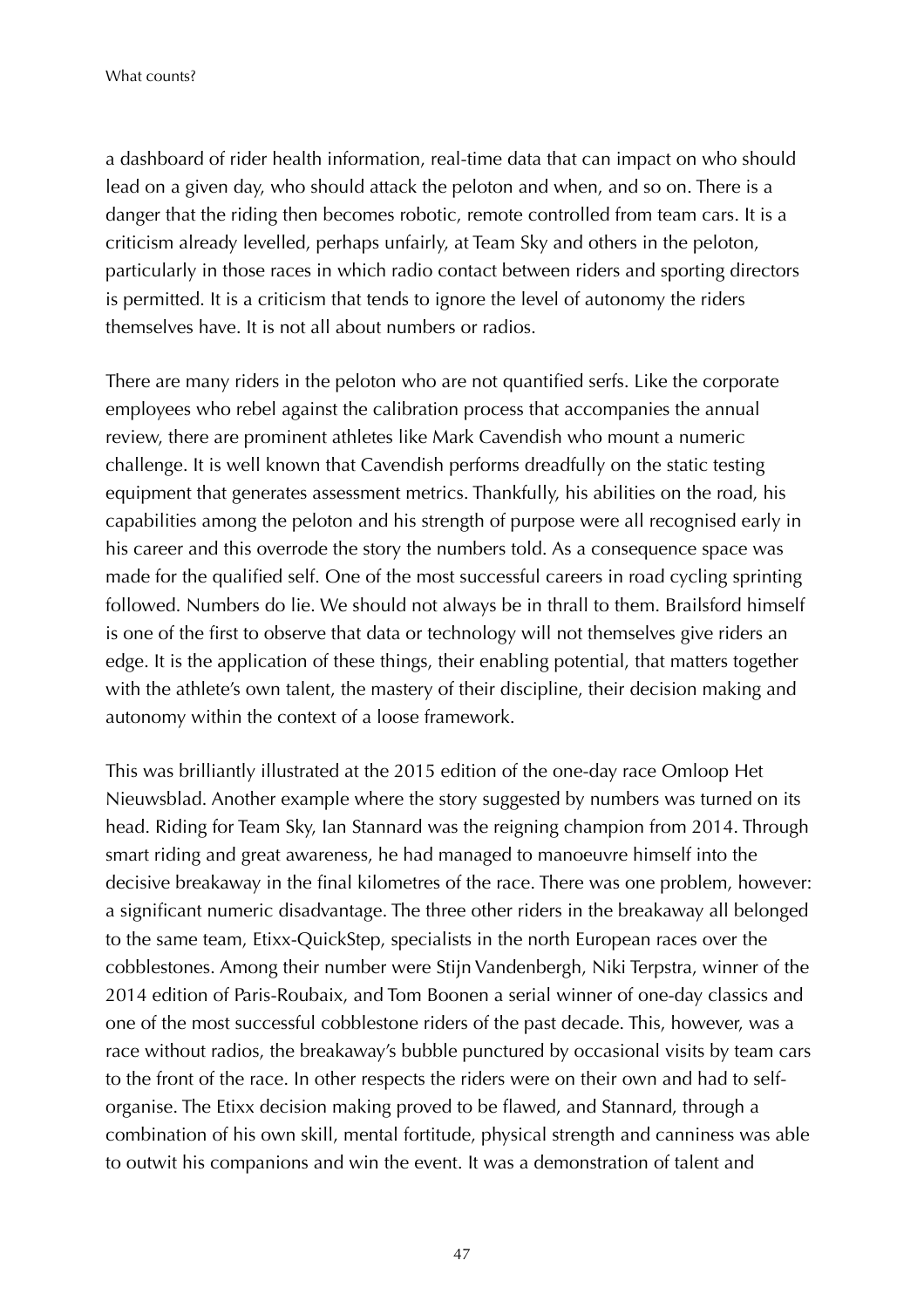What counts?

autonomy. Evidence that the riders selected to represent the team will always outweigh any interest in data or technology. People first. Always.

After a far-from-perfect season in 2014, Team Sky's dual emphasis on both its people and its drive for continuous improvement is already bearing substantial fruit, of which Stannard's solo efforts are just one example. Elsewhere Chris Froome and his teammates overcame the challenge of Alberto Contador to win the Ruta del Sol, Geraint Thomas claimed overall victory in the Volta ao Algarve stage race and Richie Porte prevailed after eight days of Paris-Nice. Cycling is a team sport where individuals win, one person stepping onto a podium representing the networked efforts of teammates on the road and the support team of directors, coaches, chefs, psychologists and data analysts which orbit them. The marginal gains have effectively blended training methods, professional mastery across a spectrum of disciplines, a balance between quality and quantification, planning within broad frameworks, the adoption and application of appropriate technology, and trust placed in the ability and decision making of the athletes on the bikes.

So, *what counts?* Certainly not just the numbers. As with the operation of any organisation, from small-scale cycling team to huge corporation, the people matter above all else. They flourish in the right environment, with a supportive culture, enabling technology, common purpose, freedom to express their professional mastery, and autonomy to respond and adapt to context. Cycling is a fascinating mix of human endeavour, mechanisation and technological advancement. The way each element is harnessed to achieve objectives is crucial to the concept of peloton formations and its broader application to business.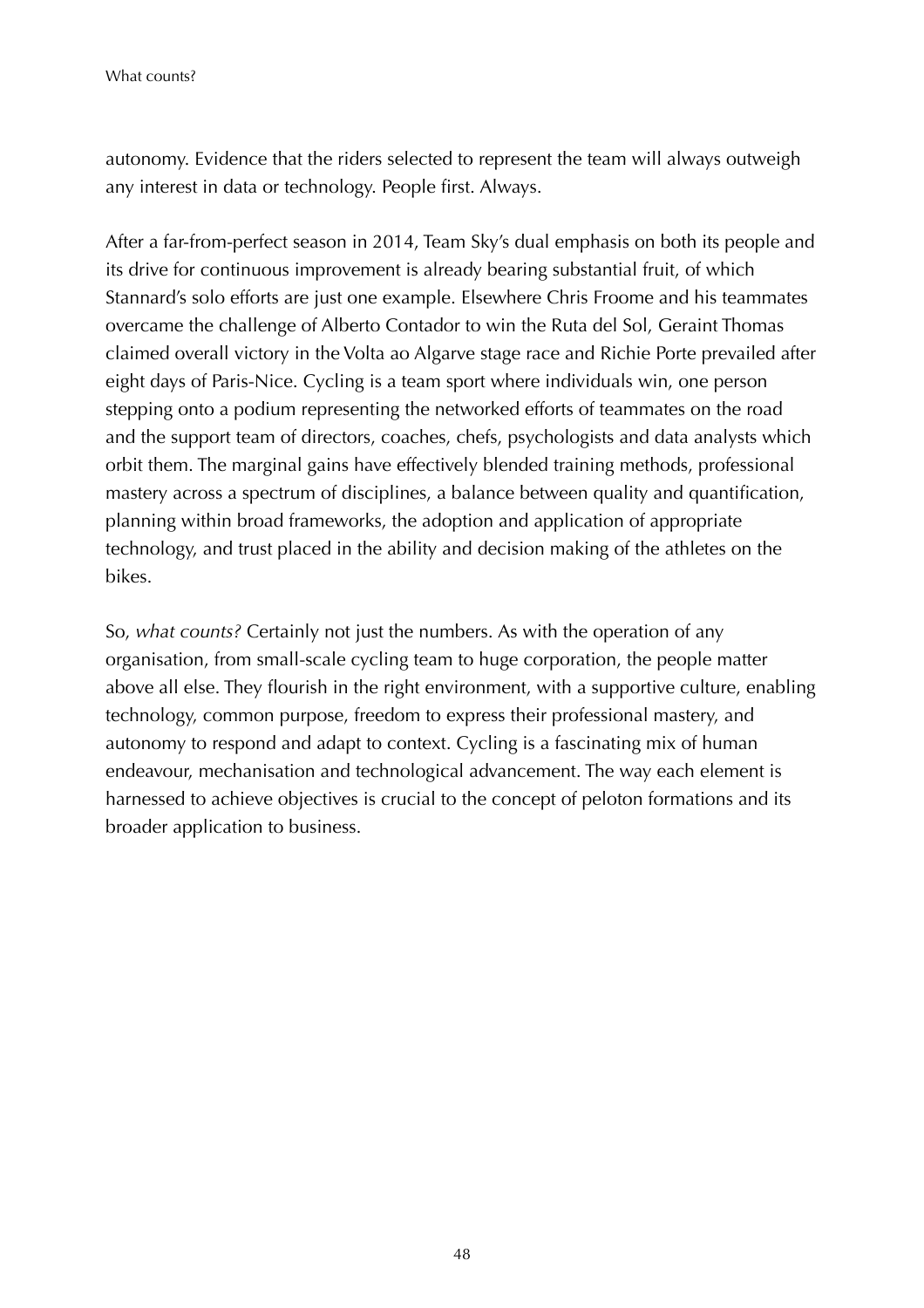# **Ready to jump**

*This article was first published on the the [Hack & Craft News](https://hackandcraft.com/insights/articles/ready-jump-agile-teams-autonomy-peleton) website in November 2016.*

*Sunday 11 September 2016. A diminutive professional road cyclist, Nairo Quintana, takes his place on the top step of the podium in the centre of Madrid. He has just secured overall victory in a Grand Tour race for the second time in his career. But things could have turned out so differently were it not for the spirit of adventure that Quintana and his teammates had demonstrated the previous Sunday…*

#### Peloton formations

For all the focus on the individual, winning unique stages, overall races, classification jerseys and intermediate sprints, road racing is in fact a team event. It is played out against a backdrop of numerous interacting systems – competing teams, event organisation, municipal authorities for the host towns, policing, media embedded within the race, team cars, support vehicles, spectators on the roadside, weather, terrain, course routes and road furniture. The passage of the cycling peloton itself – that swarming mass of lycra-clad teammates and competitors – is complex and adaptive. The peloton formation, in its responsiveness and fluidity, serves as a useful metaphor for an aspirational modern organisation.

The peloton is characterised by constant shifts between competition, collaboration and cooperation. Leadership is always in motion rather than remaining static, a baton that is passed off and handed back again, determined by day-to-day and overall objectives for the team. Leaders become followers, servants become leaders, as the road flattens or climbs, as the wind strengthens or tarmac gives way to cobblestones. Emphasis is placed on time-bound actions and relationships; forming or chasing down a breakaway, setting up a sprint finish, helping a teammate make their way back to the main group after a mechanical failure.

Alliances of mutual convenience take shape and then shatter as competitors accommodate contextual shifts. Teams operate within loose frameworks, exercising personal and collective autonomy, as they amend their plans. Decisions are made on the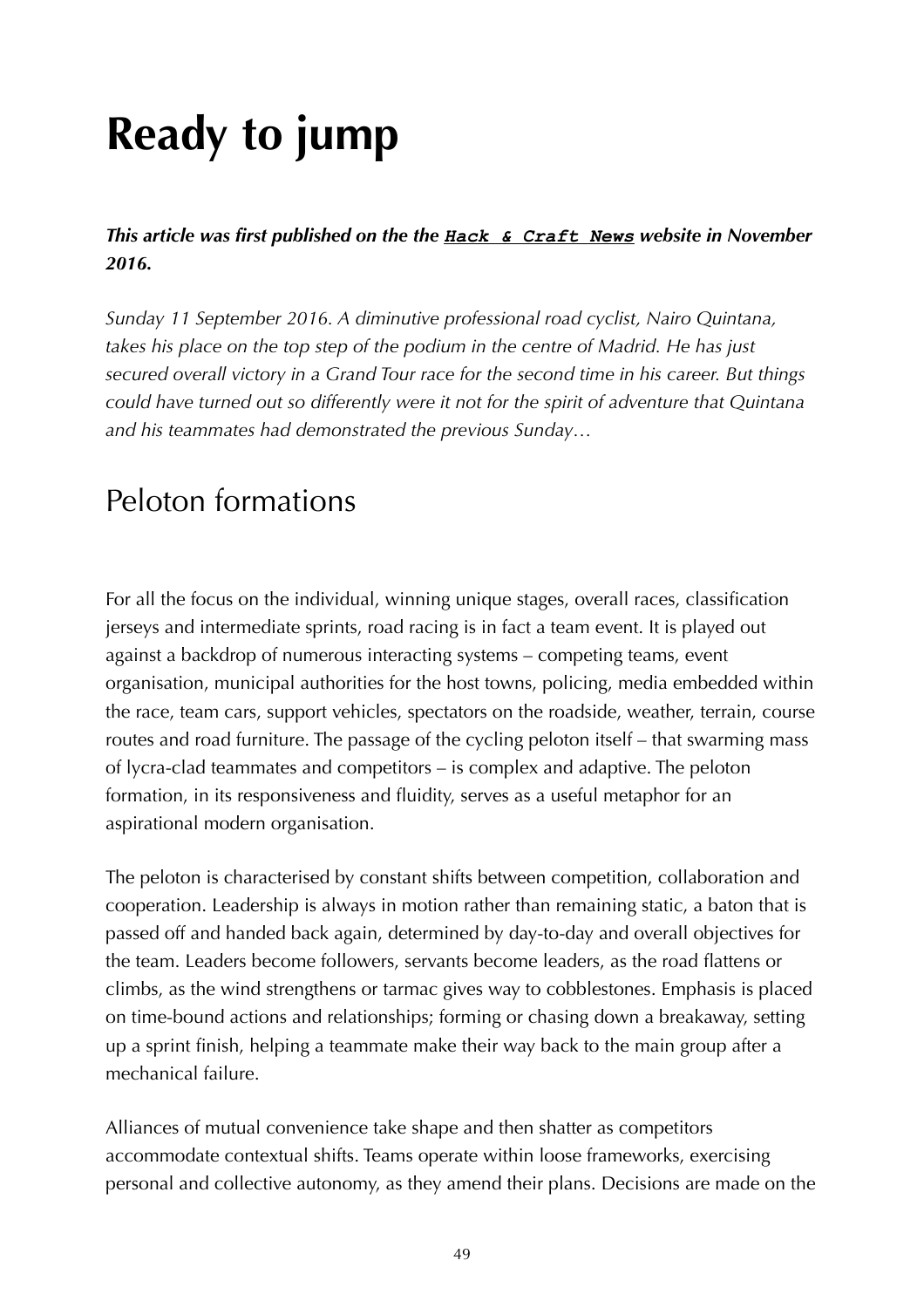fly, in recognition of changes in weather, incidents on the road, the health and form of colleagues, as well as in response to the actions of riders from other teams. The roles an individual fulfils are in a constant state of flux.

Members of a nine-man Grand Tour team, assembled for the annual editions of the three-week Giro d'Italia, Tour de France and Vuelta a España, will assume a variety of responsibilities. Some will defend against breakaway attempts. Others will collect water bottles from the team cars. Some will shelter the day's designated leader from the wind, while that leader will aim to conserve energy for the final sprint or climb, or for key stages later in the week. All, though, are alert to opportunities to break free from the peloton's grip and enjoy a day in front of the television cameras. For several teams, lacking the personnel for overall victory, exposing your corporate sponsor's logo to a global audience is the ultimate objective. Brand awareness leads to revenue; a sponsor's income can translate into ongoing financial viability for the team.

#### Serial masters

An effective road racer, with aspirations to win a Grand Tour, tends to master several disciplines. Invariably, they are extremely competent climbers, often to be seen at the front of the race as it reaches its highest slopes. Often they are highly proficient against the time trial clock too, the ultimate test in performance measurement. The very best are also characterised by their inner strength, their responsiveness and occasional opportunism.

Being serial masters, the Grand Tour contenders seem better able to play what is in front of them, rewriting the day's plans when necessary, gambling where they believe the calculated reward will outweigh the potential risk. Without that mastery and responsiveness, it is difficult to adapt to and rectify major problems. Even more so to take advantage of the serendipitous opportunity. Individual initiative will often be amplified and consolidated by the supporting actions of teammates.

At the start of the 2016 Tour de France, three riders were considered potential winners: Chris Froome, Nairo Quintana and Alberto Contador. This was founded in part on their own form and palmarès and, in particular, on the collective abilities of their respective Sky, Movistar and Tinkoff teams. It was expected that the big three would mark each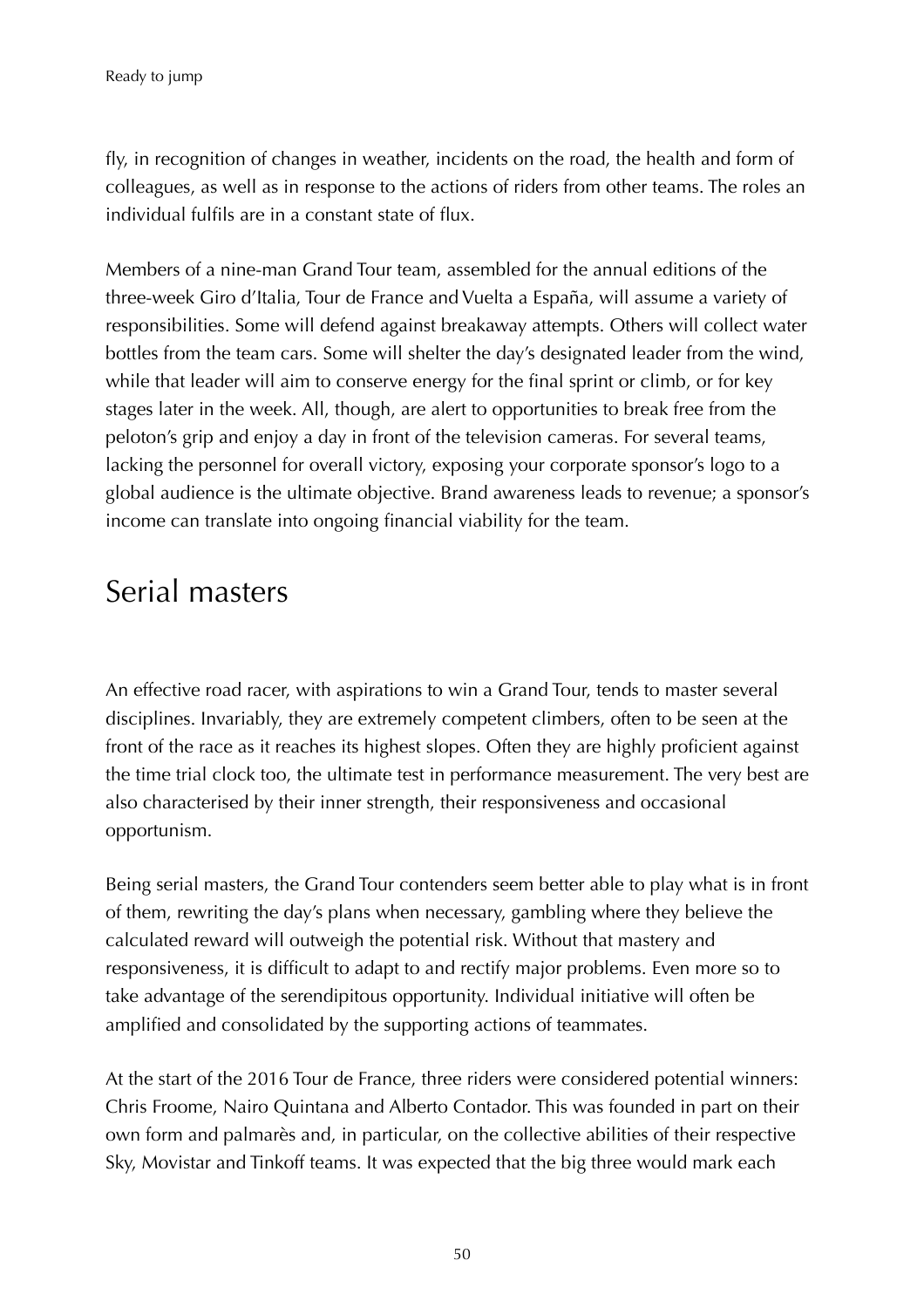other closely, with only injury, illness or individual opportunism likely to differentiate before their rivalry was played out on the most vertiginous of the Tour's ascents.

As things transpired, all three came into play. Contador succumbed to the effects of crashes early in the race, while Quintana's own performance was inhibited throughout by illness. This was exacerbated by Froome's willingness to do the unexpected; to go against the unfair stereotype he bears of being a robotic rider in thrall to the data available on his cycling computer and the instructions received from sporting directors through his earpiece.

Froome is renowned for his sudden accelerations on the Pyrenean and Alpine climbs. Rival teams watch closely, preparing to respond, either accompanying him as he breaks away from the peloton, or neutralising his efforts. On stage 8 of the Tour, there was some relief as the summit of the Col de Peyresourde was attained with the leading group intact.

As Quintana reached for his water bottle, however, Froome attacked as the road dropped downhill, assuming an ungainly and uncomfortable position on the crossbar of his road bike. It proved to be a turning point in the race, laying the foundations for Froome's overall victory, expertly marshalled and supported by his teammates over the remaining thirteen stages.

#### Seize the day

At the start of the Vuelta a España in mid-August, the names of the same three contenders for overall victory were on everyone's lips. New variables were in play. How well had Contador recovered from his injuries, Quintana from illness, Froome from his efforts at both the Tour and the Olympics, where he had medalled in the time trial event? How would the apparently weaker Tinkoff and Sky teams respond to the collective strength of the Movistar squad? How would Froome cope without his Tour wingman Wout Poels?

In recent editions, the Vuelta has become known for its challenging climbs and searing heat. The 2016 race had been designed with several mountain-top finishes that would serve as enticing canvases for the climbing artists. One stage, though, stood out in the final week: an individual time trial, which many believed favoured Froome. If other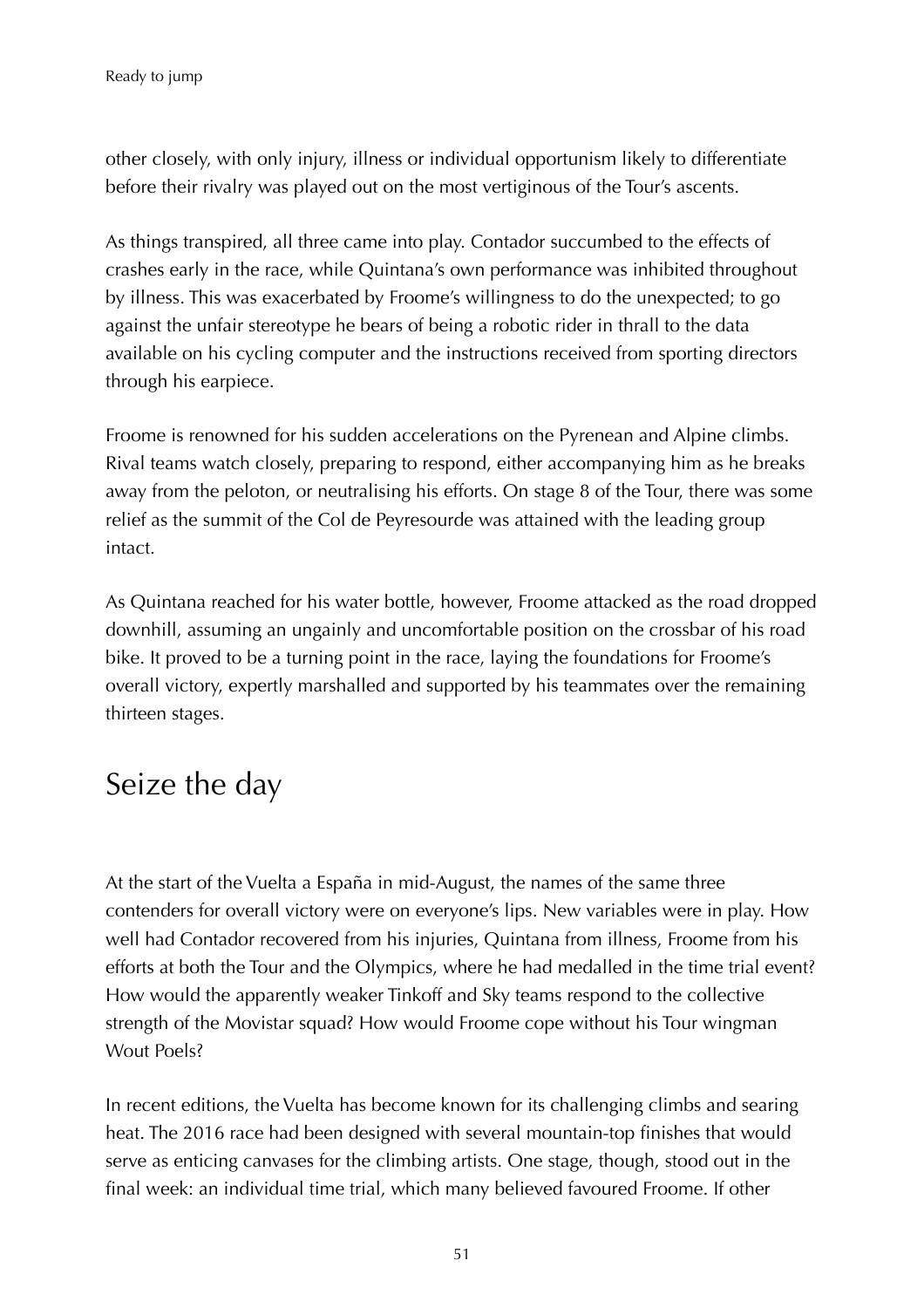aspirants to overall victory wished to take the sting out of that particular day, then they would need to accumulate a significant time advantage.

In the Vuelta, time can be gained in two ways. First, by finishing ahead of your competitors, thereby securing a time gap over them. Second, by winning the stage or finishing high up on it, particularly on the more difficult climbs, thereby earning time bonuses. The rider who has the lowest overall time after three weeks is declared the winner of the race.

Teamwork becomes essential, therefore, as members of a squad sacrifice their own prospects of finishing high up on the general classification in order to ensure that a colleague does. Trust-based relationships and collaboration informed by a shared purpose define the dynamics of the team. Often, however, there is a need for this to be supplemented by cooperation with riders from rival teams. These temporary alliances are mutually convenient as the pursuit of distinct goals are benefited by working together.

The Vuelta started with a team time trial, which immediately disadvantaged Contador, as his underperforming team lost time to the other overall contenders. This recast him in the role of agitator, of opportunistic forager, seeking out ways to regain time and a spot on the podium, if not overall victory. His actions later in the race would benefit Quintana, who soon established himself as the rider to watch on the steepest of slopes, assuming race leadership by the midpoint of the Vuelta.

On paper, stage 15 looked like it would be short but explosive. Only 118km in length, from Sabiñánigo to Aramon Formigal, it had a lumpy profile, with three classified climbs, culminating in a mountain-top finish. With 112km still to race, and the peloton already on the first of the day's ramps, Contador made the jump. His attack was marked by Quintana, and together they formed an alliance, each with two teammates alongside them, as they pulled away as part of the day's breakaway. A gamble was rapidly translated into a race-transforming opportunity.

Froome was left behind, and as the day progressed found himself isolated without teammates from Sky. Meanwhile, Quintana's own Movistar colleagues expertly disrupted attempts to chase down the breakaway. The events of the day were as much about Quintana's own seizing of it as the work of his team behind him. Second place on the stage, a time bonus and Froome's loss of over two-and-a-half minutes secured the temporal buffer Quintana required prior to the time trial. Froome's phenomenal performance in the latter suggested what might have been, with the Sky rider clawing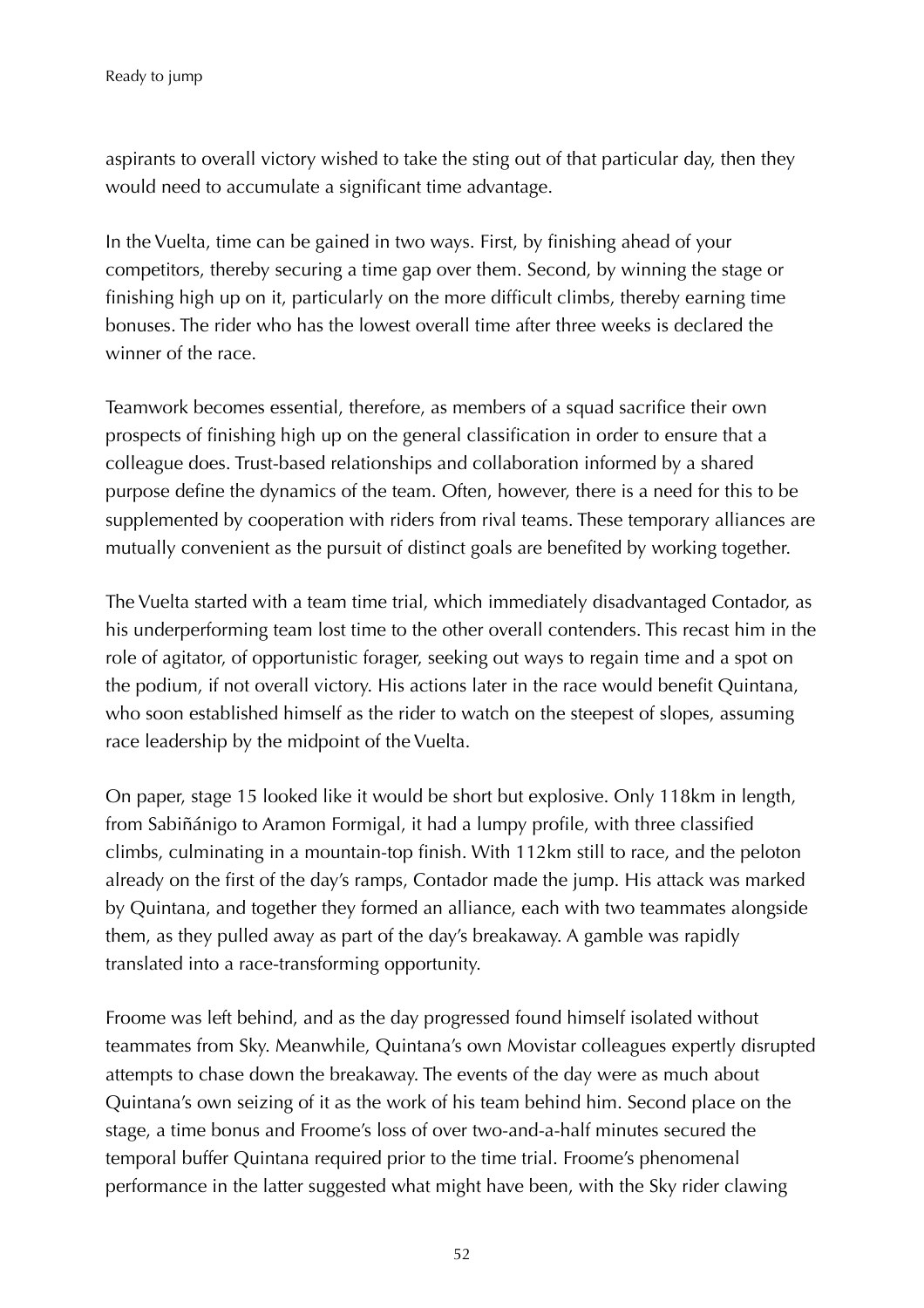back two-and-a-quarter minutes from Quintana. But the latter and his Movistar team had effectively won the race on 4 September.

#### Peloton lessons

Stories from the peloton frequently demonstrate that it is about so much more than the individual. Network effects are key, both within the clearly delimited organisation of the team, and in the messier relationships and alliances with others in the peloton. The technical policies, rules and regulations of governing bodies and event organisers give a semblance of structure to the races. But the teams use them as creative constraints, operating more under flexible frameworks than rigid plans. Without responsiveness and autonomy, without the willingness to experiment, these teams would experience little success, letting one opportunity after another pass them by.

Paradoxically, life in the peloton is about both preparing and being willing to discard a plan at a moment's notice. It is what Harold Jarche refers to as life in perpetual beta. Complexity cannot be dealt with in simplistic terms, uncertainty is a constant, and individuals have to be willing to respond to momentary context and trust their colleagues to follow their lead. How many organisations in the private, public and notfor-profit sectors do you know that operate like this?

Pelotons are able to function in the way that they do because learning and experience is embedded within them. Young riders are mentored by seasoned professionals. They learn through imitation, trial and error, developing both instinct and intuition, daring to experiment when the occasion presents itself. The sport is all about life lessons acquired on the road, the knowledge gained from numerous failures as relevant as that acquired through the occasional success. Teamwork provides firm foundations. But autonomy within loose frameworks, decision-making and accountability are all encouraged from early on. It is this crucial combination – individual action contextualised in relation to the collective – that the modern corporation, government agency and charity now need to learn.

#### [https://www.youtube.com/watch?v=r5yQypJ](https://www.youtube.com/watch?v=r5yQypJ_M5w)*[M5w](https://www.youtube.com/watch?v=r5yQypJ_M5w)*

#### <https://www.youtube.com/watch?v=jtiaGZtRfbM>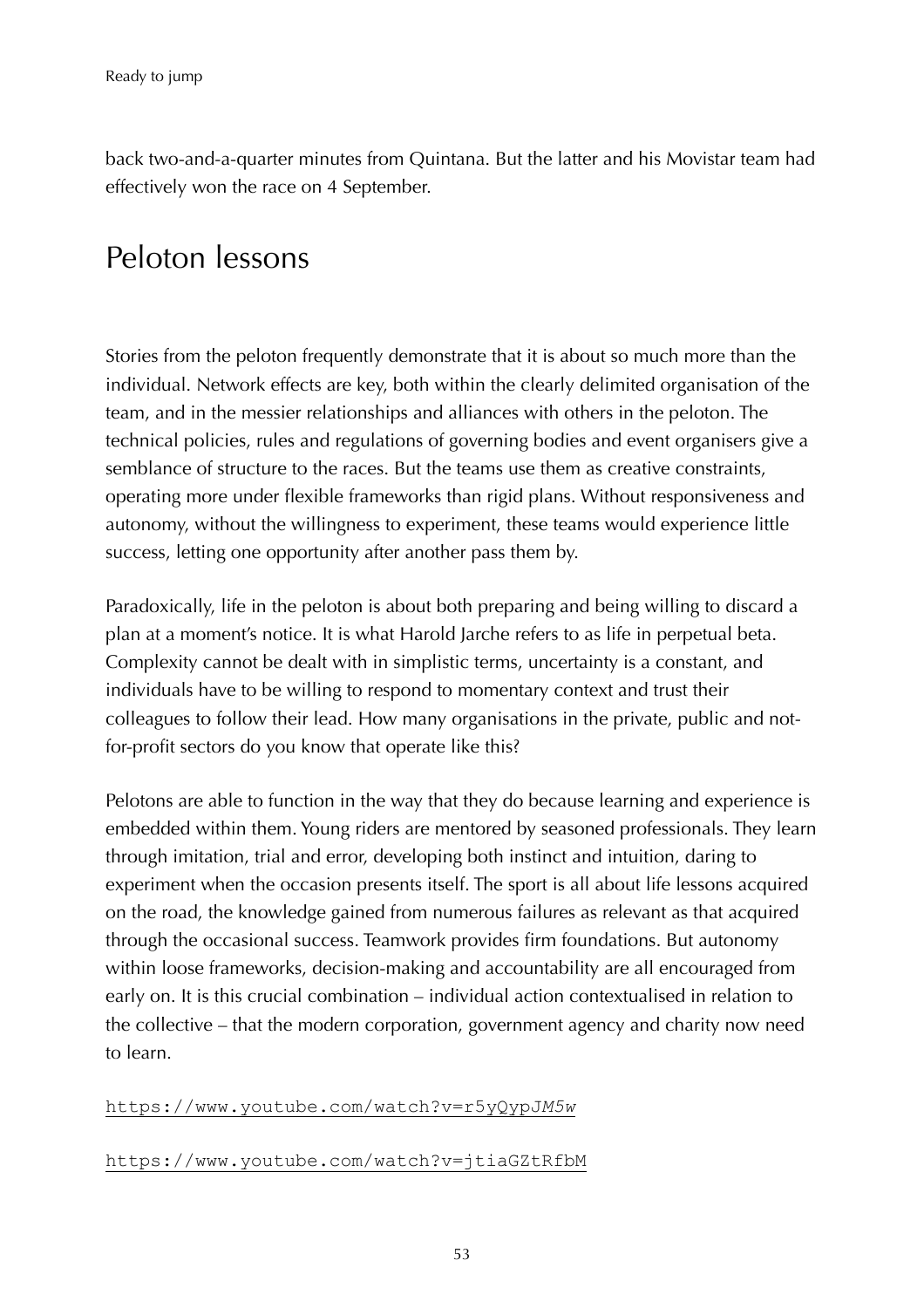<https://www.youtube.com/watch?v=JPvOmklWZLs>